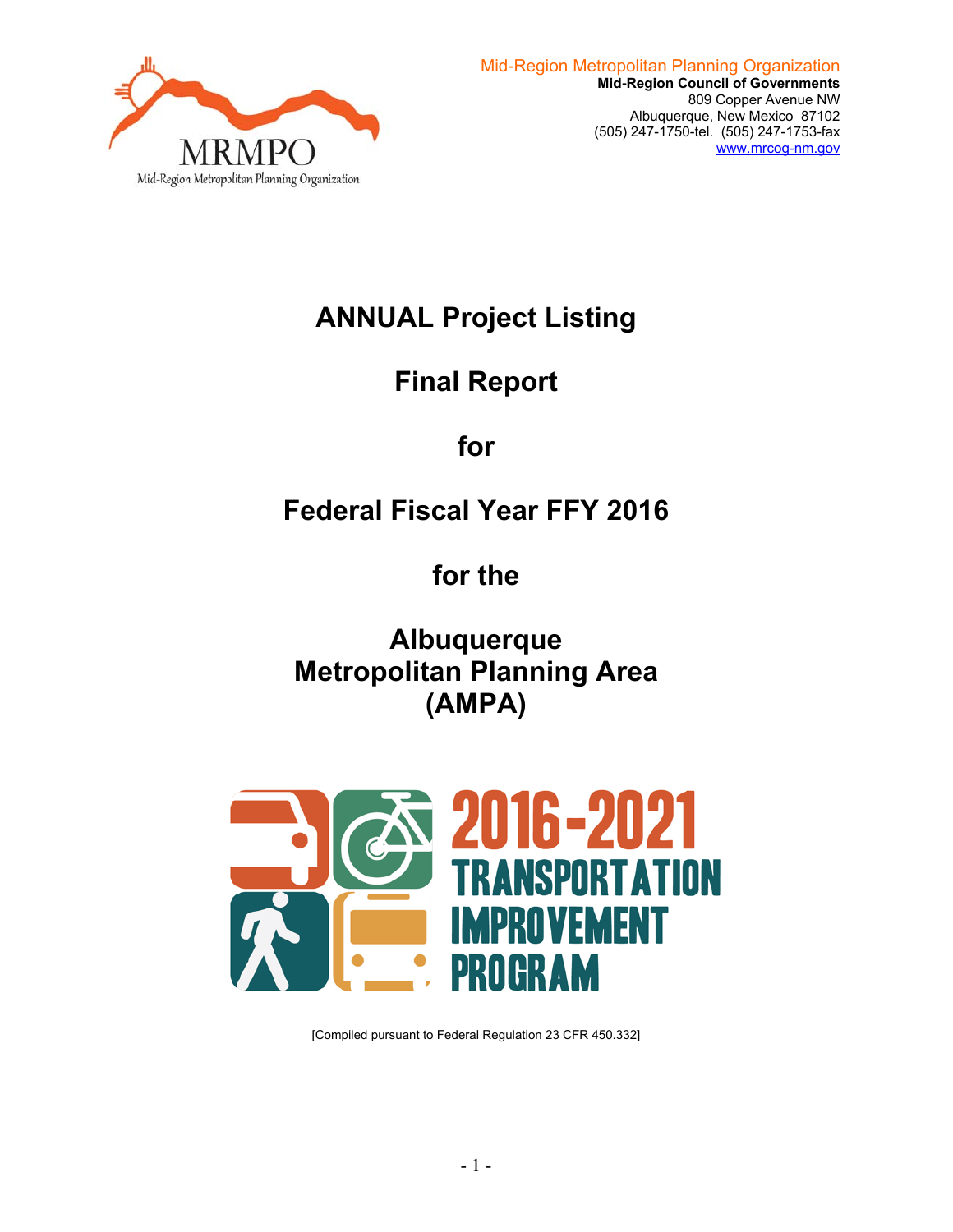

Mid-Region Metropolitan Planning Organization

**Mid-Region Council of Governments**  809 Copper Avenue NW Albuquerque, New Mexico 87102 (505) 247-1750-tel. (505) 247-1753-fax www.mrcog-nm.gov

### **SUMMARY**

## **FFY 2016 FEDERAL OBLIGATIONS & AWARDS – ANNUAL PROJECT LISTING**

 Pursuant to federal regulations, the Mid-Region Metropolitan Planning Organization (MRMPO) has compiled the *Annual Project Listing of Federal Obligations and Awards for Federal Fiscal Year 2015-2016 (FFY 2016)* 

### **Federal Requirements**

 Federal Regulation 23 CFR 450.332 requires the state, public transportation operators and the metropolitan planning organization to produce an annual listing of obligated projects within a metropolitan planning area no later than 90 days following the end of the fiscal year. The following information is required in the report:

- for each project with funds programmed in the year, the amounts of federal fund requested [programmed],
- for each project with funds programmed in the year, the amounts of federal fund obligated,
- for each project, the amount of federal funds remaining and available in subsequent years,
- each project's description, termini, length, scope and phase of work, and
- . the lead agency responsible for carrying out the project.

Attachment A satisfies these requirements. In addition to the required listing, the Mid-Region Metropolitan Planning Organization conducts various analyses of the information to use in evaluating and improving the management of the Transportation Improvement Program (TIP).

#### **Review of Each Project (Attachment A)**

 The *Annual Project Listing* denotes for each project and funding category, the amount programmed in the Transportation Improvement Program (TIP), the amount actually obligated or awarded, the difference between the two, and project specific explanations. This list includes all Federal projects programmed in the TIP in FFY 2016 along with each project's Federal funding that was obligated during the preceding year and all Federal funding remaining and available for subsequent years of the TIP.

#### **FFY 2016 Review by Various Federal Highway Transportation Funding Categories (Attachment B)**

 An analysis of all Federal Highway Administration (FHWA) Fund Sources for FFY 2016 compares each project's programmed amount in the TIP with the amount obligated by the end of the fiscal year on September 30, 2016. This is an analysis of the TIP management process using the end-of-fiscal-year data since TIP revisions throughout the year have modified various projects' funding.

#### **FFY 2016 Review by Lead Agency for All Federal Funding Categories (Attachment C)**

 An analysis of all federal fund sources by lead agency for FFY 2015 compares each project's programmed amount in the TIP with the amount obligated by the end of the fiscal year on September 30, 2016.

#### **FFY 2016 Summary of Results by Core Federal Highway Administration Funding Categories**

 In FFY 2016 the Albuquerque Metropolitan Planning Area (AMPA) obligated 97.88% of all its programmed funding for its core FHWA program funding categories. This percentage translates into \$61,654,526.21 of transportation related improvements/dollars committed for expenditure out of the estimated \$62,987,622.81 to be programed for the AMPA in FFY 2016. The total amount of unobligated core FHWA funds in the AMPA amounts to \$1,333,096.60. The analysis of each funding category shows similar results. Please note that some percentages are higher or lower than 100% due to some additional funds being amended into the TIP from sources previously programmed outside the AMPA. Also, occasional letting adjustments were made to projects where the total bid amount came in under or over the original programmed amount. Please refer to the notes section in Attachments A, B and C for clarification with these occurrences.

 The main noteworthy change in the FFY 2016 obligation report is the overall percentage decrease of obligated funds by 2.4% for the core FHWA program in comparison to last year's percentage of obligated funds comprising of 100.28%. The main contributing factor for the decrease was lower obligations for the NHPP and STP-Flex funding categories where amounts came in under the original programmed amounts in the TIP which lead to lower percentages of funds obligated in FFY 2016. The total amount of core FHWA funds unobligated in the AMPA amounts to \$1,333,096.60. The shortcomings in obligations are coming from the 96.92% obligation of NHPP funding category and the 83.79% obligation of STP-Flex funding category. Please reference Tables 1, 2 and 3 below for more detail on all Federal Highway Administration (FHWA) core program funding categories.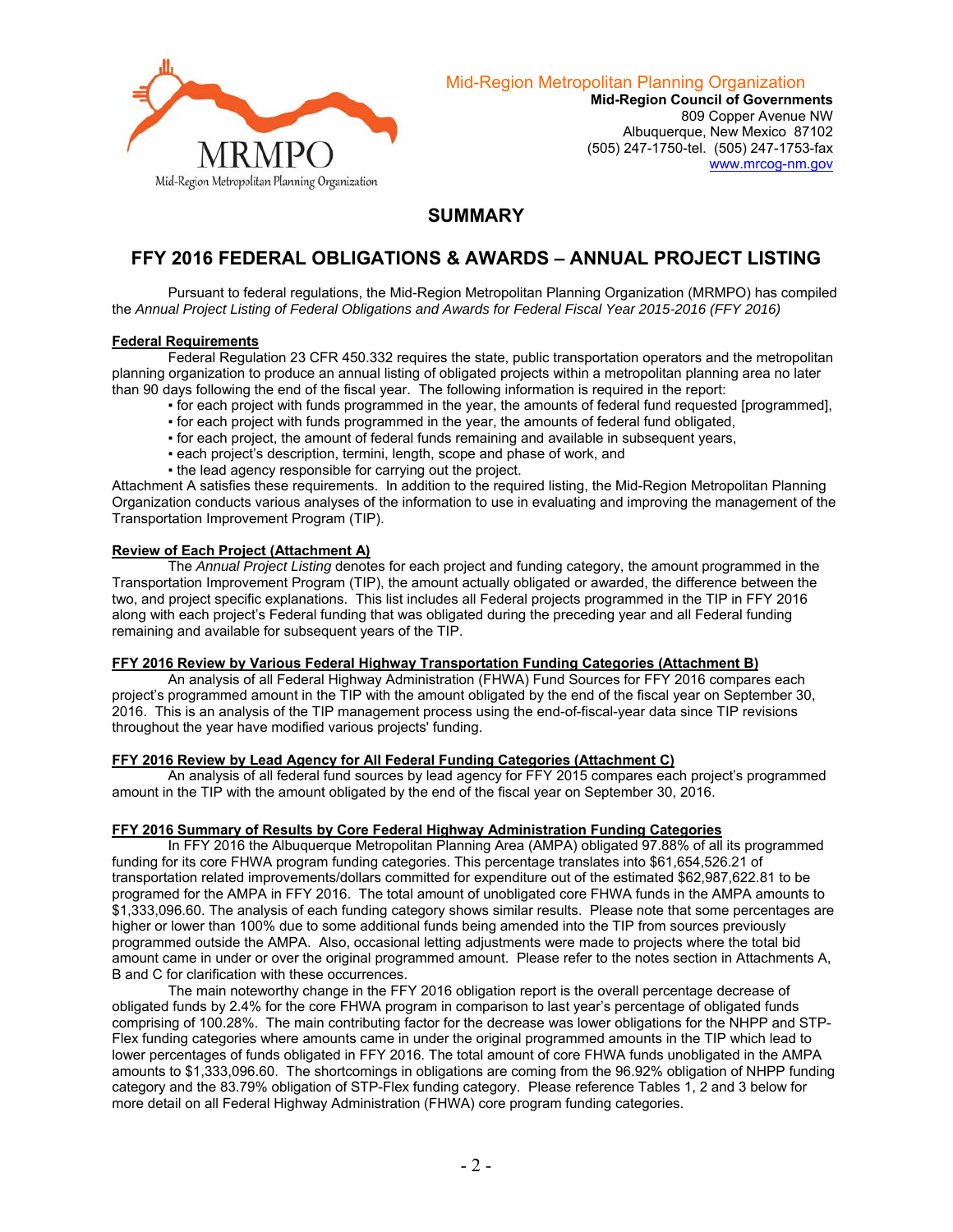| <b>FFY</b> | <b>Funding Category</b>    | <b>Federal Amt</b><br>Programmed in<br><b>TIP End FFY</b> |                          | <b>Federal Obligated</b><br>Amount |     | Difference Prog -<br>Oblig KEY:<br>$$1=$ unoblig $($1)$<br>$=$ excess<br>obligation | $%$ of<br>Prog'md<br><b>Funds</b><br>Obligated |
|------------|----------------------------|-----------------------------------------------------------|--------------------------|------------------------------------|-----|-------------------------------------------------------------------------------------|------------------------------------------------|
| 2016       | <b>CMAQ all Categories</b> | \$6,608,826.00                                            | $\overline{\phantom{a}}$ | \$6,608,826.40                     | $=$ | (50.40)                                                                             | 100.00%                                        |
| 2016       | <b>IM</b>                  | \$88,692.00                                               | $\overline{\phantom{a}}$ | \$88,692.00                        | $=$ | \$0.00                                                                              | 100.00%                                        |
| 2016       | <b>NHPP</b>                | \$24,101,957.81                                           | $\overline{\phantom{a}}$ | \$23,358,680.81                    | $=$ | \$743,277.00                                                                        | 96.92%                                         |
| 2016       | STP-Bridge Off Sys         | \$341,369.00                                              | $\qquad \qquad -$        | \$341,369.00                       | Ξ   | \$0.00                                                                              | 100.00%                                        |
| 2016       | STP-Flex                   | \$8,581,247.00                                            | $\overline{\phantom{0}}$ | \$7,190,264.00                     | $=$ | \$1,390,983.00                                                                      | 83.79%                                         |
| 2016       | STP-Rural                  | \$5,184,779.00                                            |                          | \$5,985,942.00                     | $=$ | ( \$801, 163.00)                                                                    | 115.45%                                        |
| 2016       | STP-U                      | \$16,831,272.00                                           |                          | \$16,831,272.00                    | $=$ | \$0.00                                                                              | 100.00%                                        |
| 2016       | <b>TAP all Categories</b>  | \$1,249,480.00                                            |                          | \$1,249,480.00                     | $=$ | \$0.00                                                                              | 100.00%                                        |
| 2016       | <b>Grand total</b>         | \$62,987,622.81                                           |                          | \$61,654,526.21                    | $=$ | \$1,333,096.60                                                                      | 97.88%                                         |

### **Table 1: Federal Highway Administration (FHWA) Core Program Funding Categories**

### **FY 2016 Summary of Results by Lead Agency**

 In FFY 2016 the Albuquerque Metropolitan Planning Area obligated 97.81% of all its programmed funding for all Federal fund sources (not just FHWA core program funding categories). This percentage translates into \$99,865,426.21 of transportation related improvements/dollars committed for expenditure within the region out of the estimated \$102,096,335.81 programmed for the region in FFY 2016. The total amount of all federal funds unobligated in the AMPA amounts to \$2,230,909.60. Please note that some percentages are higher than 100% due to some additional funds being amended into the TIP from sources previously programmed outside the AMPA and occasional letting adjustments. Please refer to the notes section in Attachments A, B and C for clarification on these occurrences.

### **Table 2: Percent of Programmed Funds Obligated by Lead Agency for All Fund Federal Fund Sources**

| <b>FFY</b> | <b>Lead Agency</b>                        | <b>Federal Amt</b><br>Programmed in TIP<br>End FFY | <b>Federal Obligated</b><br>Amount |     | Difference Prog -<br>Oblia KEY:<br>$$1=$ unoblig $($1)$<br>$=$ excess<br>obligation | % of Prog'md Funds<br>Obligated |
|------------|-------------------------------------------|----------------------------------------------------|------------------------------------|-----|-------------------------------------------------------------------------------------|---------------------------------|
|            | 2016 City of Albuquerque-ABQ Ride         | \$18,098,412.00                                    | \$18,098,412.00                    | $=$ | \$0.00                                                                              | 100.00%                         |
|            | 2016 City of Albuquerque-DMD              | \$10,894,984.00                                    | \$10,894,984.40                    |     | (50.40)                                                                             | 100.00%                         |
|            | 2016 City of Albuquerque-P&R              | \$197,087.00                                       | \$197,087.00                       | $=$ | \$0.00                                                                              | 100.00%                         |
|            | 2016 City of Rio Rancho                   | \$812,177.00                                       | \$812,177.00                       | $=$ | \$0.00                                                                              | 100.00%                         |
|            | 2016 County of Bernalillo                 | \$11,178,665.00                                    | \$11,178,665.00                    | $=$ | \$0.00                                                                              | 100.00%                         |
|            | 2016 MRMPO                                | \$96,630.00                                        | \$96,630.00                        | $=$ | \$0.00                                                                              | 100.00%                         |
|            | 2016 NMDOT                                | \$39,537,419.81                                    | \$37,351,507.81                    |     | \$2,185,912.00                                                                      | 94.47%                          |
|            | 2016 Pueblo of Cochiti                    | \$1,579,437.00                                     | \$1,579,439.00                     | $=$ | ( \$2.00)                                                                           | 100.00%                         |
|            | 2016 Pueblo of Isleta                     | \$1,668,235.00                                     | \$1,668,235.00                     |     | \$0.00                                                                              | 100.00%                         |
|            | 2016 Pueblo of Laguna                     | \$0.00                                             | \$0.00                             | $=$ | \$0.00                                                                              | 0.00%                           |
|            | 2016 Pueblo of San Felipe                 | \$719,965.00                                       | \$719,965.00                       | $=$ | \$0.00                                                                              | 100.00%                         |
|            | 2016 Pueblo of Sandia                     | \$269,474.00                                       | \$269,474.00                       |     | \$0.00                                                                              | 100.00%                         |
|            | 2016 Pueblo of Santa Ana                  | \$272,450.00                                       | \$272,450.00                       | $=$ | \$0.00                                                                              | 100.00%                         |
|            | 2016 Pueblo of Santo Domingo              | \$817,008.00                                       | \$817,008.00                       |     | \$0.00                                                                              | 100.00%                         |
|            | 2016 Rio Metro                            | \$15,089,310.00                                    | \$15,089,310.00                    | $=$ | \$0.00                                                                              | 100.00%                         |
|            | 2016 To'hajiilee-Navajo Gov't.            | \$0.00                                             | \$0.00                             | $=$ | \$0.00                                                                              | 0.00%                           |
|            | 2016 Village of Bosque Farms              | \$14,439.00                                        | \$14,439.00                        | $=$ | \$0.00                                                                              | 100.00%                         |
|            | 2016 Village of Corrales                  | \$226,943.00                                       | \$226,943.00                       | $=$ | \$0.00                                                                              | 100.00%                         |
|            | 2016 Village of Los Lunas                 | \$587,700.00                                       | \$542,700.00                       | $=$ | \$45,000.00                                                                         | 92.34%                          |
|            | 2016 Village of Tijeras                   | \$36,000.00                                        | \$36,000.00                        |     | \$0.00                                                                              | 100.00%                         |
|            | 2016 Grand Total all Federal Fund Sources | \$102,096,335.81                                   | \$99,865,426.21                    |     | \$2,230,909.60                                                                      | 97.81%                          |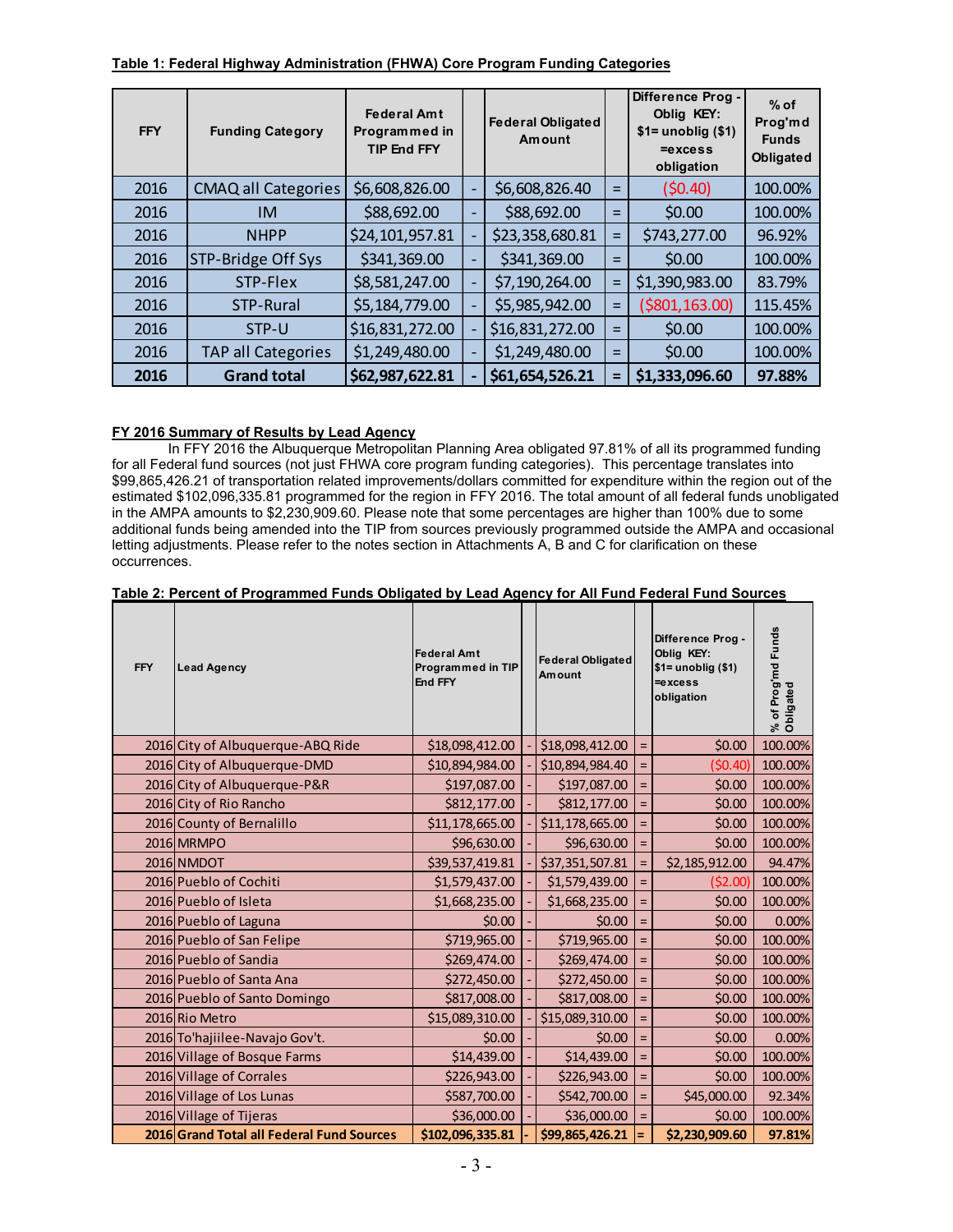#### **Historical Trend Analysis of Obligation Rates for the Core FHWA Program form FFY 2007-2016**

 Below is a comparison chart which shows the historical trend of the percentage of core FHWA program funds obligated from FFY 2007 to the most recent FFY of 2016. The overall results clearly show a major improvement in the proportion of funds obligated versus programmed. Also noteworthy is the stabilization in the percentages which peaked in FFY 2009 and have levelled out due to better management of the TIP, a reduction in additional funds being amended into the TIP from sources previously programmed outside the AMPA and a reduction in the occasional letting adjustments to projects where the total bid amounts came in over the original programmed amounts in the TIP. The drop in the percentage of funds obligated for FFY 2014 is explained in greater detail in the FFY 2014 *Annual Project Listing Final Report Federal Fiscal Year 2013-2014 (FFY 2014)*. For a full archive of previous MRMPO Annual Project Listings and Obligation Reports, please follow the link to the MRCOG website: http://www.mrcog-nm.gov/transportation/metro-planning/short-range-tip?showall=&start=7.



### **Table 3: Historical Trend Analysis of Obligation Rates for the Core FHWA Program form FFY 2007-2016**

NOTE: FFY 2008, 2009, and 2010 percentages are high due to letting adjustments (bids coming in over programmed funds). If this factor was not included the percentages for those years would range from 70% - 85%.

Any questions regarding this report should be directed to Mr. Steven Montiel at the Mid-Region Metropolitan Planning Organization; email smontiel@mrcog-nm.gov or at the address above.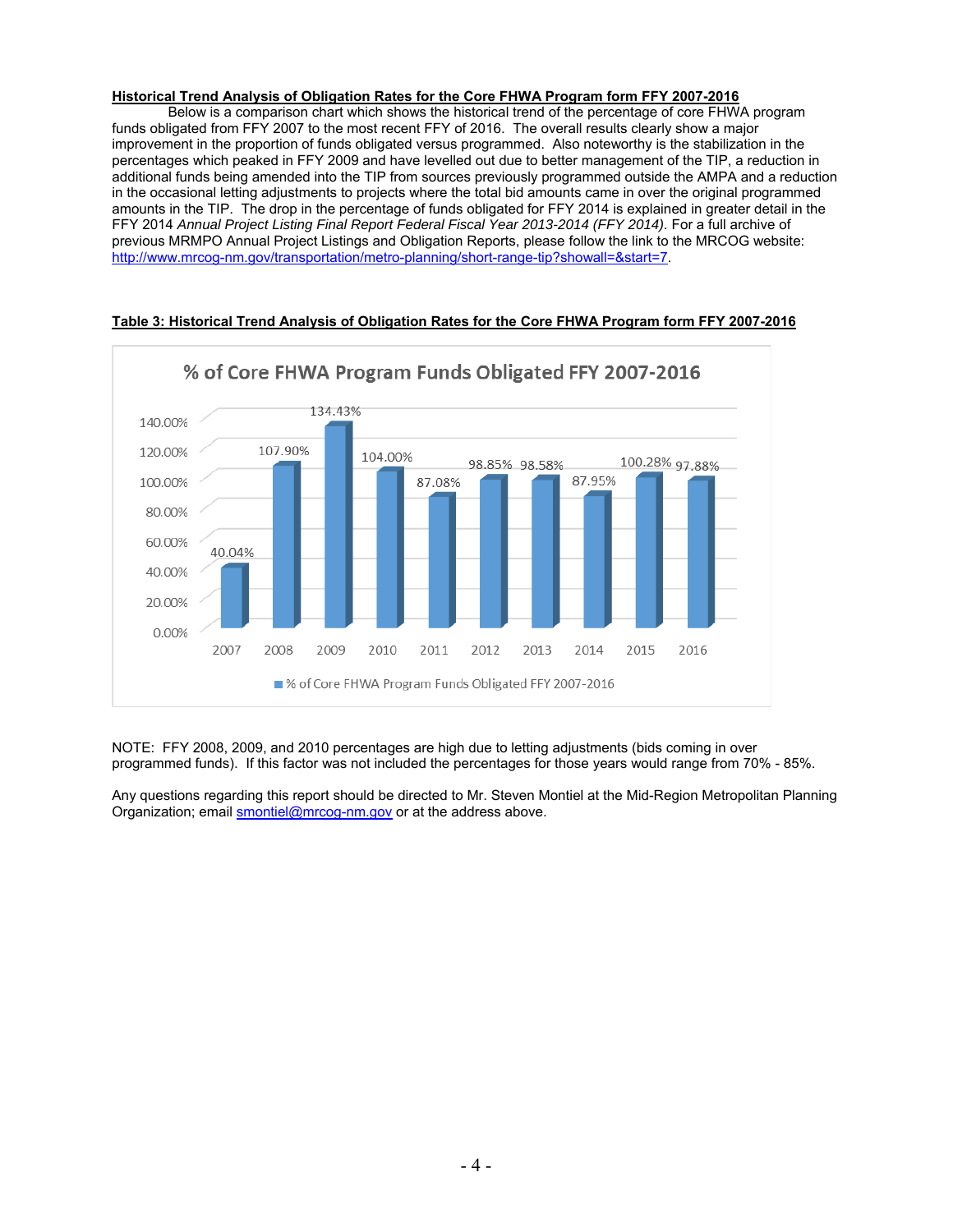| Control<br>Number  | roject Title                                                     | From                                                 |                                   | <b>Project Description</b>                                                                                                                                                                                                | Project<br>Type | <b>Lead Agency</b>         |            | <b>Total Estimated Project</b><br>Cost                       |                                                                              |                                                                       | <b>Funding Category</b><br><b>FFY</b> | Federal Amt<br>Programmed in TIP<br><b>End FFY</b> | <b>Federal Obligated</b><br><b>\mount</b> | Difference Prog -<br>Oblig KEY:<br>$$1=$ unoblig $$1)$<br>=excess obligation |                | Total Amt Prog'md in TIP Notes<br>with Match |                                                       |         |              |          |
|--------------------|------------------------------------------------------------------|------------------------------------------------------|-----------------------------------|---------------------------------------------------------------------------------------------------------------------------------------------------------------------------------------------------------------------------|-----------------|----------------------------|------------|--------------------------------------------------------------|------------------------------------------------------------------------------|-----------------------------------------------------------------------|---------------------------------------|----------------------------------------------------|-------------------------------------------|------------------------------------------------------------------------------|----------------|----------------------------------------------|-------------------------------------------------------|---------|--------------|----------|
|                    |                                                                  |                                                      |                                   | Key: Green rows indicate FFY 2016 Federal Funds. White rows denote state and local funding along with previous funding and/or subsequent funding                                                                          |                 |                            |            |                                                              |                                                                              |                                                                       |                                       |                                                    |                                           |                                                                              |                |                                              |                                                       |         |              |          |
| A300016            | Coors Blvd:NM 45<br>Pavement Preservation Rd.                    | Montano                                              | Irving Blvd.                      | Mill and fill Coors Blvd for system<br>preservation and maintenance                                                                                                                                                       | Hwy & Brg       | 3 NMDOT D-3                |            | \$3,238,818.00                                               |                                                                              |                                                                       | 2015 STP-Flex                         | \$1,912,846.00                                     | \$2,767,245.00                            | (\$854,399.00                                                                | 144.67%        | \$2,238,817.82                               | More funds obligated than<br>programmed 9/14/2015     |         |              |          |
| A300016            |                                                                  |                                                      |                                   |                                                                                                                                                                                                                           |                 |                            |            |                                                              | Y IY I'                                                                      |                                                                       | $2016$ STP-Flex                       | \$854,400.00                                       | \$844,250.00                              | \$10,150.00                                                                  | 98.81%         | \$999,999.97                                 | Amount obligated less than<br>amount prog. 9/2/16     |         |              |          |
| A300018            | Coors Blvd. ADA<br><b>Improvements</b>                           | Montano                                              | <b>Irving</b>                     | Plan, design and construct ADA<br>compliant curb ramps within the<br>corridor. Project is being developed<br>as a companion project to A300016.                                                                           | Bike/Ped        | 3 NMDOT D-3                |            | \$550,000.00 Y Y Y Y  Y                                      |                                                                              |                                                                       | 2016 STP-Flex                         | \$469,920.00                                       | \$298,547.00                              | \$171,373.00                                                                 | 63.53%         | \$549,999.98                                 | Amount obligated less than<br>amount prog. 8/22/16    |         |              |          |
| A300051            | Rio Grande Blvd Bike<br>Lanes & Sidewalks                        | Los Santos<br>Rd.                                    | Alameda<br>Blvd                   | Construct bicycle/pedestrain<br>facilities. Project will utilize design<br>funds as soft match for construction.                                                                                                          | Bike/Ped        | 0.674 County of Bernalillo |            | \$608,614.00                                                 |                                                                              |                                                                       | 2016 TAP-Lg Urb                       | \$520,000.00                                       | \$520,000.00                              | \$0.00                                                                       | 100.00%        |                                              | \$608,614.21   Full amount obligated 08/22/2016       |         |              |          |
| A300074            | -40 & Louisiana Blyd<br>On/Off Ramps                             | I-40 (MP<br>162.5)                                   | -40 (MP<br>163.5)                 | Rehabilitation and/or reconstruction<br>of the on and off ramps.                                                                                                                                                          | Hwy & Brg       | 1 NMDOT D-3                |            | \$4,659,839.26 YYY                                           |                                                                              |                                                                       | 2015 NHPP                             | \$3,175,583.00                                     | \$3,633,527.00                            | (\$457,944.00                                                                | 114.42%        | \$3,716,740.30                               | Amount oblig. is higer than<br>amount prog. 8/20/2015 |         |              |          |
| A300074            |                                                                  |                                                      |                                   |                                                                                                                                                                                                                           |                 |                            |            |                                                              |                                                                              |                                                                       | <b>2016 NHPP</b>                      | \$457,945.00                                       | \$50,557.00                               | \$407,388.00                                                                 | 11.04%         | \$535,984.30                                 | Amount obligated less than<br>amount prog. 01/19/16   |         |              |          |
| A300074            |                                                                  |                                                      |                                   |                                                                                                                                                                                                                           |                 |                            |            |                                                              |                                                                              |                                                                       | 2016 STP-Flex                         | \$347,839.00                                       | \$347,839.00                              | \$0.00                                                                       | 100.00%        |                                              | \$407,114.92 Full amount obligated 01/19/2016         |         |              |          |
| A300078            | /40 PCCP<br>Rehab/Replacement                                    | Coor /I-40<br>Interchange                            |                                   | 6th Street   Rehab and replace PCCP slabs                                                                                                                                                                                 | Hwy & Brg       | 3.51 NMDOT D-3             |            | \$10,109,357.20                                              |                                                                              |                                                                       | <b>2016 NHPP</b>                      | \$8,637,435.00                                     | \$8,637,435.00                            | \$0.00                                                                       | 100.00%        |                                              | \$10,109,357.16   Full amount obligated 09/13/2016    |         |              |          |
| A300186            | <b>CMP Transportation</b><br><b>Assessment Program</b>           | <b>AMPA Wide</b>                                     |                                   | Collect travel time and other data to<br>assess the performance of the<br>transportation network, analyze<br>congested locations, identify projects<br>to address regional needs, use data<br>for project prioritization. | <b>ITS-TSM</b>  | 0 MRMPO                    |            | \$113,097.00                                                 | $\left  \ldots \right  \ldots \left  Y \right  \ldots \left  \ldots \right $ |                                                                       | 2016 STP-U                            | \$96,630.00                                        | \$96,630.00                               | \$0.00                                                                       | 100.00%        |                                              | \$113,096.91 Full amount obligated 5/6/2016           | 3 I Y I |              |          |
| A300363            | I-25 Belen<br>Reconstruction and<br>Pavement Preservation        | MP 189.7                                             | MP 193.1                          | Full depth reconstruction and<br>pavement preservation (mill and<br>inlay) including pavement markings, Hwy & Brg<br>guardrail replacement, signage, and<br>other appurtenances as necessary.                             |                 | 3 NMDOT D-3                |            | $$4,300,000.00$ Y Y Y  Y    Y      .                         |                                                                              |                                                                       | 2015 NHPP                             | \$2,483,200.00                                     | \$2,483,200.00                            | \$0.00                                                                       | 100.00%        |                                              | \$2,906,366.96 Full amount obligated 5/19/2015        |         |              |          |
| A300363            |                                                                  |                                                      |                                   |                                                                                                                                                                                                                           |                 |                            |            |                                                              |                                                                              |                                                                       | 2016 NHPP                             | \$1,190,720.00                                     | \$1,135,776.00                            | \$54,944.00                                                                  | 95.39%         | \$1,393,632.92                               | More funds obligated than prog.<br>5/19/15            |         |              |          |
| A300381            | NM 528 Rio Rancho<br><b>Blvd Improvements</b><br>(Upper Section) | Ridgecrest<br>Dr/Leon<br>Grande Ave                  | Northern<br>Blvd                  | Pavement overlay and widening<br>from 4 to 6 lanes including pavement<br>markings, bike path, drainage<br>improvements, shoulders, signage,<br>and other appurtenances as<br>necessary. ED, PE & Design under<br>A300380. | Capacity Pr     | 1.463 NMDOT CRDC           |            | \$23,316,834.00                                              |                                                                              |                                                                       | STP-Flex (Non-<br>$2015$ Chargeable)  | \$1,025,280.00                                     | \$1,097,050.00                            | (571, 770.00)                                                                | 107.00%        | \$1,199,999.97                               | Amt.obligated is greater than<br>amount prog. 8/12/15 |         |              | 15       |
| A300381            |                                                                  |                                                      |                                   |                                                                                                                                                                                                                           |                 |                            |            |                                                              |                                                                              |                                                                       | 2016 STP-Flex                         | \$2,833,903.00                                     | \$2,833,903.00                            | \$0.00                                                                       | 100.00%        |                                              | \$3,316,833.94 Full amount obligated 8/3/2016         |         |              |          |
| A300381<br>A300381 |                                                                  |                                                      |                                   |                                                                                                                                                                                                                           |                 |                            | Y Y<br>Y Y |                                                              |                                                                              | Y          Y  <br>$\left  \ldots \right $ $\left  \mathbf{Y} \right $ | 2019 NHPP<br>2020 NHPP                | \$9,376,280.00<br>\$7,711,720.00                   | \$0.00<br>\$0.00                          | \$9,376,280.00<br>\$7,711,720.00                                             | 0.00%<br>0.00% | \$10,974,110.17<br>\$9,025,889.26            |                                                       |         |              | 03<br>03 |
| A300414            | NM 333 & Patricio<br>Garcia Shoulder<br>Crossing<br>Improvements | Patricio<br>Garcia Rd @<br>Camino<br>Municipal<br>Rd | Patricio<br>Garcia Rd<br>@ NM 333 | design and construct new pedestrian<br>walkway along Patricio Garcia and<br>school bus pull off area along NM<br>333 and the intersection.                                                                                | Safety          | 0 Village of Tijeras       |            | $$118,000.00$ $Y$ $Y$ $Y$ $\ldots$ $Y$ $\ldots$ $\ldots$ $Y$ |                                                                              |                                                                       | 2016 Safety (HSIP)                    | \$27,000.00                                        | \$27,000.00                               | \$0.00                                                                       | 100.00%        |                                              | \$30,000.00 Full amount obligated 01/19/2016          |         | 2 Y J. J. J. | 15       |
| A300414            |                                                                  |                                                      |                                   |                                                                                                                                                                                                                           |                 |                            |            |                                                              |                                                                              |                                                                       | 2016 Safety (HSIP)                    | \$9,000.00                                         | \$9,000.00                                | \$0.00                                                                       | 100.00%        |                                              | \$10,000.00 Full amount obligated 1/19/2016           |         |              | $Y$ 43   |
| A300414            |                                                                  |                                                      |                                   |                                                                                                                                                                                                                           |                 |                            | Y Y        |                                                              |                                                                              |                                                                       | 2017 Safety (HSIP)                    | \$70,200.00                                        | \$0.00                                    | \$70,200.00                                                                  | 0.00%          | \$78,000.00                                  |                                                       |         |              | 21       |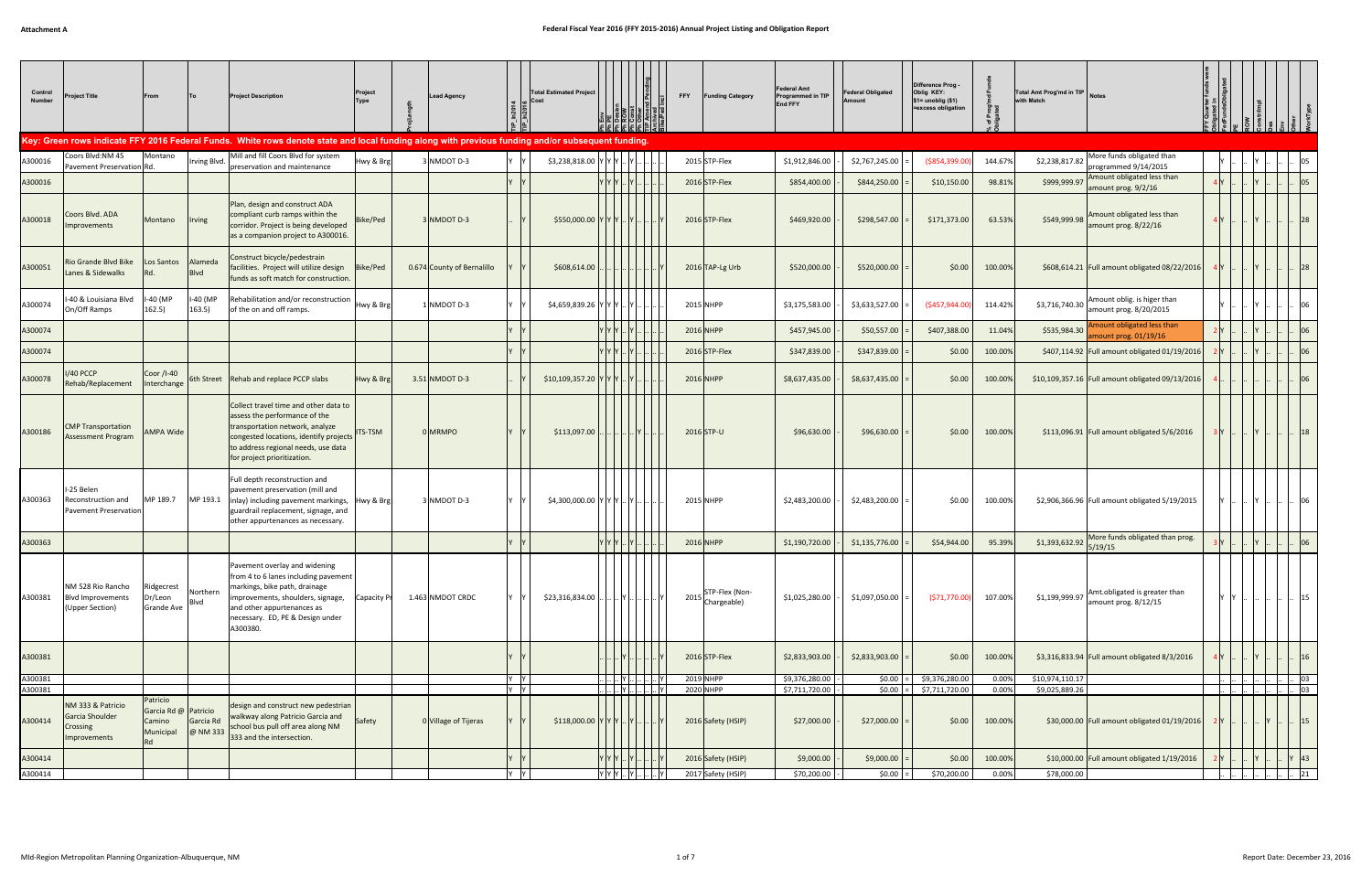| Control<br>Number  | <b>Project Title</b>                                                                               | From                                                                   |                     | <b>Project Description</b>                                                                                                                                                                                                                                                                      | Project<br>Type | <b>Lead Agency</b>                 |            | <b>Total Estimated Project</b><br>Cost | IK A - 서울 볼 볼 볼 볼 |            | <b>FFY</b> | unding Category                  | Federal Amt<br>Programmed in TIP<br>End FFY | <b>Federal Obligated</b><br>Amount | Difference Prog -<br>Oblig KEY:<br>$$1=$ unoblig $$1)$<br>=excess obligation |                 | Total Amt Prog'md in TIP Notes<br>with Match |                                                       |       |     |                          |              |
|--------------------|----------------------------------------------------------------------------------------------------|------------------------------------------------------------------------|---------------------|-------------------------------------------------------------------------------------------------------------------------------------------------------------------------------------------------------------------------------------------------------------------------------------------------|-----------------|------------------------------------|------------|----------------------------------------|-------------------|------------|------------|----------------------------------|---------------------------------------------|------------------------------------|------------------------------------------------------------------------------|-----------------|----------------------------------------------|-------------------------------------------------------|-------|-----|--------------------------|--------------|
| A300420            | NM 6 West Side of Los<br>Lunas - Pavement<br>Preservation                                          | MP 18.2                                                                | <b>MP 24</b>        | Pavement preservation including<br>pavement markings, signage, and<br>other appurtenances as necessary.<br>UNDER DEVELOPMENT.                                                                                                                                                                   | Hwy & Brg       | 7.8 NMDOT CRDC                     | Iv         | \$7,575,101.00 Y Y Y Y Y Y             |                   |            |            | 2015 STP-Flex                    | \$85,440.00                                 | \$85,440.00                        | \$0.00                                                                       | 100.00%         |                                              | \$100,000.00 Full amount obligated. 4/2/2015          |       |     |                          | 16           |
| A300420            |                                                                                                    |                                                                        |                     |                                                                                                                                                                                                                                                                                                 |                 |                                    |            |                                        | Y Y Y Y Y         |            |            | 2016 STP-Rural                   | \$4,701,327.00                              | \$5,502,488.00                     | $($ \$801,161.00                                                             | 117.04%         | \$5,502,489.31                               | obligated total amount not fed.<br>03/01/2016         |       |     |                          |              |
| A300420            |                                                                                                    |                                                                        |                     |                                                                                                                                                                                                                                                                                                 |                 |                                    |            |                                        | Y IY IY IY IY     |            |            | 2016 STP-Flex                    | \$1,759,020.00                              | \$580,450.00                       | \$1,178,570.00                                                               | 33.00%          | $\frac{22,058,778.03}{03/01/2016}$           | Full amount not obligated                             |       |     |                          |              |
| A300423            | NM 6 Bridge<br>Replacement (Rio<br>Grande Bridge #7453)                                            |                                                                        |                     | Bridge Replacement and other<br>appurtenances as necessary.                                                                                                                                                                                                                                     | Hwy & Brg       | 0 NMDOT D-3                        |            | $$9,134,675.00$ Y Y Y  Y               |                   |            |            | 2016 STP-Flex                    | \$666,432.00                                | \$726,254.00                       | ( \$59, 822.00]                                                              | 108.98%         | \$779,999.98                                 | More funds obligated than prog.<br>05/25/2016         |       |     |                          |              |
| A300423<br>A300423 |                                                                                                    |                                                                        |                     |                                                                                                                                                                                                                                                                                                 |                 |                                    | Y Y<br>Y Y |                                        | YYYY<br>YYY.Y     |            |            | 2019 STP-Flex<br>2020 STP-Sm Urb | \$5,126,400.00<br>\$2,122,906.00            | \$0.00<br>\$0.00                   | \$5,126,400.00<br>\$2,122,906.00                                             | 0.00%<br>0.00%  | \$5,999,999.83<br>\$2,484,674.55             |                                                       |       |     |                          | 11           |
| A300472            | West Meadowlark<br><b>Bike/Ped Trail</b>                                                           | Municipal<br>Boundary<br>(Rio Rancho)                                  | Loma Larga          | Pave ped/bike trails on both sides of<br>West Meadowlark Lane between<br>Loma Larga and the municipal<br>boundary with Rio Rancho,<br>connecting to the existing paved<br>trails west of Corrales.                                                                                              | Bike/Ped        | 0.67 Village of Corrales           |            | \$606,392.00 Y Y Y  Y                  |                   |            |            | 2016 TAP-Lg Urb                  | \$62,044.00                                 | \$62,044.00                        | \$0.00                                                                       | 100.00%         |                                              | \$72,617.04 Full amount obligated 01/19/2016          |       |     |                          |              |
| A300472            |                                                                                                    |                                                                        |                     |                                                                                                                                                                                                                                                                                                 |                 |                                    | Y Y        |                                        | $ Y Y Y $ $ Y $   |            |            | 2016 TAP-Flex                    | \$107,654.00                                | \$107,654.00                       | \$0.00                                                                       | 100.00%         |                                              | \$125,999.53 Full amount obligated 01/19/2016         | 2 Y 1 |     | $\   \ $  Y $\   \ $  15 |              |
| A300472            |                                                                                                    |                                                                        |                     |                                                                                                                                                                                                                                                                                                 |                 |                                    | Y Y        |                                        | $ Y Y Y $ $ Y $   |            |            | 2017 TAP-Flex                    | \$348,403.00                                | \$0.00                             | \$348,403.00                                                                 | 0.00%           | \$407,775.04                                 |                                                       |       |     |                          |              |
| A300503            | Bridge Blvd & Tower<br><b>Rd Reconstruction</b><br>Phase I                                         | Bridge Blvd   Tower Rd<br>fr Carlos Rey fr Coors<br>Dr to Goff<br>Blvd | <b>Blvd</b> to      | Recon. & or widen roadway sec.<br>including intersec.<br>improv/realignments, sidewalks,<br>ADA accomod., drainage, lighting, &<br>other appurtenances as necess.<br>Bridge Blvd   Portions of PE, ROW & Env under<br>A300501(soft match) will be used to<br>match A300503 const. expenditures. | Hwy & Brg       | 1.681 County of Bernalillo         |            | \$15,731,157.00  Y Y Y Y Y .           |                   |            |            | 2016 STP-U                       | \$350,000.00                                | \$350,000.00                       | \$0.00                                                                       | 100.00%         |                                              | \$409,644.18 Full amount obligated 09/21/2016         | 4 Y I | IY. |                          |              |
| A300503            |                                                                                                    |                                                                        |                     |                                                                                                                                                                                                                                                                                                 |                 |                                    |            |                                        | Y Y Y Y Y         |            |            | 2016 STP-U                       | \$9,153,465.00                              | \$9,153,465.00                     | \$0.00                                                                       | 100.00%         |                                              | \$10,713,324.83 Full amount obligated 09/21/2016      |       |     |                          |              |
| A300503            |                                                                                                    |                                                                        |                     |                                                                                                                                                                                                                                                                                                 |                 |                                    | <b>Y</b>   |                                        | Y Y Y Y Y .       |            |            | 2017 STP-U                       | \$3,937,236.00                              | $$0.00 =$                          | \$3.937.236.00                                                               | 0.00%           | \$4,608,188.07                               |                                                       |       |     |                          |              |
| A300520            | Broadmoor Blvd (30th Northern<br>St) Expansion                                                     | Blvd                                                                   | Paseo del<br>Volcan | First phase to complete a corridor<br>study and prelim. design. Then<br>complete final design & construction<br>of a 2 lane roadway with<br>accommodation for future widening.<br>Total cost includes FY 2010 local<br>funding.                                                                 | Misc            | 1.239 City of Rio Rancho           |            | \$4,319,731.00 YYYYYY.                 |                   |            |            | 2015 STP-U                       | \$559,857.00                                | \$559,857.00                       | \$0.00                                                                       | 100.00%         | \$655,263.32                                 | Full amount obligated.<br>12/15/2014                  |       |     |                          |              |
| A300520            |                                                                                                    |                                                                        |                     |                                                                                                                                                                                                                                                                                                 |                 |                                    | Y Y        |                                        | YYYYY.            |            |            | 2016 Local Bond Funds            | \$0.00                                      | \$0.00                             |                                                                              | \$0.00 #DIV/0!  | \$3,167,684.00                               | Full amount obligated.                                |       |     |                          | $ 01\rangle$ |
| A300520            |                                                                                                    |                                                                        |                     |                                                                                                                                                                                                                                                                                                 |                 |                                    |            |                                        | YYYYY             |            |            | 2016 STP-U                       | \$812,177.00                                | \$812,177.00                       | \$0.00                                                                       | 100.00%         | $\frac{1}{2}$ \$950,581.67 03/31/2016        |                                                       |       |     |                          |              |
| A300520            |                                                                                                    |                                                                        |                     |                                                                                                                                                                                                                                                                                                 |                 |                                    | Y Y        |                                        | Y Y Y Y Y         |            |            | 2016 Local Non-Match             | \$0.00                                      | \$0.00                             |                                                                              | $$0.00$ #DIV/0! | \$201,465.00                                 |                                                       |       |     |                          | $ 01\rangle$ |
| A300603            | Orthophotography                                                                                   | District 3<br>wide                                                     |                     | Orthophotographic services<br>provided by the Mid-Region Council Misc<br>of Governments per MOU.                                                                                                                                                                                                |                 | 0 NMDOT D-3                        |            | \$50,000.00                            |                   | .        Y |            | 2016 NHPP                        | \$42,720.00                                 | \$42,720.00                        | \$0.00                                                                       | 100.00%         |                                              | \$50,000.00 Full amount obligated 03/31/2016          |       |     |                          | Y 18         |
| A300697            | District 3 Bridge Deck<br>Repairs ((9921, 9922,<br>9923, 9924, 9962,<br>9931, 9959, 9939,<br>9940) | Various<br>locations                                                   |                     | Bridge deck repairs and/or overlay<br>and/or joint repairs. Other<br>appurtenances as necessary.                                                                                                                                                                                                | Hwy & Brg       | 0 NMDOT D-3                        |            | $$1,603,836.00$ Y Y Y  Y               |                   |            |            | NHPP (Non-<br>2016 Chargeable)   | \$1,370,317.00                              | \$1,003,693.00                     | \$366,624.00                                                                 | 73.25%          | \$1,603,835.39                               | Amount obligated less than<br>amount prog. 02/02/2016 |       |     |                          | 14           |
| A300708            | <b>AMPA Wide Bicycle</b><br>Facil. Prog. & Activities Area                                         | Albuquerqu<br>e Metro                                                  |                     | Improvements to bicycle facilities,<br>programs and activities.                                                                                                                                                                                                                                 | <b>Bike/Ped</b> | City of Albuquerque-<br><b>DMD</b> |            | \$175,562.00                           |                   |            |            | 2016 CMAQ-Mand                   | \$150,000.00                                | \$150,000.00                       | \$0.00                                                                       | 100.00%         |                                              | \$175,561.79 Full amount obligated 04/06/2016         |       |     |                          |              |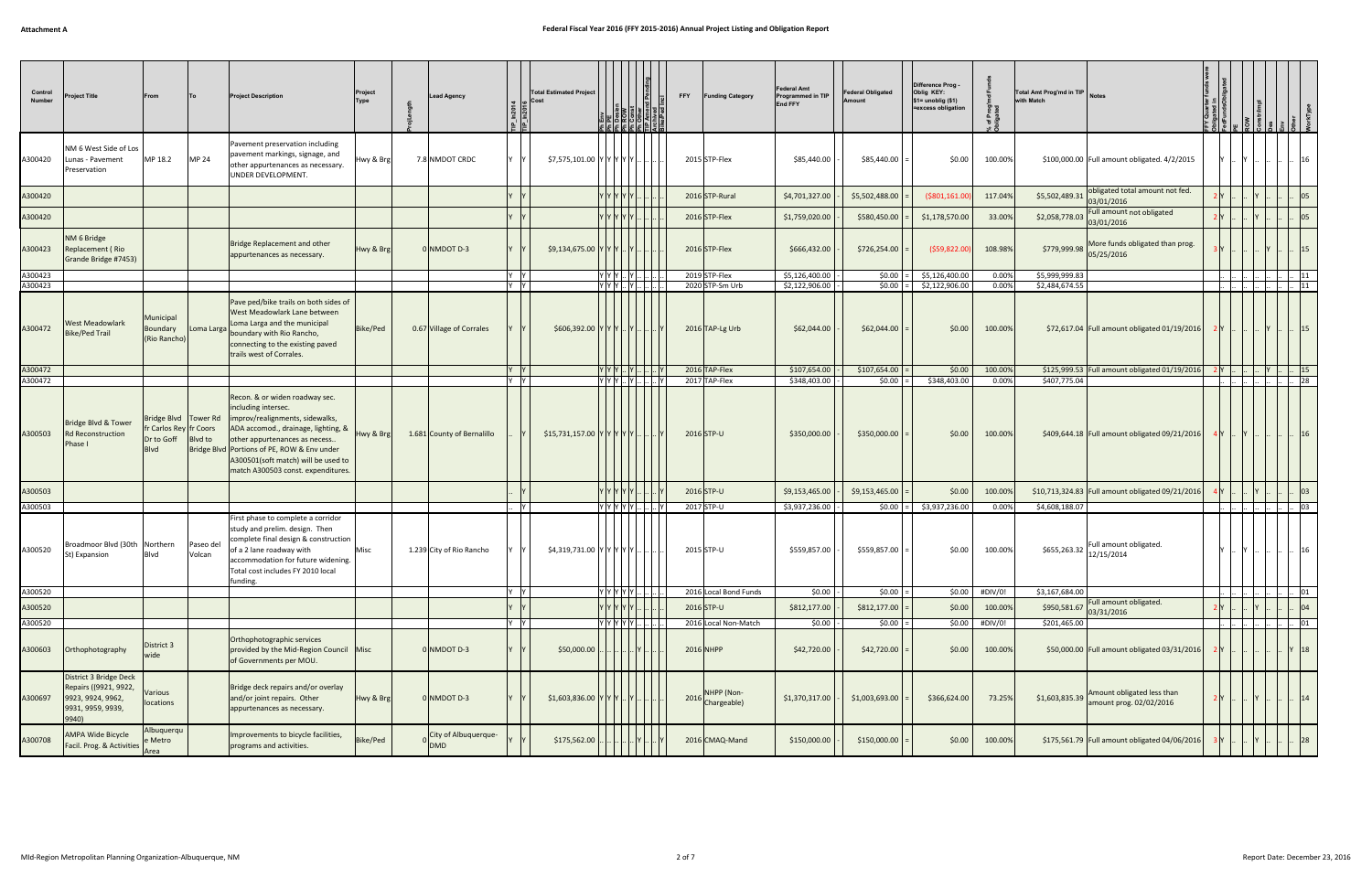| Control<br>Number  | Project Title                                                              | From                                               |                 | <b>Project Description</b>                                                                                                                                                                                                                                                       | Project<br>Type | <b>Lead Agency</b>                   |             | <b>Total Estimated Project</b> | <u>EEEEEEEE</u>                                                                   |           | <b>FFY</b> | <b>Funding Category</b>            | ederal Amt<br>Programmed in TIP<br>End FFY | <b>Federal Obligated</b><br>Amount | Difference Prog<br>Oblig KEY:<br>$$1=$ unoblig $$1)$<br>=excess obligation |                | Total Amt Prog'md in TIP Notes<br>with Match |                                                      |  |                |
|--------------------|----------------------------------------------------------------------------|----------------------------------------------------|-----------------|----------------------------------------------------------------------------------------------------------------------------------------------------------------------------------------------------------------------------------------------------------------------------------|-----------------|--------------------------------------|-------------|--------------------------------|-----------------------------------------------------------------------------------|-----------|------------|------------------------------------|--------------------------------------------|------------------------------------|----------------------------------------------------------------------------|----------------|----------------------------------------------|------------------------------------------------------|--|----------------|
| A300716            | <b>AMPA Wide Youth</b><br>Bicycle/Pedestrian<br>Safety Educ. Program       | <b>AMPA Wide</b>                                   |                 | Provide an AMPA wide Bike/Ped<br>safety education program that will<br>promote alternative means of<br>transportation Separate CN will be<br>issued later for each FY.                                                                                                           | Bike/Ped        | City of Albuquerque-                 |             | \$230,673.00                   |                                                                                   |           |            | 2016 TAP-Lg Urb                    | \$197,087.00                               | \$197,087.00                       | \$0.00                                                                     | 100.00%        |                                              | \$230,672.98 Full amount obligated 09/20/2016        |  |                |
| A300746            | <b>AMPA Wide TDM-</b><br>Travel Demand<br>Management                       | <b>AMPA Wide</b>                                   |                 | TDM program to include marketing,<br>public education, outreach, etc.                                                                                                                                                                                                            | <b>TDM</b>      | 0 Rio Metro Transit Dist             |             | \$1,469,135.00                 |                                                                                   |           |            | 2016 CMAQ-Mand                     | \$946,355.00                               | \$946,355.00                       | \$0.00                                                                     | 100.00%        | \$1,107,625.20                               | Full amount obligated and<br>transferred.02/19/2016  |  |                |
| A300765            | ITS - District 3<br>Deployment of ITS                                      | 1-25 & 1-40 & AMPA<br>other State<br>Hwys          | Wide            | Implement ITS Improvements in<br>conformance to the Regional ITS<br>Architecture                                                                                                                                                                                                 | TS-TSM          | NMDOT D-3                            |             | \$1,367,040.00                 |                                                                                   |           |            | 2016 STP-U                         | \$95,476.00                                | \$95,476.00                        | \$0.00                                                                     | 100.00%        | \$111,746.25                                 | Amounts fully obligated<br>01/19/2016                |  |                |
| A300765            |                                                                            |                                                    |                 |                                                                                                                                                                                                                                                                                  |                 |                                      |             |                                |                                                                                   |           |            | 2016 CMAQ-Mand                     | \$1,072,523.00                             | \$1,072,523.00                     | \$0.00                                                                     | 100.00%        | \$1,255,293.74                               | Amounts fully obligated<br>01/19/2016                |  |                |
| A300766            | TS - District 3<br>Deployment of ITS                                       | 1-25 & 1-40 & AMPA<br>other State<br><b>Hwys</b>   | Wide            | Implement ITS Improvements in<br>conformance to the Regional ITS<br>Architecture                                                                                                                                                                                                 | TS-TSM          | NMDOT D-3                            |             | \$500,000.00                   |                                                                                   |           |            | 2016 STP-Flex                      | \$118,326.00                               | \$118,326.00                       | \$0.00                                                                     | 100.00%        |                                              | \$138,490.16 Full amount obligated 02/02/2016        |  |                |
| A300766            |                                                                            |                                                    |                 |                                                                                                                                                                                                                                                                                  |                 |                                      |             |                                |                                                                                   |           |            | 2016 CMAQ-Mand                     | \$308,874.00                               | \$308,874.00                       | \$0.00                                                                     | 100.00%        |                                              | \$361,509.82   Full amount obligated 02/02/2016      |  |                |
| A300804            | District 3 On-Call<br>Planning & Design<br>Support                         | District 3<br>Wide<br>Projects<br>T.B.D.           |                 | Provide planning, engineering, &<br>design services on an on-call basis.                                                                                                                                                                                                         | Vlisc           | 0 NMDOT D-3                          |             | \$200,000.00 Y Y Y.            |                                                                                   |           |            | 2014 STP-Flex                      | \$341,760.00                               | \$256,320.00                       | \$85,440.00                                                                | 75.00%         | \$399,999.99                                 | Obligation amount looks off on<br>NMDOT report.      |  |                |
| A300804            |                                                                            |                                                    |                 |                                                                                                                                                                                                                                                                                  |                 |                                      |             |                                | Y Y Y I                                                                           |           |            | 2015 STP-Flex                      | \$512,640.00                               | \$256,320.00                       | \$256,320.00                                                               | 50.00%         | \$599,999.98                                 | Amount oblig. lower than amount<br>prog. 2/24/2015   |  | 18             |
| A300804            |                                                                            |                                                    |                 |                                                                                                                                                                                                                                                                                  |                 |                                      |             |                                |                                                                                   |           |            | 2016 STP-Flex (Non-<br>Chargeable) | \$170,880.00                               | \$0.00                             | \$170,880.00                                                               | 0.00%          |                                              | \$199,999.99 Funds not obligated                     |  | 18             |
| A300816            | District 3 Pavement<br>Preservation                                        |                                                    |                 | Mill and Inlay on Paseo del Norte.                                                                                                                                                                                                                                               | Hwy & Brg       | 3.5 NMDOT D-3                        |             | \$3,956,165.75                 |                                                                                   |           |            | 2016 NHPP                          | \$3,380,148.00                             | \$3,297,344.00                     | \$82,804.00                                                                | 97.55%         | \$3,956,165.62                               | Amount obligated is less than<br>amount prog. 8/2/16 |  | 0 <sub>5</sub> |
| A300970            | <b>ITS Regional</b><br>Transportation<br><b>Management Center</b><br>(TMC) | 400<br>Wyoming<br>Blvd. NE,<br>Albuquerqu<br>e, NM |                 | Design & construct a regional<br>transportation management center<br>(TMC) for all ITS stakeholders. TMC<br>will integrate multi-agency ITS<br>components, signal systems, &<br>interstate/arterial monitoring<br>systems for real-time transportation<br>& incident management. | <b>ITS-TSM</b>  | o City of Albuquerque-<br><b>DMD</b> |             | \$15,996,933.00 Y Y Y Y Y      |                                                                                   |           |            | 2016 STP-U                         | \$3,827,667.00                             | \$3,827,667.00                     | \$0.00                                                                     | 100.00%        | \$4,479,947.20                               | Full amount obligated.<br>08/24/2016                 |  |                |
| A300970            |                                                                            |                                                    |                 |                                                                                                                                                                                                                                                                                  |                 |                                      |             |                                | Y Y Y Y Y  Y                                                                      |           |            | 2016 STP-U                         | \$427,200.00                               | \$427,200.00                       | \$0.00                                                                     | 100.00%        |                                              | \$499,999.99   Full amount obligated 08/24/2016      |  | 15             |
| A300970            |                                                                            |                                                    |                 |                                                                                                                                                                                                                                                                                  |                 |                                      |             |                                | Y Y Y Y Y  Y .                                                                    |           |            | 2016 NHPP                          | \$1,708,800.00                             | \$1,708,800.00                     | \$0.00                                                                     | 100.00%        |                                              | \$1,999,999.94 Full amount obligated 08/24/2016      |  | 24             |
| A300970            |                                                                            |                                                    |                 |                                                                                                                                                                                                                                                                                  |                 |                                      |             |                                | $\mathsf{Y} \mathsf{Y} \mathsf{Y} \mathsf{Y} \mathsf{Y} \mathsf{Y}  \mathsf{Y}$ . |           |            | 2016 CMAQ-Mand                     | \$3,703,874.00                             | \$5,253,496.00                     | \$3,703,874.40                                                             | 141.84%        | \$4,335,058.40                               | More funds obligated than prog<br>08/24/2016         |  | 24             |
| A300970            |                                                                            |                                                    |                 |                                                                                                                                                                                                                                                                                  |                 |                                      |             |                                | $\mathbf{y}$ $\mathbf{y}$ $\mathbf{y}$ $\mathbf{y}$ $\mathbf{y}$                  |           |            | 2016 STP-Flex                      | \$308,874.00                               | \$308,874.00                       | \$0.00                                                                     | 100.00%        | \$361,509.82                                 | Full amount programmed                               |  | 24             |
| A300970            |                                                                            |                                                    |                 |                                                                                                                                                                                                                                                                                  |                 |                                      | Y IY        |                                | Y Y Y Y Y . Y .                                                                   |           |            | 2017 CMAQ-Mand                     | \$242,762.00                               | \$0.00                             | \$242,762.00                                                               | 0.00%          | \$284,131.55                                 | 08/24/2016                                           |  | 24             |
| A300970            |                                                                            |                                                    |                 |                                                                                                                                                                                                                                                                                  |                 |                                      | Y Y<br>Y IY |                                | Y Y Y Y Y  Y                                                                      |           |            | 2017 STP-U<br>2019 STP-U           | \$2,055,303.00                             | \$0.00<br>\$0.00                   | \$2,055,303.00<br>\$93,300.00                                              | 0.00%<br>0.00% | \$2,405,551.00                               |                                                      |  | 24<br> 24      |
| A300970<br>A301020 | Paseo del Norte PCCP<br>ntersection<br>Reconstruction                      | $I-25$                                             | Tramway<br>Blvd | Reconstruct the PCCP intersections<br>on NM 423 (PdN) between I-25 and<br>Tramway Blvd.                                                                                                                                                                                          | Hwy & Brg       | 0 NMDOT D-3                          |             | $$4,949,426.00$ Y Y Y .        | $ Y Y Y Y Y $ $ Y $ .                                                             | .  Y    Y |            | 2016 NHPP                          | \$93,300.00<br>\$106,800.00                | \$0.00                             | \$106,800.00                                                               | 0.00%          | \$109,199.44<br>\$125,000.00                 | Vere funds obligated under STP-<br>:lex?             |  | 15             |
| A301020            |                                                                            |                                                    |                 |                                                                                                                                                                                                                                                                                  |                 |                                      |             |                                |                                                                                   |           |            | 2016 STP-Flex (Non-<br>Chargeable) | \$213,600.00                               | \$325,491.00                       | ( \$111, 891.00)                                                           | 152.38%        | \$249,999.99                                 | More funds obligated than prog.<br>06/30/2016        |  | 15             |
| A301020            |                                                                            |                                                    |                 |                                                                                                                                                                                                                                                                                  |                 |                                      | Y Y         |                                | YYYYY                                                                             |           |            | 2019 NHPP                          | \$4,015,190.00                             | $$0.00 =$                          | \$4,015,190.00                                                             | 0.00%          | \$4,699,426.36                               |                                                      |  | 06             |
| A301030            | Alameda Drain & 2nd<br>St Bike/Ped Trail                                   | Montano                                            | Roy Ave         | Construct a multi-use trail.                                                                                                                                                                                                                                                     | Bike/Ped        | 4.138 County of Bernalillo           |             | $$1,664,836.00$ Y Y Y Y Y      |                                                                                   |           |            | 2014 TAP-Lg Urb                    | \$170,880.00                               | \$170,880.00                       | \$0.00                                                                     | 100.00%        | \$199,999.99 A301030                         |                                                      |  | 15             |
| A301030            |                                                                            |                                                    |                 |                                                                                                                                                                                                                                                                                  |                 |                                      |             |                                | YYYYY                                                                             |           |            | 2016 TAP-Lg Urb                    | \$250,000.00                               | \$250,000.00                       | \$0.00                                                                     | 100.00%        |                                              | \$292,602.99 Full amount obligated 02/02/2016        |  | 15             |
| A301030            |                                                                            |                                                    |                 |                                                                                                                                                                                                                                                                                  |                 |                                      | Y Y         |                                | $\boxed{Y[Y]Y[Y Y]}.$                                                             |           |            | 2017 TAP-Flex                      | \$750,000.00                               | \$0.00                             | \$750,000.00                                                               | 0.00%          | \$877,808.96                                 |                                                      |  | 28             |
| A301030            |                                                                            |                                                    |                 |                                                                                                                                                                                                                                                                                  |                 |                                      | Y Y         |                                | Y Y Y Y Y                                                                         |           |            | 2017 CMAQ-Mand                     | \$251,556.00                               | \$0.00:                            | \$251,556.00                                                               | 0.00%          | \$294,424.15                                 |                                                      |  | 28             |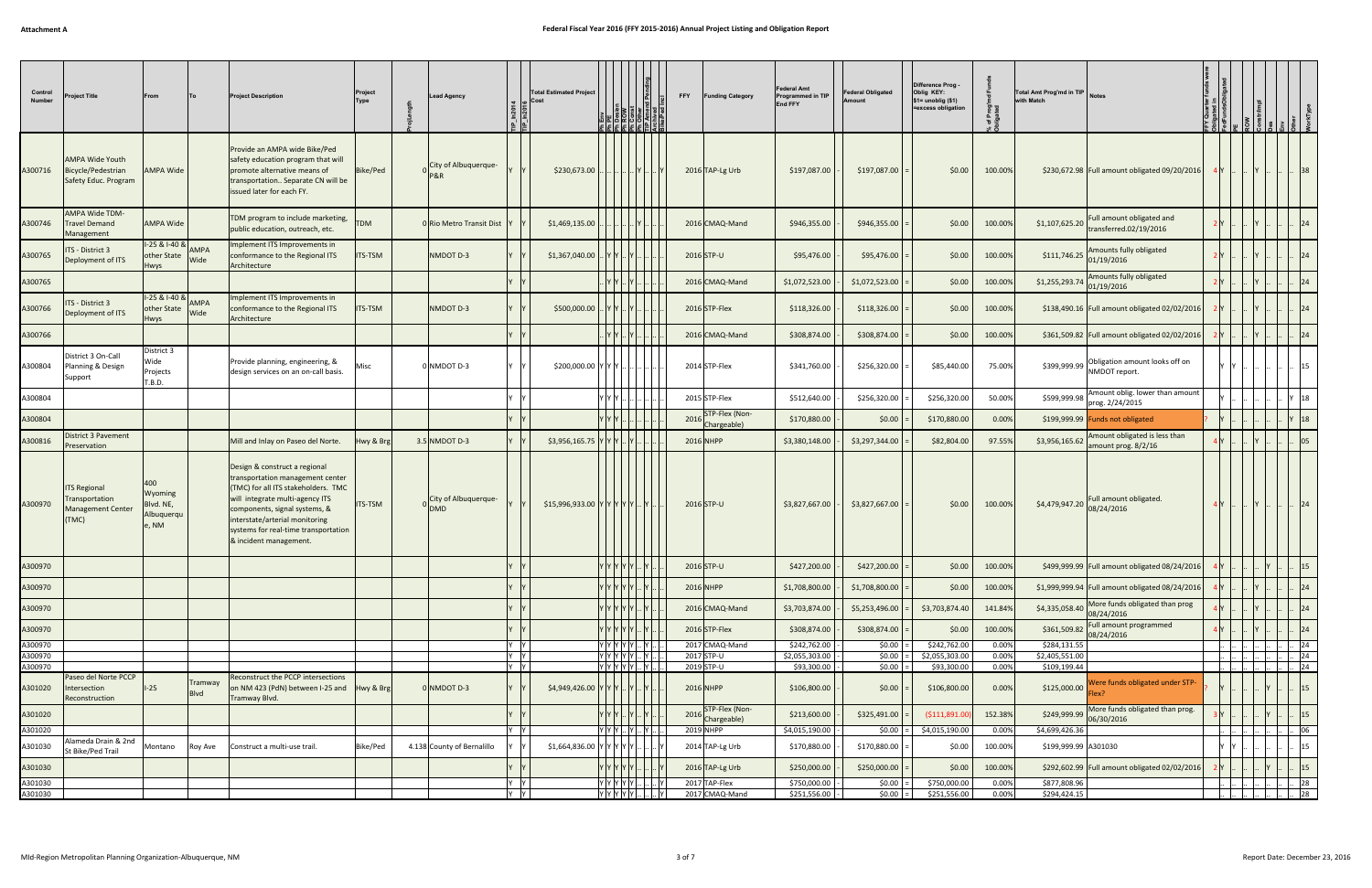| Control<br>Number | Project Title                                        | From                |                              | <b>Project Description</b>                                                                                                                                                                                                                                                      | Project<br><b>Type</b> |       | <b>Lead Agency</b>                 |     | <b>Total Estimated Project</b><br>Cost | 침급휴  취ォ  취용                         |  | <b>FFY</b><br><b>Funding Category</b>  | Federal Amt<br>Programmed in TIP<br>End FFY | <b>Federal Obligated</b><br>Amount | Difference Prog -<br>Oblig KEY:<br>$$1=$ unoblig $$1)$<br>=excess obligation |         | Total Amt Prog'md in TIP Notes<br>with Match |                                                                                                                                |          |     |                           |               |
|-------------------|------------------------------------------------------|---------------------|------------------------------|---------------------------------------------------------------------------------------------------------------------------------------------------------------------------------------------------------------------------------------------------------------------------------|------------------------|-------|------------------------------------|-----|----------------------------------------|-------------------------------------|--|----------------------------------------|---------------------------------------------|------------------------------------|------------------------------------------------------------------------------|---------|----------------------------------------------|--------------------------------------------------------------------------------------------------------------------------------|----------|-----|---------------------------|---------------|
| A301060           | West Central Ave<br>mprovements                      | Rio Grande<br>River | San<br>Pasqual<br>Ave.       | Plan, design & construct street &<br>transit improvements to<br>accommodate & ensure complete<br>integration with the Central Ave. Bus<br>Rapid Transit project. Project<br>includes pedestrian improv. to<br>enhance transit use. Total proj. cost<br>includes future phasing. | Transit                | 4.497 | City of Albuquerque-<br>ABQ Ride   |     | \$5,096,442.00 Y Y Y Y Y Y             |                                     |  | 2015 STP-U                             | \$1,300,000.00                              | \$1,300,000.00                     | \$0.00                                                                       | 100.00% | \$1,521,535.54                               | Funds transferred to FTA<br>8/21/2015                                                                                          |          | Y Y | $ 23\rangle$              |               |
| A301060           |                                                      |                     |                              |                                                                                                                                                                                                                                                                                 |                        |       |                                    |     |                                        |                                     |  | 2016 STP-U                             | \$2,011,412.00                              | \$2,011,412.00                     | \$0.00                                                                       | 100.00% |                                              | \$2,354,180.64 Funds transferred to FTA<br>01/14/2016                                                                          |          |     |                           | 23            |
| A301060           |                                                      |                     |                              |                                                                                                                                                                                                                                                                                 |                        |       |                                    | Y Y |                                        | <sub>I</sub> Υ  Υ  Υ  Υ  …  …  …  Υ |  | 2016 Local Bond Funds                  | \$0.00                                      | \$0.00                             | \$0.00                                                                       | #DIV/0! | \$500,000.00                                 |                                                                                                                                |          |     |                           | $ 23\rangle$  |
| A301060           |                                                      |                     |                              |                                                                                                                                                                                                                                                                                 |                        |       |                                    | Y Y |                                        | Y  Y  Y  Y  Y        Y              |  | 2017 STP-U                             | \$188,588.00                                | \$188,588.00                       | \$0.00                                                                       | 100.00% |                                              | \$220,725.65 Funds transferred to FTA                                                                                          | - Y  I.  | Y   |                           | 23            |
| A301060           |                                                      |                     |                              |                                                                                                                                                                                                                                                                                 |                        |       |                                    | Y Y |                                        | YYYYYY                              |  | 2018 Local Bond Funds                  | \$0.00                                      | $$0.00$ =                          | \$0.00                                                                       | #DIV/0! | \$500,000.00                                 |                                                                                                                                |          |     |                           | 23            |
| A301088           | NM 314 & NM 45<br>Intersection<br>Improvements       |                     |                              | Location Study of 3 state Highways<br>to identify prefered alignment and<br>complete final design for the NM 314 Safety<br>and NM 45 intersection. FFY 2016<br>TTP funds are comprised of FFY 2012<br>TTP funds and FFY 2013 TTP funds.                                         |                        |       | 0.2 Pueblo of Isleta               |     | $$920,000.00$ Y Y Y                    |                                     |  | <b>FLHP-Tribal Trans</b><br>2016       | \$370,000.00                                | \$370,000.00                       | \$0.00                                                                       | 100.00% |                                              | \$370,000.00 Full amount obligated.                                                                                            |          |     |                           | <sup>15</sup> |
| A301088           |                                                      |                     |                              |                                                                                                                                                                                                                                                                                 |                        |       |                                    |     |                                        | Y IY IY                             |  | Tribal Infrastructure<br>2016<br>Funds | \$0.00                                      | \$0.00                             | \$0.00                                                                       | #DIV/0! | \$250,000.00                                 |                                                                                                                                |          |     |                           | 15            |
| A301088           |                                                      |                     |                              |                                                                                                                                                                                                                                                                                 |                        |       |                                    |     |                                        |                                     |  | <b>FLHP-Tribal Trans</b><br>2017       | \$300,000.00                                | \$0.00                             | \$300,000.00                                                                 | 0.00%   | \$300,000.00                                 |                                                                                                                                |          |     |                           |               |
| A301100           | -25 Corridor<br><b>Operations Study</b>              | Broadway<br>Blvd    |                              | Study, PE, Environmental Doc, and<br>Big I (I-40) some design to identify operational<br>improvements.                                                                                                                                                                          | <b>ITS-TSM</b>         |       | 0 NMDOT D-3                        |     | \$13,835.00                            |                                     |  | 2016 STP-Flex                          | \$11,821.00                                 | \$0.00                             | \$11,821.00                                                                  | 0.00%   | \$13,835.44                                  |                                                                                                                                |          |     |                           |               |
| A301101           | -25 Corridor North<br><b>Study Update</b>            | Big I               | Tramway<br>Blvd.             | Study, PE, Environmental Doc, and<br>some design to identify<br>improvements.                                                                                                                                                                                                   | Misc                   |       | 0 NMDOT D-3                        |     | \$500,000.00                           |                                     |  | STP-Flex (Non-<br>2016<br>Chargeable)  | \$427,200.00                                | \$0.00                             | \$427,200.00                                                                 | 0.00%   | \$499,999.99                                 |                                                                                                                                |          |     |                           |               |
| A301181           | I-25 Widening                                        | Jefferson St        | San<br>Antonio               | Bridge widening I-25 at San Mateo to<br>accommodate a fourth SB lane from<br>Jefferson to San Antonio and NB<br>auxillary lane at San Mateo.                                                                                                                                    | Capacity Pr            |       | 1.9 NMDOT CRDC                     |     | \$9,000,000.00 Y Y Y Y Y Y             |                                     |  | STP-Flex (Non-<br>2015<br>Chargeable)  | \$1,025,280.00                              | \$1,025,280.00                     | \$0.00                                                                       | 100.00% |                                              | \$1,199,999.97 Full amount obligated 11/20/2014                                                                                |          |     |                           | 15            |
| A301181           |                                                      |                     |                              |                                                                                                                                                                                                                                                                                 |                        |       |                                    |     |                                        |                                     |  | 2016 STP-Flex                          | \$356,312.00                                | \$356,312.00                       | \$0.00                                                                       | 100.00% | \$417,031.82                                 | <b>Full Amount obligated</b><br>09/02/2016                                                                                     |          |     |                           | 03            |
| A301181           |                                                      |                     |                              |                                                                                                                                                                                                                                                                                 |                        |       |                                    |     |                                        |                                     |  | 2016 NHPP                              | \$7,251,489.00                              | \$7,160,148.00                     | \$91,341.00                                                                  | 98.74%  |                                              | \$8,487,229.39 $\left  \begin{array}{c} \text{Amount obliged less than} \\ \text{amount prog. 09/02/2016} \end{array} \right $ |          |     |                           |               |
| A301181           | I-25 Widening                                        | Jefferson St        | San<br>Antonio               | Bridge widening I-25 at San Mateo to<br>accommodate a fourth SB lane from<br>Jefferson to San Antonio and NB<br>auxillary lane at San Mateo.                                                                                                                                    | <b>Capacity Pr</b>     |       | 1.9 NMDOT CRDC                     |     | \$9,000,000.00 Y Y Y Y Y Y.            |                                     |  | 2016 IM                                | \$88,692.00                                 | \$88,692.00                        | \$0.00                                                                       | 100.00% |                                              | \$95,738.34 Full amount obligated 09/02/2016                                                                                   | $4$ Y  Y |     | $\  \cdot \  \cdot \ $ 03 |               |
| A301183           | I-25 North and<br>Tramway Bike Network I-40<br>Study |                     | Tramway<br>Blvd./Roy<br>Ave. | Analysis of existing bicycle network<br>and potential connections<br>throughout the corridor. Study to<br>include a listing of preferred<br>imrprovements which include<br>construction phasing and estimated<br>costs per phase.                                               | Bike/Ped               |       | City of Albuquerque-<br><b>DMD</b> |     | \$500,000.00                           |                                     |  | 2016 CMAQ-Flex                         | \$427,200.00                                | \$427,200.00                       | \$0.00                                                                       | 100.00% | \$499,999.99 02/18/2016                      | Full amount programmed                                                                                                         | 2Y       |     | 18                        |               |
| A301232           | US 550 Reconstruction MP .60<br>& Widening           |                     | MP 3.00                      | (Ref CP-91) Reconstruction, widening<br>(1 lane each dir), bridge<br>rehabilitation & repairs, includes<br>ADA compliance, sidewalks and<br>other appurtenances as necessary.                                                                                                   | Capacity Pr            |       | 2.4 NMDOT CRDC                     |     | $$1,551,850.00$ YYY Y                  |                                     |  | 2015 Road Fund                         | \$0.00                                      | \$0.00                             | \$0.00                                                                       | #DIV/0! | \$1,200,000.00                               |                                                                                                                                |          |     | 15                        |               |
| A301232           |                                                      |                     |                              |                                                                                                                                                                                                                                                                                 |                        |       |                                    |     |                                        |                                     |  | 2016 NHPP                              | \$1,325,900.81                              | \$1,325,900.81                     | \$0.00                                                                       | 100.00% |                                              | \$1,551,850.15 Full amount obligated 09/20/2016                                                                                |          |     |                           |               |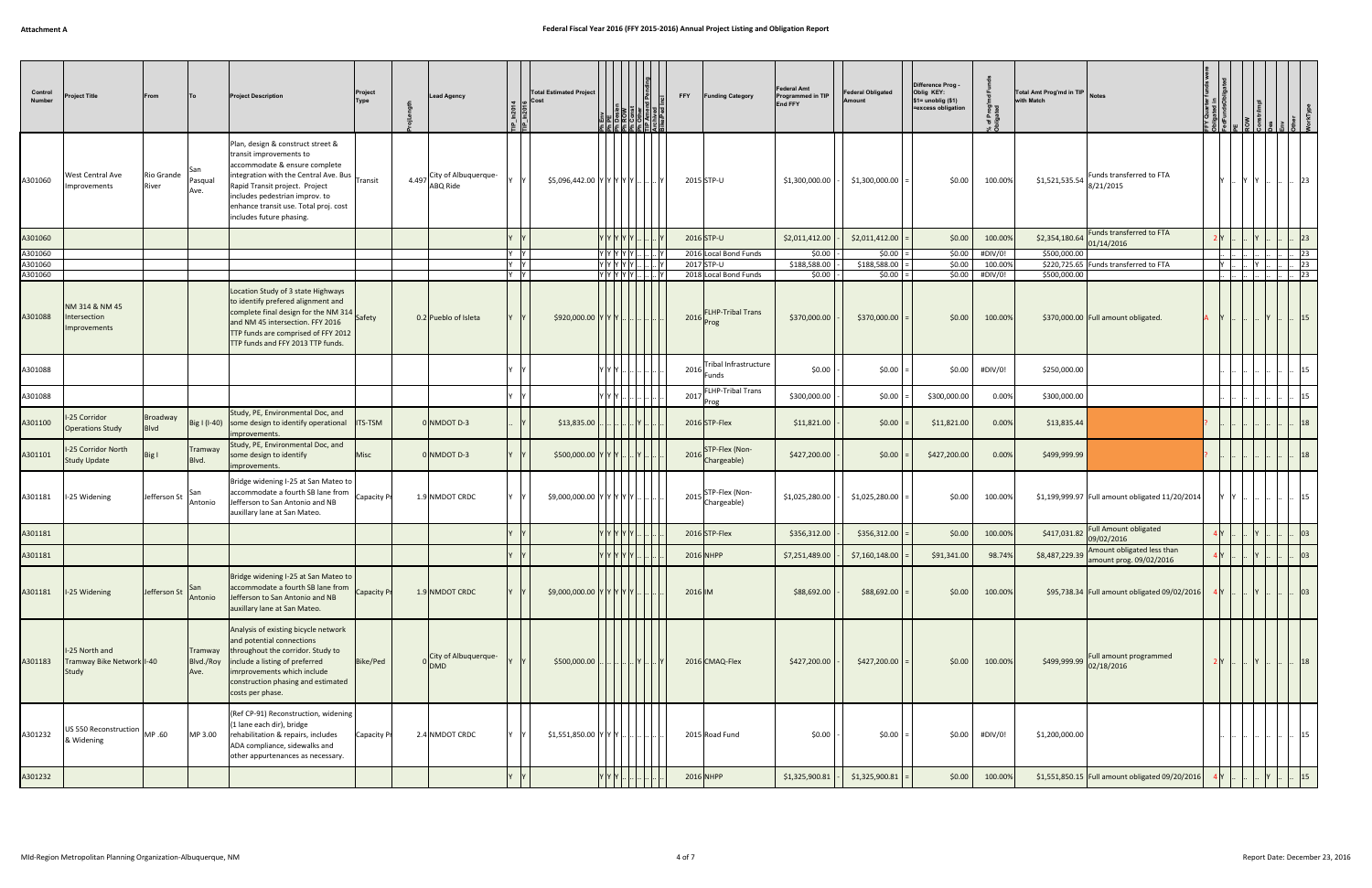| Control<br>Number  | Project Title                                                 | From                                                                                     |                                                                  | <b>Project Description</b>                                                                                                                                                                                                                                                                                                  | Project<br>Type | Lead Agency                |                | <b>Total Estimated Project</b><br>Cost | <u>EEEEEEEEE</u>                |                | <b>FFY</b> | <b>Funding Category</b>                                                  | Federal Amt<br><b>Programmed in TIP</b><br>End FFY | <b>Federal Obligated</b><br>Amount | <b>Difference Prog</b><br>Oblig KEY:<br>$$1=$ unoblig $$1)$<br>=excess obligation |                  | Total Amt Prog'md in TIP Notes<br>with Match |                                                       |     |  |                                        |
|--------------------|---------------------------------------------------------------|------------------------------------------------------------------------------------------|------------------------------------------------------------------|-----------------------------------------------------------------------------------------------------------------------------------------------------------------------------------------------------------------------------------------------------------------------------------------------------------------------------|-----------------|----------------------------|----------------|----------------------------------------|---------------------------------|----------------|------------|--------------------------------------------------------------------------|----------------------------------------------------|------------------------------------|-----------------------------------------------------------------------------------|------------------|----------------------------------------------|-------------------------------------------------------|-----|--|----------------------------------------|
| A301241            | NM 47 & NM 6<br>Intersection<br>mprovements                   | 600' south<br>of the<br>Intersection<br>of NM 6 &<br>NM 47                               | 600' north<br>of the<br>Intersectio<br>n of NM 6<br>& NM 47      | Design and reconstruct improved<br>intersection geometry along with<br>new ADA complient facilities.<br>Project includes installation of new<br>traffic signals, signage and other<br>apputenances as needed.                                                                                                               | Safety          | 0 Village of Los Lunas     |                | \$653,000.00 YYYY Y                    |                                 |                |            | 2015 Safety (HSIP)                                                       | \$163,800.00                                       | \$163,800.00                       | \$0.00                                                                            | 100.00%          |                                              | \$182,000.00 Full amount obligated 5/19/2015          |     |  |                                        |
| A301241            |                                                               |                                                                                          |                                                                  |                                                                                                                                                                                                                                                                                                                             |                 |                            |                |                                        |                                 |                |            | 2016 Safety (HSIP)                                                       | \$587,700.00                                       | \$542,700.00                       | \$45,000.00                                                                       | 92.34%           | \$653,000.00                                 | Amount obligated less than<br>amount prog. 08/29/2016 |     |  |                                        |
| A301290            | Pueblo de Cochiti: BIA<br>SP-85 Bridge<br>Construction        | 5 miles<br>south of<br>Cochiti<br>Pueblo on<br>BIA SP-85                                 | .25 miles<br>south of<br>Cochiti<br>Pueblo on<br>BIA SP-85       | Project includes construction of a<br>three span, 250' long bridge over the<br>Peralta Creek and road<br>reconstruction on bridge<br>approaches. Project to include<br>safety improvements. IRR and<br>NMHSEM funds to be used as<br>required match for 16 and 17 STP-<br><b>Rural funds</b>                                | Hwy & Brg       | 0 Pueblo of Cochiti        |                | $$3,702,054.00$ Y Y Y  Y               |                                 |                |            | NM Homeland Sec<br>2016 Emrg Mgmt                                        | \$0.00                                             | \$0.00                             | \$0.00                                                                            | #DIV/0!          | \$229,000.00                                 |                                                       |     |  |                                        |
| A301290            |                                                               |                                                                                          |                                                                  |                                                                                                                                                                                                                                                                                                                             |                 |                            |                |                                        |                                 |                | 2016       | FLHP-TTP used for<br>match                                               | \$82,386.00                                        | \$82,386.00                        | \$0.00                                                                            | 100.00%          | \$82,386.00                                  |                                                       |     |  | 08                                     |
| A301290            |                                                               |                                                                                          |                                                                  |                                                                                                                                                                                                                                                                                                                             |                 |                            |                |                                        |                                 |                | 2016       | <b>FLHP-Indian Res Rds</b>                                               | \$141,601.00                                       | \$141,601.00                       | \$0.00                                                                            | 100.00%          | \$141,601.00                                 |                                                       |     |  | 08                                     |
| A301290            |                                                               |                                                                                          |                                                                  |                                                                                                                                                                                                                                                                                                                             |                 |                            |                |                                        |                                 |                |            | <b>FLHP-Tribal Trans</b><br>2016 Prog                                    | \$805,299.00                                       | \$805,299.00                       | \$0.00                                                                            | 100.00%          | \$805,299.00                                 |                                                       |     |  |                                        |
| A301290            |                                                               |                                                                                          |                                                                  |                                                                                                                                                                                                                                                                                                                             |                 |                            |                |                                        |                                 |                |            | 2016 STP-Rural                                                           | \$483,452.00                                       | \$483,454.00                       | (52.00)                                                                           | 100.00%          |                                              | \$483,452.00 Funds transferred to FHWA-FLH            |     |  | 08                                     |
| A301290            |                                                               |                                                                                          |                                                                  |                                                                                                                                                                                                                                                                                                                             |                 |                            | Y Y            |                                        | Y  Y  Y    Y                    |                |            | 2017 STP-Rural                                                           | \$1,674,894.00                                     | \$0.00                             | \$1,674,894.00                                                                    | 0.00%            | \$1,674,894.00                               |                                                       |     |  | 08                                     |
| A301290            |                                                               |                                                                                          |                                                                  |                                                                                                                                                                                                                                                                                                                             |                 |                            |                |                                        | Y IY IY I.                      |                |            | 2017 FLHP-TTP used for<br>match                                          | \$285,422.00                                       | \$0.00                             | \$285,422.00                                                                      | 0.00%            | \$285,422.00                                 |                                                       |     |  |                                        |
| A301440            | VM 14 Roadway<br>Preservation & Rehab. 333                    | North of NM                                                                              | N of NM<br>536/NM30                                              | Mill and Inlay; ADA; multiuse trail;<br>access control; drainage/erosion;<br>evaluation of NM 14/NM536/Frost<br>Road.                                                                                                                                                                                                       | Hwy & Brg       | 6.1 NMDOT D-3              |                | \$7,606,906.00 $Y Y $ .                |                                 | . IY I.        |            | 2016 STP-Flex                                                            | \$854,400.00                                       | \$775,509.00                       | \$78,891.00                                                                       | 90.77%           | \$999,999.97                                 | Amount obligated less than<br>amount prog 09/20/2016  |     |  | 15                                     |
| A301440<br>A301440 |                                                               |                                                                                          |                                                                  |                                                                                                                                                                                                                                                                                                                             |                 |                            | Y Y<br>$Y$ $Y$ |                                        | YYY.<br> Y  Y  Y    Y    Y    ´ | .  Y    Y    ˈ |            | 2017 STP-Flex<br>2018 STP-Rural                                          | \$0.00<br>\$1,724,860.00                           | \$0.00<br>\$0.00                   | \$0.00<br>\$1,724,860.00                                                          | #DIV/0!<br>0.00% | \$0.00<br>\$2,018,796.76                     |                                                       |     |  | 06<br>06                               |
| A301440            |                                                               |                                                                                          |                                                                  |                                                                                                                                                                                                                                                                                                                             |                 |                            | Y              |                                        | Y  Y  Y    Y    Y    Y          |                |            | 2019 STP-Rural                                                           | \$1,766,006.00                                     | \$0.00                             | \$1,766,006.00                                                                    | 0.00%            | \$2,066,954.53                               |                                                       |     |  | 06                                     |
| A301440            |                                                               |                                                                                          |                                                                  |                                                                                                                                                                                                                                                                                                                             |                 |                            | IY IY          |                                        | Y Y Y  Y  Y  I                  |                |            | 2021 STP-Rural                                                           | \$1,513,274.00                                     | \$0.00                             | \$1,513,274.00                                                                    | 0.00%            | \$1,771,153.98                               |                                                       |     |  | 06                                     |
| A301460            | West Medowlark<br>Roadway and<br>Intersection<br>Improvements | Municipal                                                                                |                                                                  | Construct a two-lane roadway with<br>traffic calming features, including<br>Intersectio   medians, drainage facilities and<br>Boundary at  n at Loma  intersection improvements. Project<br>Rio Rancho   Larga Road   also includes construction of<br>bike/ped and equestrian trails and<br>other appurtenances as needed. | Safety          | 0.67 Village of Corrales   |                | \$700,333.00 YYYYYY.                   |                                 |                |            | 2016 STP-U                                                               | \$57,245.00                                        | \$57,245.00                        | \$0.00                                                                            | 100.00%          |                                              | \$67,000.23 Full amount obligated 01/19/2016          | 2Y  |  | 15                                     |
| A301460            |                                                               |                                                                                          |                                                                  |                                                                                                                                                                                                                                                                                                                             |                 |                            | Y Y            |                                        | Y Y Y Y Y   Y                   |                |            | 2016 MAP                                                                 | \$0.00                                             | \$0.00                             | \$0.00                                                                            | #DIV/0!          | \$235,000.00                                 |                                                       |     |  | $\begin{vmatrix} 1 & 21 \end{vmatrix}$ |
| A301460<br>A301460 |                                                               |                                                                                          |                                                                  |                                                                                                                                                                                                                                                                                                                             |                 |                            | Y Y<br>ly ly   |                                        | <u>VYYYY…… ~ Y</u><br>YYYY.     |                |            | 2016 Local Non-Match<br>2017 STP-U                                       | \$0.00<br>\$273,408.00                             | \$0.00<br>\$0.00                   | \$0.00<br>\$273,408.00                                                            | #DIV/0!<br>0.00% | \$78,333.00<br>\$319,999.99                  |                                                       |     |  | 21<br>21                               |
| A301521            | 2nd Street/Valle del<br>Oro Access<br>Improvements            | Valle del<br>Oro<br>Entrance<br>north of<br>Sandia<br>Salida Rd.                         | Mountain<br>View<br>Elementary<br>School<br>north of<br>Shirk Ln | Reconstruct roadway with drainage,<br>curb, gutter, sidewalks, multi-use<br>trail, lighting, signage and<br>realignment of the Desert Rd<br>intersection.                                                                                                                                                                   | Hwy & Brg       | 0 County of Bernalillo     |                | \$12,500,000.00 Y Y Y Y Y Y            |                                 |                |            | <b>FLAP-Federal Lands</b><br>$2015$ $\sqrt{\frac{2015}{\text{Access}}}\$ | \$1,600,000.00                                     | \$1,600,000.00                     | \$0.00                                                                            | 100.00%          | \$1,600,000.00                               |                                                       |     |  | $\therefore$ 15                        |
| A301521            |                                                               |                                                                                          |                                                                  |                                                                                                                                                                                                                                                                                                                             |                 |                            |                |                                        | Y Y Y Y Y  1                    |                |            | 2016 FLAP-Federal Lands<br>Access                                        | \$635,200.00                                       | \$635,200.00                       | \$0.00                                                                            | 100.00%          | \$635,200.00                                 |                                                       |     |  | 15                                     |
| A301521            |                                                               |                                                                                          |                                                                  |                                                                                                                                                                                                                                                                                                                             |                 |                            |                |                                        | Y Y Y Y Y I                     |                | 2017       | <b>FLAP-Federal Lands</b><br>Access                                      | \$9,164,800.00                                     | \$0.00                             | \$9,164,800.00                                                                    | 0.00%            | \$9,164,800.00                               |                                                       |     |  | 101                                    |
| A301542            | Santo Domingo Multi-<br>Use Trail Segment 2                   | Intersection End of<br>of NM 22 & Santo<br>Indian<br>Service road Multi-Use<br>88 (SP88) | Domingo<br>Tral Seg.                                             | Construct a multi-use trail. (TTP<br>funds used for required match.) FFY<br>2017 TAP Flex and Rural funds split<br>out to A301545 (Segment 2 a).                                                                                                                                                                            | Bike/Ped        | Pueblo of Santo<br>Domingo |                | $$90,000.00$ Y Y Y   Y      Y          |                                 |                |            | 2016 TAP-Flex                                                            | \$76,896.00                                        | \$76,896.00                        | \$0.00                                                                            | 100.00%          |                                              | \$90,000.00 Full amount obligated 03/16/2016          | 2 Y |  | $\vert \cdot \vert$ 15                 |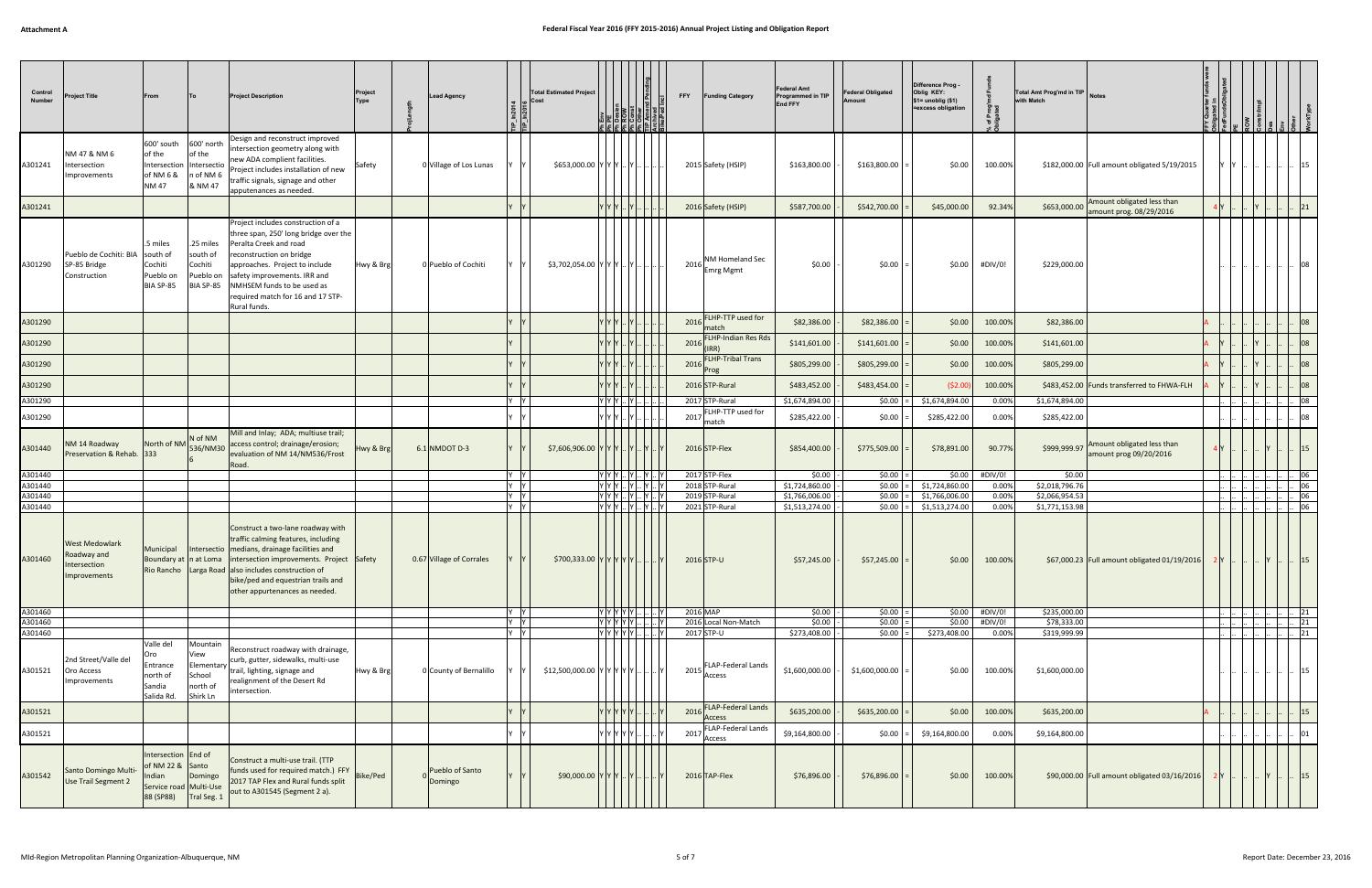| Control<br><b>Number</b> | Project Title                                                                          | From                                                                                             |                                          | <b>Project Description</b>                                                                                                                                                                                                                                                                         | Project<br><b>Type</b> | Lead Agency                                          |     | <b>Total Estimated Project</b><br>Cost |                                 | EEEEEEE |           | <b>FFY</b> |      | <b>Funding Category</b>                    | <b>Federal Amt</b><br>Programmed in TIP<br>End FFY | <b>Federal Obligated</b><br>Amount | Difference Prog -<br>Oblig KEY:<br>$$1=$ unoblig $$1)$<br>=excess obligation |                  | Total Amt Prog'md in TIP<br>with Match |                                               |  |  |              |
|--------------------------|----------------------------------------------------------------------------------------|--------------------------------------------------------------------------------------------------|------------------------------------------|----------------------------------------------------------------------------------------------------------------------------------------------------------------------------------------------------------------------------------------------------------------------------------------------------|------------------------|------------------------------------------------------|-----|----------------------------------------|---------------------------------|---------|-----------|------------|------|--------------------------------------------|----------------------------------------------------|------------------------------------|------------------------------------------------------------------------------|------------------|----------------------------------------|-----------------------------------------------|--|--|--------------|
| A301543                  | Santo Domingo<br>Pedestrian Trail<br>through Concrete Box<br>Culvert (SR22)            | (SP88) West Cattle<br>of Mateo<br>Overpass                                                       | (SP88)<br>Guard E o<br>Mateo<br>Overpass | Design, plan & constr. a pedestrian<br>walkway through existing concrete<br>box culvert and other appurtenances<br>as needed. Project includes State<br>Local Gov. Road Funds (\$75,000 +<br>\$25,000 Match in FFY 2016)                                                                           | <b>Bike/Ped</b>        | Pueblo of Santo<br>Domingo                           |     | \$195,886.00 Y Y Y  Y                  |                                 |         |           |            |      | 2016 TAP-Flex                              | \$21,360.00                                        | \$21,360.00                        | \$0.00                                                                       | 100.00%          |                                        | \$25,000.00 Full amount obligated 03/16/2016  |  |  | $ 15\rangle$ |
| A301543                  |                                                                                        |                                                                                                  |                                          |                                                                                                                                                                                                                                                                                                    |                        |                                                      | Y Y |                                        | $ Y Y Y $ $ Y $<br>$Y[Y Y $ $Y$ |         |           |            |      | 2016 Road Fund<br>2017 TAP-Rural           | \$0.00                                             | \$0.00<br>\$0.00                   | \$0.00<br>\$47,846.00                                                        | #DIV/0!<br>0.00% | \$100,000.00<br>\$55,999.53            |                                               |  |  | 28<br>28     |
| A301543<br>A301552       | Albuquerque Bridge<br>R&R - Bridge #7926                                               | <b>Bridge St</b><br>Avenida<br>Cesar<br>Chavez)                                                  | over<br>William St                       | Plan, design and construciton of<br>bridge repairs and/or rehabilitation<br>of off-system Bridge #7926. The<br>project will be advance constructed<br>(pend funding agreement). Design<br>funds to be used as "soft match" for<br>federal const. funds.                                            | Hwy & Brg              | 0.1 City of Albuquerque-<br>DMD                      |     | \$853,422.00 Y Y Y Y Y Y               |                                 |         |           |            |      | 2015 STP-Bridge Off Sys                    | \$47,846.00<br>\$341,369.00                        | \$341,369.00                       | \$0.00                                                                       | 100.00%          | \$426,711.25                           | Full amount programmed<br>8/20/2015           |  |  |              |
| A301552                  |                                                                                        |                                                                                                  |                                          |                                                                                                                                                                                                                                                                                                    |                        |                                                      |     |                                        | YIYIYI                          |         |           |            |      | 2016 STP-Bridge Off Sys                    | \$341,369.00                                       | \$341,369.00                       | \$0.00                                                                       | 100.00%          | $\frac{226}{711.25}$ 8/20/2015         | FY 16 funds fully obligated by AC             |  |  |              |
| A301784                  | <b>Railroad Crossing</b><br>mprov - Broadway<br>Blvd and NMRX RR<br>(Crossing 019409M) | <b>NMRX RR</b><br>Crossing<br>019409M at<br>Broadway<br>Blvd, 1.4<br>miles north<br>of Rio Bravo |                                          | Install two new cantilever signal<br>warning lights and four quadrant<br>gate arms                                                                                                                                                                                                                 | Safety                 | 0 NMDOT Transit Rail                                 |     | $$470,000.00$ Y Y Y  Y    Y            |                                 |         |           |            |      | Rail Protect. Devices<br>$2016$ (Sect 130) | \$423,000.00                                       | \$423,000.00                       | \$0.00                                                                       | 100.00%          |                                        | \$470,000.00 Full amount obligated 07/08/2016 |  |  |              |
| A301790                  | Coors Blvd and Blake<br>Rd.Intersection<br>mprovements                                 | Approx 500'<br>West of<br>Coors Blvd.                                                            |                                          | Reconstruct intersection while tying<br>into adjacent infrastructure. Project<br>includes ADA improv., crosswalks,<br>Isleta Drain   recon/rehab driving lanes, pavement   Safety<br>markings, signage, bicycle facilities &<br>other appurtenances as needed.<br>Project will be tied to A300015. |                        | 0.25 County of Bernalillo                            |     | \$900,000.00 Y Y Y Y Y Y               |                                 |         |           |            |      | 2016 Safety (HSIP)                         | \$270,000.00                                       | \$270,000.00                       | \$0.00                                                                       | 100.00%          |                                        | \$300,000.00 Full amount obligated 02/04/2016 |  |  | 15           |
| A301790                  |                                                                                        |                                                                                                  |                                          |                                                                                                                                                                                                                                                                                                    |                        |                                                      |     |                                        | YYYYY.                          |         |           |            |      | 2017 Safety (HSIP)                         | \$540,000.00                                       | $ 50.00 $ =                        | \$540,000.00                                                                 | 0.00%            | \$600,000.00                           |                                               |  |  | 21           |
| A301930                  | TTP- Pueblo de Cochiti                                                                 |                                                                                                  |                                          | Various multimodal transportation<br>projects & activities. For project                                                                                                                                                                                                                            | Hwy & Brg              | 0 Pueblo of Cochiti                                  |     | \$2,243,872.00                         |                                 |         |           |            |      | 2016 FLHP-Tribal Trans                     | \$66,699.00                                        | \$66,699.00                        | \$0.00                                                                       | 100.00%          | \$66,699.00                            |                                               |  |  |              |
| A301940                  | <b>TTP-Pueblo of Isleta</b>                                                            |                                                                                                  |                                          | Various multimodal transportation<br>projects & activities. For project                                                                                                                                                                                                                            | Hwy & Brg              | 0 Pueblo of Isleta                                   |     | \$7,489,410.00                         |                                 |         |           |            |      | 2016 FLHP-Tribal Trans                     | \$1,298,235.00                                     | \$1,298,235.00                     | \$0.00                                                                       | 100.00%          | \$1,298,235.00                         |                                               |  |  | 06           |
| A301950                  | TTP-Pueblo of Laguna                                                                   |                                                                                                  |                                          | Various multimodal transportation<br>projects & activities. For project                                                                                                                                                                                                                            | Hwy & Brg              | 0 Pueblo of Laguna                                   |     | \$70,000.00                            |                                 |         |           |            |      | <b>FLHP-Tribal Trans</b><br>2016 Prog      | \$0.00                                             | $ 50.00  =  N/A $                  |                                                                              | N/A              | \$0.00                                 |                                               |  |  | 06           |
| A301960                  | TP-Pueblo of San<br>Felipe                                                             |                                                                                                  |                                          | Various multimodal transportation<br>projects & activities. For project                                                                                                                                                                                                                            | Hwy & Brg              | 0 Pueblo of San Felipe                               |     | \$4,319,790.00                         |                                 |         |           |            | 2016 | FLHP-Tribal Trans<br>Prog                  | \$719,965.00                                       | \$719,965.00                       | \$0.00                                                                       | 100.00%          | \$719,965.00                           |                                               |  |  | 06           |
| A301970                  | <b>TTP-Pueblo of Sandia</b>                                                            |                                                                                                  |                                          | Various multimodal transportation<br>projects & activities. For project                                                                                                                                                                                                                            | Hwy & Brg              | 0 Pueblo of Sandia                                   |     | \$1,616,844.00                         |                                 |         |           |            |      | FLHP-Tribal Trans<br>2016 Prog             | \$269,474.00                                       | \$269,474.00                       | \$0.00                                                                       | 100.00%          | \$269,474.00                           |                                               |  |  | 06           |
| A301980                  | <b>TTP-Pueblo of Santa</b>                                                             |                                                                                                  |                                          | Various multimodal transportation<br>projects & activities. For project                                                                                                                                                                                                                            | Hwy & Brg              | 0 Pueblo of Santa Ana                                |     | \$1,634,700.00                         |                                 |         |           |            |      | <b>FLHP-Tribal Trans</b><br>2016 Prog      | \$272,450.00                                       | \$272,450.00                       | \$0.00                                                                       | 100.00%          | \$272,450.00                           |                                               |  |  | 06           |
| A301990                  | TTP-Pueblo of Santo<br>Domingo                                                         |                                                                                                  |                                          | Various multimodal transportation<br>projects & activities. For project                                                                                                                                                                                                                            | Hwy & Brg              | Pueblo of Santo<br>Domingo                           |     | \$4,242,478.00                         |                                 |         |           |            |      | FLHP-Tribal Trans<br>2016 Prog             | \$718,752.00                                       | \$718,752.00                       | \$0.00                                                                       | 100.00%          | \$718,752.00                           |                                               |  |  | 06           |
| A302000                  | TTP-To'hajiilee-Navajo<br>Gov't                                                        |                                                                                                  |                                          | Various multimodal transportation<br>projects & activities. For project                                                                                                                                                                                                                            | Hwy & Brg              | To'hajiilee-Navajo<br>Gov't.                         |     | \$0.00                                 |                                 |         |           |            |      | <b>FLHP-Tribal Trans</b><br>2016 Prog      | \$0.00                                             | $$0.00$ = N/A                      |                                                                              | N/A              | \$0.00                                 |                                               |  |  | 06           |
| A302010                  | South Bosque Loop<br><b>Ditch Crossing</b>                                             | South<br><b>Bosque</b><br>Loop                                                                   | West<br>Bosque<br>Loop                   | Design and reconstruction of existing<br>culvert ditch crossing on multi-use<br>path. Project includes guard<br>rail/fencing and other<br>appurtenances as needed.                                                                                                                                 | <b>Bike/Ped</b>        | Village of Bosque<br>Farms                           |     | $$130,000.00$ $Y$ $Y$ $Y$ $.$ $Y$ $.$  |                                 |         |           |            |      | 2016 TAP-Flex                              | \$14,439.00                                        | \$14,439.00                        | \$0.00                                                                       | 100.00%          |                                        | \$16,899.58 Full amount obligated 01/19/2016  |  |  | 15           |
| A302010                  |                                                                                        |                                                                                                  |                                          |                                                                                                                                                                                                                                                                                                    |                        |                                                      | IY. |                                        | YYYY                            |         | . I I Y I |            |      | 2017 TAP-Sm Urb                            | \$96,633.00                                        | $$0.00$ =                          | \$96,633.00                                                                  | 0.00%            | \$113,100.42                           |                                               |  |  | $\cdot$ 28   |
| TA00056                  | ABQ Ride - Vehicles &<br>Equip. Purchase                                               | <b>ABQ Ride</b><br>System<br>Wide                                                                |                                          | Acquire buses and associated<br>equipment including fare boxes,<br>debt service and manufacturing<br>inspections.                                                                                                                                                                                  | Transit                | <sub>o</sub> City of Albuquerque-<br><b>ABQ Ride</b> |     | \$11,306,024.00                        |                                 |         |           |            |      | 2016 FTA 5307 (Urban)                      | \$7,984,000.00                                     | \$7,984,000.00                     | \$0.00                                                                       | 100.00%          | \$9,619,277.00                         |                                               |  |  | $ 23\rangle$ |
| TA00056                  |                                                                                        |                                                                                                  |                                          |                                                                                                                                                                                                                                                                                                    |                        |                                                      |     |                                        |                                 |         |           |            |      | FTA 5339 (MAP-21<br>2016 Bus/Facil)        | \$1,400,000.00                                     | \$1,400,000.00                     | \$0.00                                                                       | 100.00%          | \$1,686,747.00                         |                                               |  |  | 23           |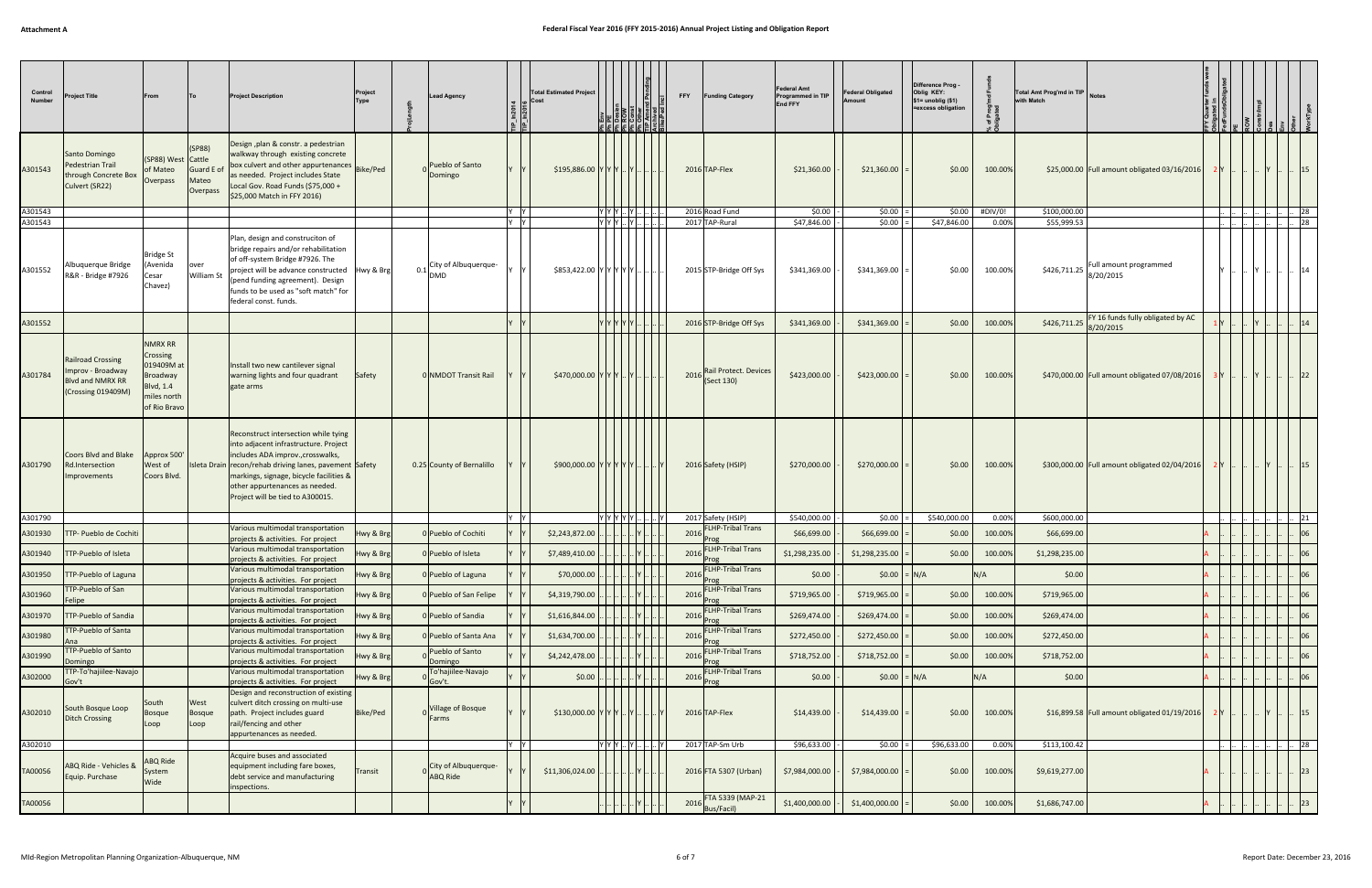| Control<br>Number  | roject Title                                                             | From                                           |                                        | <b>Project Description</b>                                                                                                                                                                                                                                    | Project<br>Type | <b>Lead Agency</b>                      |              | <b>Total Estimated Project</b><br>Cost |                                                                                                                                                                                                                                                                                                                                                                                                                            | <b>ELE ELE ELE ELE</b><br>ELE ELE ELE ELE<br>ELE ELE ELE ELE |             | <b>FFY</b> | <b>Funding Category</b>                              | <b>Federal Amt</b><br>Programmed in TIP<br><b>End FFY</b> | <b>Federal Obligated</b> | Difference Prog<br>Oblig KEY:<br>$$1=$ unoblig $$1)$<br>=excess obligation |                | Total Amt Prog'md in TIP Notes<br>with Match |                          |        |  |                              |  |
|--------------------|--------------------------------------------------------------------------|------------------------------------------------|----------------------------------------|---------------------------------------------------------------------------------------------------------------------------------------------------------------------------------------------------------------------------------------------------------------|-----------------|-----------------------------------------|--------------|----------------------------------------|----------------------------------------------------------------------------------------------------------------------------------------------------------------------------------------------------------------------------------------------------------------------------------------------------------------------------------------------------------------------------------------------------------------------------|--------------------------------------------------------------|-------------|------------|------------------------------------------------------|-----------------------------------------------------------|--------------------------|----------------------------------------------------------------------------|----------------|----------------------------------------------|--------------------------|--------|--|------------------------------|--|
| TA00080            | ABQ Ride - Park &<br>Ride: Facility<br>Development<br>(Placeholder)      | ABQ Ride<br>Service Area locations             | various                                | Develop park & ride facilities at<br>various locations. Includes design,<br>ROW, Env., & Construction.                                                                                                                                                        | Transit         | City of Albuquerque-<br><b>ABQ Ride</b> |              | \$1,250,000.00 Y                       |                                                                                                                                                                                                                                                                                                                                                                                                                            |                                                              |             |            | 2016 FTA 5307 (Urban)                                | \$500,000.00                                              | \$500,000.00             | \$0.00                                                                     | 100.00%        | \$625,000.00                                 |                          |        |  | 23                           |  |
| TA00080            |                                                                          |                                                |                                        |                                                                                                                                                                                                                                                               |                 |                                         |              |                                        | Y Y Y Y Y .                                                                                                                                                                                                                                                                                                                                                                                                                |                                                              |             |            | 2017 FTA 5307 (Urban)                                | \$500,000.00                                              | $ 50.00 $ =              | \$500,000.00                                                               | 0.00%          | \$625,000.00                                 |                          |        |  | 23                           |  |
| TA00096            | ABQ Ride - Transit<br><b>Enhancements (FY</b><br>2016 Allocation)        | ABQ Ride<br>Service Area                       |                                        | Construct bus shelters, landscaping,<br>bike/ped access, signage, public art.                                                                                                                                                                                 | Transit         | City of Albuquerque-<br><b>ABQ Ride</b> |              | \$116,250.00                           |                                                                                                                                                                                                                                                                                                                                                                                                                            |                                                              |             |            | 2016 FTA 5307 (Urban)                                | \$93,000.00                                               | \$93,000.00              | \$0.00                                                                     | 100.00%        | \$116,250.00                                 |                          |        |  | 23                           |  |
| TA00121            | ABQ Ride - Transit<br>Security Equipment<br>Upgrade                      | ABQ Ride<br>System<br>Wide                     |                                        | Acquisition & installation of security<br>related equipment.                                                                                                                                                                                                  | Transit         | City of Albuquerque-<br><b>ABQ Ride</b> |              | \$312,500.00                           |                                                                                                                                                                                                                                                                                                                                                                                                                            |                                                              |             |            | 2016 FTA 5307 (Urban)                                | \$250,000.00                                              | \$250,000.00             | \$0.00                                                                     | 100.00%        | \$312,500.00                                 |                          |        |  |                              |  |
| TA00206            | Rio Metro Transit 5311 Regional<br>Funding                               | <b>Rio Metro</b><br><b>Transit</b><br>District | outside<br>ABQ & Los<br>Lunas UZAs     | Capital, operating & administrative<br>funds for bus service in rural areas.                                                                                                                                                                                  | Transit         | 0 Rio Metro Transit Dist                |              | \$1,446,000.00                         |                                                                                                                                                                                                                                                                                                                                                                                                                            |                                                              |             |            | 2016 FTA 5311 Capital                                | \$68,000.00                                               | \$68,000.00              | \$0.00                                                                     | 100.00%        | \$85,000.00                                  |                          |        |  | 23                           |  |
| TA00206            |                                                                          |                                                |                                        |                                                                                                                                                                                                                                                               |                 |                                         |              |                                        |                                                                                                                                                                                                                                                                                                                                                                                                                            |                                                              |             |            | 2016 FTA 5311 Operating                              | \$680,500.00                                              | \$680,500.00             | \$0.00                                                                     | 100.00%        | \$1,361,000.00                               |                          |        |  | 23                           |  |
| TA00264            | <b>Commuter Rail Maint</b><br>of Eqiup & Maint of<br>Way                 | <b>NMRRX</b><br>Service Area                   |                                        | Provide capital maintenance of<br>equipment and capital maintenance<br>of way (track improvements, etc.)<br>including 1% for Security and 1% for Transit<br>Associated Transit Improvements for<br>the NMRRX commuter train system<br>and transit operations. |                 | 0 Rio Metro NMRRX                       |              | \$16,507,374.00                        |                                                                                                                                                                                                                                                                                                                                                                                                                            |                                                              |             |            | 2016 FTA 5337                                        | \$3,861,472.00                                            | \$3,861,472.00           | \$0.00                                                                     | 100.00%        | \$4,826,840.00                               |                          |        |  | 23                           |  |
| TA00264            |                                                                          |                                                |                                        |                                                                                                                                                                                                                                                               |                 |                                         | IV.<br> Y    |                                        |                                                                                                                                                                                                                                                                                                                                                                                                                            |                                                              | . <u>IY</u> |            | 2016 FTA 5307 (Urban)                                | \$8,624,427.00                                            | $$8,624,427.00$ =        | \$0.00                                                                     | 100.00%        | \$11,680,534.00                              |                          |        |  | 23                           |  |
| TA00312            | Rio Metro - Los Lunas<br><b>Small Urban Transit</b><br><b>Services</b>   | Rio Metro<br>Regional<br>Tranist<br>District   | Los Lunas<br>Small<br>Urban<br>cia Co. | Capital, operating & administrative<br>funds for bus and rail services for the Transit<br>Area/Valen Los Lunas Small Urban Area.                                                                                                                              |                 | 0 Rio Metro Transit Dist                |              | \$1,435,112.00                         |                                                                                                                                                                                                                                                                                                                                                                                                                            |                                                              |             | 2016       | FTA 5307 (Sm Urb<br>Oper                             | \$717,556.00                                              | \$717,556.00             | \$0.00                                                                     | 100.00%        | \$1,435,112.00                               |                          |        |  | $ 23\rangle$                 |  |
| TA00322            | <b>Rio Metro Community</b><br>Transportation (Job<br><b>Access 2016)</b> | <b>AMPA Wide</b>                               |                                        | Provide transit services, which may<br>include taxi services, circulators,<br>vanpool programs, etc., operating<br>within or connecting to the<br>albuquerque Urbanized Area.                                                                                 | Transit         | 0 Rio Metro Transit Dist                |              | \$382,000.00                           |                                                                                                                                                                                                                                                                                                                                                                                                                            |                                                              |             |            | 2016 FTA 5307 (Urban)                                | \$191,000.00                                              | \$191,000.00             | \$0.00                                                                     | 100.00%        | \$382,000.00                                 |                          |        |  | 23                           |  |
| TA00351            | Central Ave BRT -<br>Phase IB                                            | 98th Street                                    | Tramway<br>Blvd                        | Planning, engineering, ROW, utilities,<br>vehicle acquisitions, multi-modal<br>improvements, operations &<br>construction with other<br>appurtenances as necessary.                                                                                           | Transit         | 14.86 City of Albuquerque-<br>ABQ Ride  |              | \$121,569,626.00 YYYYYYY               |                                                                                                                                                                                                                                                                                                                                                                                                                            |                                                              |             |            | 2015 STP-U                                           | \$3,650,000.00                                            | \$3,650,000.00           | \$0.00                                                                     | 100.00%        | $$4,272,003.62$ $ _{6/19/2015}^{0.015}$      | Funds transferred to FTA |        |  |                              |  |
| TA00351            |                                                                          |                                                |                                        |                                                                                                                                                                                                                                                               |                 |                                         | Y            |                                        | Y  Y  Y  Y  Y  V                                                                                                                                                                                                                                                                                                                                                                                                           |                                                              |             |            | 2016 FTA 5307 (Urban)                                | \$5,000,000.00                                            | \$5,000,000.00           | \$0.00                                                                     | 100.00%        | \$6,250,000.00                               |                          | . I I. |  | .  23                        |  |
| TA00351            |                                                                          |                                                |                                        |                                                                                                                                                                                                                                                               |                 |                                         |              |                                        | Y  Y  Y  Y  Y                                                                                                                                                                                                                                                                                                                                                                                                              |                                                              |             |            | $\sqrt{\mathsf{FT}}$ A 5309 (Small<br>$2017$ Starts) | \$69,023,577.00                                           | \$0.00                   | \$69,023,577.00                                                            | 0.00%          | \$86,279,471.25                              |                          |        |  | 23                           |  |
| TA00351            |                                                                          |                                                |                                        |                                                                                                                                                                                                                                                               |                 |                                         | IY IY        |                                        | $Y Y Y Y Y Y $ .                                                                                                                                                                                                                                                                                                                                                                                                           |                                                              |             |            | 2017 CMAQ-Mand                                       | \$3,141,600.00                                            | $ 50.00 $ =              | \$3,141,600.00                                                             | 0.00%          | \$3,676,966.19                               |                          |        |  | 23                           |  |
| TA00351<br>TA00351 |                                                                          |                                                |                                        |                                                                                                                                                                                                                                                               |                 |                                         | Y Y<br>Y Y   |                                        | YYYYYYY.<br>Y[Y Y Y Y Y ].                                                                                                                                                                                                                                                                                                                                                                                                 |                                                              |             |            | 2018 CMAQ-Mand<br>2019 CMAQ-Mand                     | \$3,125,894.00<br>\$3,194,107.00                          | $ 50.00 $ =<br>$$0.00 =$ | \$3,125,894.00<br>\$3,194,107.00                                           | 0.00%<br>0.00% | \$3,658,583.70<br>\$3,738,421.01             |                          |        |  | 23<br>23                     |  |
| TA00351            |                                                                          |                                                |                                        |                                                                                                                                                                                                                                                               |                 |                                         | IY Y         |                                        | $\boxed{\mathbf{y} \mathbf{y} \mathbf{y} \mathbf{y} \mathbf{y} \mathbf{y} \mathbf{y} \mathbf{y} \mathbf{y} \mathbf{y} \mathbf{y} \mathbf{y} \mathbf{y} \mathbf{y} \mathbf{y} \mathbf{y} \mathbf{y} \mathbf{y} \mathbf{y} \mathbf{y} \mathbf{y} \mathbf{y} \mathbf{y} \mathbf{y} \mathbf{y} \mathbf{y} \mathbf{y} \mathbf{y} \mathbf{y} \mathbf{y} \mathbf{y} \mathbf{y} \mathbf{y} \mathbf{y} \mathbf{y} \mathbf{y} \math$ |                                                              |             |            | 2020 CMAQ-Mand                                       | \$3,643,326.00                                            | \$0.00                   | \$3,643,326.00                                                             | 0.00%          | \$4,264,192.29                               |                          |        |  | 23                           |  |
| TA00351            |                                                                          |                                                |                                        |                                                                                                                                                                                                                                                               |                 |                                         | IY Y         |                                        |                                                                                                                                                                                                                                                                                                                                                                                                                            |                                                              |             |            | 2020 STP-U                                           | \$1,672,828.00                                            | \$0.00                   | \$1,672,828.00                                                             | 0.00%          | \$1,957,897.88                               |                          |        |  | 23                           |  |
| TA00351            |                                                                          |                                                |                                        |                                                                                                                                                                                                                                                               |                 |                                         | Y Y<br>IY IY |                                        | $\sqrt{ \mathsf{Y}   \mathsf{Y}   \mathsf{Y}   \mathsf{Y} }$                                                                                                                                                                                                                                                                                                                                                               |                                                              |             |            | 2021 STP-U<br>2021 CMAQ-Mand                         | \$1,705,828.00<br>\$3,610,326.00                          | $$0.00 =$<br>$ 50.00 $ = | \$1,705,828.00<br>\$3,610,326.00                                           | 0.00%<br>0.00% | \$1,996,521.48<br>\$4,225,568.70             |                          |        |  | $ 23\rangle$<br>$ 23\rangle$ |  |
| TA00351<br>TA00352 | Central Ave TOD<br>Planning                                              | Atrisco Vista Tramway<br>Blvd.                 | Blvd.                                  | Plan for Transit Oriented<br>Development along Central Ave. in<br>coordination with the Central Ave.<br>Bus Rapid Transit and Albuquerque's<br>comprehensive plan and zoning<br>update.                                                                       | <b>Misc</b>     | 17.52 City of Albuquerque-<br>ABQ Ride  |              | \$1,075,000.00 Y Y Y                   |                                                                                                                                                                                                                                                                                                                                                                                                                            |                                                              |             |            | FTA 5303 (Transit<br>2016 Planning)                  | \$860,000.00                                              | \$860,000.00             | \$0.00                                                                     | 100.00%        | \$1,075,000.00                               |                          |        |  | 23                           |  |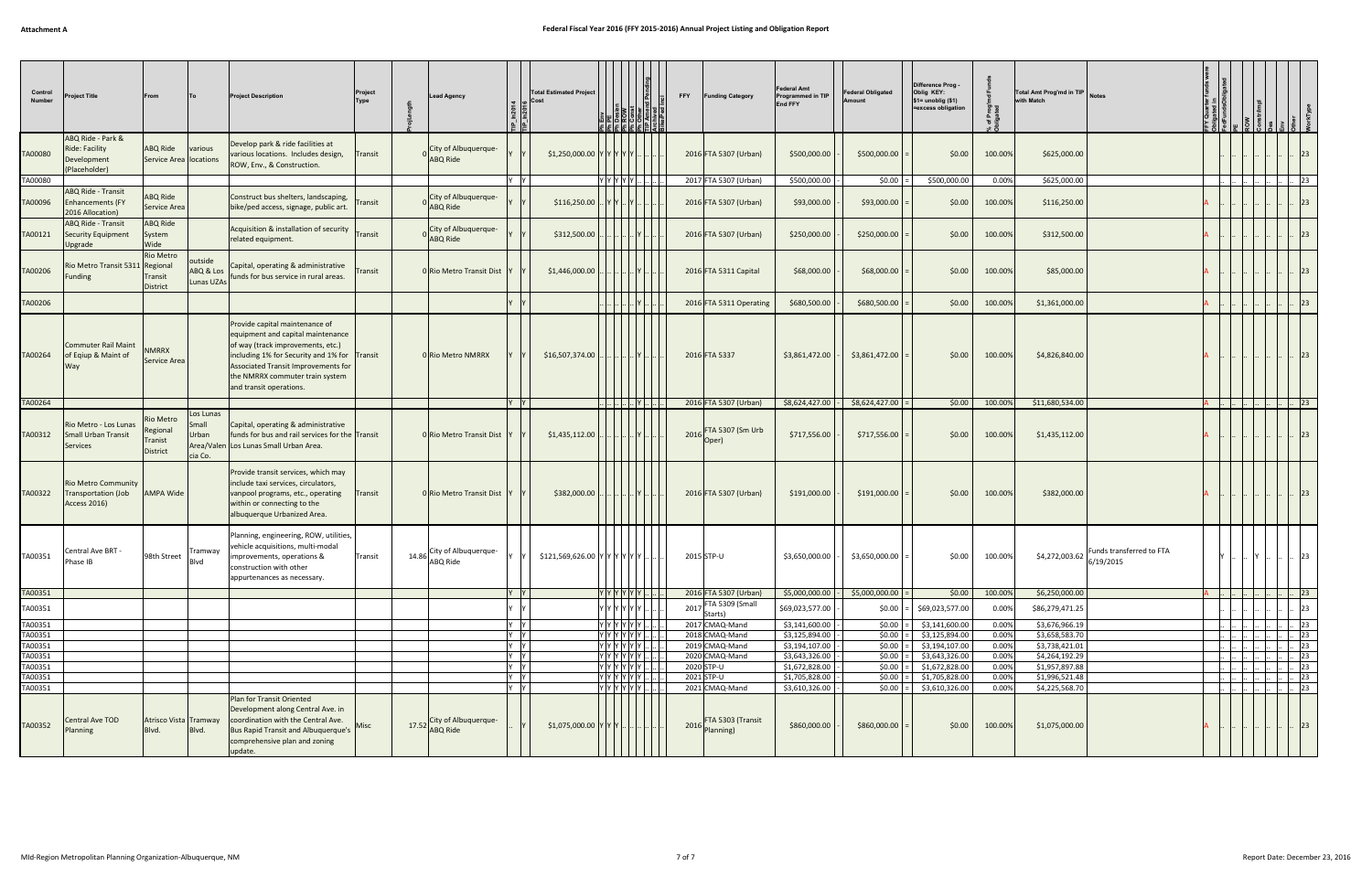| Control<br>Number  | Project Title From          |                                    | To<br>Project Description                                                                                                             | Project<br>Type | ∟ead<br>Agency                             | Total Estimated<br>Project Cost                 | [뵑]큼[ક]토]들] ล | <b>FFY</b><br><b>Funding Category</b>                      | Federal Amt<br>Programmed in TIP<br><b>End FFY</b> | Federal Obligated<br><b>Amount</b>           | Difference Prog -<br>Oblig KEY:<br>\$1= unoblig (\$1)<br>=excess obligation | ၉ မွ<br>৳          | <b>Total Amt Prog'md in</b><br>Notes<br><b>TIP with Match</b>          |  |                                              |
|--------------------|-----------------------------|------------------------------------|---------------------------------------------------------------------------------------------------------------------------------------|-----------------|--------------------------------------------|-------------------------------------------------|---------------|------------------------------------------------------------|----------------------------------------------------|----------------------------------------------|-----------------------------------------------------------------------------|--------------------|------------------------------------------------------------------------|--|----------------------------------------------|
| A301183            | I-25 North I-40             |                                    | Tramway BAnalysis of existing bicycle rBike/Ped                                                                                       |                 | 0 City of AlbuY                            | \$500,000.00                                    |               | 2016 CMAQ-Flex                                             | \$427,200.00                                       | \$427,200.00                                 | \$0.00                                                                      | 100.00%            | Full amount programmed<br>\$499,999.99<br>02/18/2016                   |  |                                              |
| A300708            |                             |                                    | AMPA Wid Albuquerque Metro Almprovements to bicycle facBike/Ped                                                                       |                 | 0 City of Albi ነ                           | \$175,562.00                                    |               | 2016 CMAQ-Mand                                             | \$150,000.00                                       | \$150,000.00                                 | \$0.00                                                                      | 100.00%            | \$175,561.79 Full amount obligated 04/06/2016                          |  |                                              |
| A300746            |                             | AMPA Wid AMPA Wide                 | TDM program to include maTDM                                                                                                          |                 | 0 Rio Metro l'                             | \$1,469,135.00                                  |               | 2016 CMAQ-Mand                                             | \$946,355.00                                       | \$946,355.00                                 | \$0.00                                                                      | 100.00%            | Full amount obligated and<br>\$1,107,625.20<br>transferred. 02/19/2016 |  |                                              |
| 4300765            |                             |                                    | ITS - District-25 & I-40 AMPA Wid Implement ITS Improvement ITS-TSM                                                                   |                 | NMDOT D-Y                                  | \$1,367,040.00                                  |               | 2016 CMAQ-Mand                                             | \$1,072,523.00                                     | \$1,072,523.00                               | \$0.00                                                                      | 100.00%            | Amounts fully obligated<br>\$1,255,293.74<br>01/19/2016                |  |                                              |
| A300766            |                             |                                    | ITS - District-25 & I-40 AMPA Wid Implement ITS Improvement TS-TSM                                                                    |                 | NMDOT D-l'                                 | \$500,000.00                                    |               | 2016 CMAQ-Mand                                             | \$308,874.00                                       | \$308,874.00                                 | \$0.00                                                                      | 100.00%            | \$361,509.82 Full amount obligated 02/02/2016                          |  |                                              |
|                    |                             |                                    | A300970  ITS Region 400 Wyoming Blvd. Ni Design & construct a region ITS-TSM                                                          |                 | ) City of Albı Y                           | \$15,996,933.00                                 |               | 2016 CMAQ-Mand                                             | \$3,703,874.00                                     | \$3,703,874.40                               | (50.40)                                                                     | 100.00%            | Full amount obligated.<br>\$4,335,058.40<br>08/24/2016                 |  |                                              |
|                    |                             |                                    |                                                                                                                                       |                 |                                            | <b>Funding Category Total</b>                   |               | 2016 CMAQ all Categories                                   | \$6,608,826.00                                     | \$6,608,826.40                               | (50.40)                                                                     | 100.00%            |                                                                        |  |                                              |
|                    |                             |                                    | A301521 2nd Street Valle del O Mountain \Reconstruct roadway with dHwy & Brg                                                          |                 | 0 County of IY                             | \$12,500,000.00 Y                               |               | 2016 FLAP-Federal Lands Access                             | \$635,200.00                                       | \$635,200.00                                 | \$0.00                                                                      | 100.00%            | \$635,200.00                                                           |  |                                              |
|                    |                             |                                    |                                                                                                                                       |                 |                                            | <b>Funding Category Total</b>                   |               | 2016 FLAP-Federal Lands Access                             | \$635,200.00                                       | \$635,200.00                                 | \$0.00                                                                      | 100.00%            |                                                                        |  |                                              |
| A301290            |                             |                                    | Pueblo de 1.5 miles sol.25 miles si Project includes constructio Hwy & Brg                                                            |                 | 0 Pueblo of CY                             | \$3,702,054.00                                  |               | 2016 FLHP-Indian Res Rds (IRR)                             | \$141,601.00                                       | \$141,601.00                                 | \$0.00                                                                      | 100.00%            | \$141,601.00 Full amount obligated                                     |  |                                              |
| A301088            |                             |                                    | NM 314 & NM 45 Intersection Im Location Study of 3 state Hil Safety                                                                   |                 | 0.2 Pueblo of IY                           | \$920,000.00                                    |               | 2016 FLHP-Tribal Trans Prog                                | \$370,000.00                                       | \$370,000.00                                 | \$0.00                                                                      | 100.00%            | \$370,000.00 Full amount obligated.                                    |  |                                              |
| A301290            |                             |                                    | Pueblo de 1.5 miles sol.25 miles superior includes construction Hwy & Bra                                                             |                 | 0 Pueblo of CY                             | \$3,702,054.00                                  |               | 2016 FLHP-Tribal Trans Prog                                | \$805,299.00                                       | \$805,299.00                                 | \$0.00                                                                      | 100.00%            | \$805,299.00 Full amount obligated.                                    |  |                                              |
| A301930            |                             | TTP- Pueblo de Cochiti             | Various multimodal transpoHwy & Brg                                                                                                   |                 | 0 Pueblo of CY                             | \$2,243,872.00                                  |               | 2016 FLHP-Tribal Trans Prog                                | \$66,699.00                                        | \$66,699.00                                  | \$0.00                                                                      | 100.00%            | \$66,699.00                                                            |  |                                              |
| A301940<br>A301950 | TTP-Pueblo of Isleta        | TTP-Pueblo of Laguna               | Various multimodal transpoHwy & Bre<br>Various multimodal transpoHwy & Br                                                             |                 | 0 Pueblo of I <sub>Y</sub><br>Pueblo of LY | \$7,489,410.00<br>\$70,000.00                   |               | 2016 FLHP-Tribal Trans Prog<br>2016 FLHP-Tribal Trans Prog | \$1,298,235.00<br>\$0.00                           | \$1,298,235.00<br>\$0.00                     | \$0.00<br>\$0.00                                                            | 100.00%<br>N/A     | \$1,298,235.00<br>\$0.00                                               |  |                                              |
| A301960            |                             | TTP-Pueblo of San Felipe           | Various multimodal transpoHwy & Br                                                                                                    |                 | ) Pueblo of SY                             | \$4,319,790.00                                  |               | 2016 FLHP-Tribal Trans Prog                                | \$719,965.00                                       | \$719,965.00                                 | \$0.00                                                                      | 100.00%            | \$719,965.00                                                           |  |                                              |
| A301970            | <b>TTP-Pueblo of Sandia</b> |                                    | Various multimodal transpoHwy & Brg                                                                                                   |                 | Pueblo of SY                               | \$1,616,844.00                                  |               | 2016 FLHP-Tribal Trans Prog                                | \$269,474.00                                       | \$269,474.00                                 | \$0.00                                                                      | 100.00%            | \$269,474.00                                                           |  |                                              |
| A301980            |                             | TTP-Pueblo of Santa Ana            | Various multimodal transpoHwy & Bre                                                                                                   |                 | Pueblo of SY                               | \$1,634,700.00                                  |               | 2016 FLHP-Tribal Trans Prog                                | \$272,450.00                                       | \$272,450.00                                 | \$0.00                                                                      | 100.00%            | \$272,450.00                                                           |  |                                              |
| A301990            |                             | <b>TTP-Pueblo of Santo Domingo</b> | Various multimodal transpoHwy & Brg                                                                                                   |                 | 0 Pueblo of SY                             | \$4,242,478.00                                  |               | 2016 FLHP-Tribal Trans Prog                                | \$718,752.00                                       | \$718,752.00                                 | \$0.00                                                                      | 100.00%            | \$718,752.00                                                           |  |                                              |
| 4302000            |                             | TTP-To'hajiilee-Navajo Gov't       | Various multimodal transpoHwy & Brg                                                                                                   |                 | 0To'hajiilee-Y                             | \$0.00                                          |               | 2016 FLHP-Tribal Trans Prog                                | \$0.00                                             | \$0.00                                       | \$0.00 N/A                                                                  |                    | \$0.00                                                                 |  |                                              |
| A301290            |                             |                                    | Pueblo de .5 miles sol.25 miles si Project includes constructio Hwy & Brg                                                             |                 | Pueblo of CY                               | \$3,702,054.00 Y Y                              |               | 2016 FLHP-TTP used for match                               | \$82,386.00                                        | \$82,386.00                                  | \$0.00                                                                      | 100.00%            | \$82,386.00                                                            |  |                                              |
|                    |                             |                                    |                                                                                                                                       |                 |                                            | <b>Funding Category Total</b>                   |               | 2016 FLHP all Categories                                   | \$4,744,861.00                                     | \$4,744,861.00                               | \$0.00                                                                      | 100.00%            |                                                                        |  |                                              |
| FA00352            |                             |                                    | Central Avi Atrisco Vist Tramway BPlan for Transit Oriented DeMisc                                                                    |                 | 17.52 City of Albu                         | \$1,075,000.00                                  |               | 2016 FTA 5303 (Transit Planning)                           | \$860,000.00                                       | \$860,000.00                                 | \$0.00                                                                      | 100.00%            | \$1,075,000.00                                                         |  |                                              |
| TA00312            | Rio Metro                   |                                    | Rio Metro Los Lunas SCapital, operating & admini Transit                                                                              |                 | Rio Metro                                  | \$1,435,112.00                                  |               | 2016 FTA 5307 (Sm Urb Oper)                                | \$717,556.00                                       | \$717,556.00                                 | \$0.00                                                                      | 100.00%            | \$1,435,112.00                                                         |  |                                              |
| FA00056            |                             |                                    | ABQ Ride - ABQ Ride System Wid Acquire buses and associate Transit                                                                    |                 | City of AlbuY                              | \$11,306,024.00                                 |               | 2016 FTA 5307 (Urban)                                      | \$7,984,000.00                                     | \$7,984,000.00                               | \$0.00                                                                      | 100.00%            | \$9,619,277.00                                                         |  |                                              |
| A00080             |                             |                                    | ABQ Ride - ABQ Ride Svarious loc Develop park & ride facilitie Transit                                                                |                 | City of AlbuY                              | \$1,250,000.00                                  |               | 2016 FTA 5307 (Urban)                                      | \$500,000.00                                       | \$500,000.00                                 | \$0.00                                                                      | 100.00%            | \$625,000.00                                                           |  |                                              |
| TA00096            |                             |                                    | ABQ Ride - ABQ Ride Service Area Construct bus shelters, land Transit                                                                 |                 | City of AlbuY                              | \$116,250.00<br>\$312,500.00                    |               | 2016 FTA 5307 (Urban)                                      | \$93,000.00                                        | \$93,000.00                                  | \$0.00                                                                      | 100.00%            | \$116,250.00                                                           |  |                                              |
| FA00121<br>FA00264 | ABQ Ride -                  |                                    | ABQ Ride System Wid Acquisition & installation of Transit<br>Commuter NMRRX Service Area Provide capital maintenance Transit          |                 | City of AlbuY<br>Rio Metro Y               | \$16,507,374.00                                 |               | 2016 FTA 5307 (Urban<br>2016 FTA 5307 (Urban)              | \$250,000.00<br>\$8,624,427.00                     | \$250,000.00<br>\$8,624,427.00               | \$0.00<br>\$0.00                                                            | 100.00%<br>100.00% | \$312,500.00<br>\$11,680,534.00                                        |  |                                              |
|                    |                             | TA00322 Rio Metro AMPA Wide        | Provide transit services, whiTransit                                                                                                  |                 | 0 Rio Metro IY<br><b>IY</b>                | \$382,000.00                                    |               | 2016 FTA 5307 (Urban)                                      | \$191,000.00                                       | \$191,000.00                                 | \$0.00                                                                      | 100.00%            | \$382,000.00                                                           |  | 23                                           |
| TA00351            |                             |                                    | Central Av 98th Street Tramway B Planning, engineering, ROW Transit                                                                   |                 | 14.86 City of AlbuY                        | $\frac{1}{2}$ \$121,569,626.00 Y Y Y Y Y Y Y I. |               | 2016 FTA 5307 (Urban)                                      | \$5,000,000.00                                     | \$5,000,000.00                               | \$0.00                                                                      | 100.00%            | \$6,250,000.00                                                         |  | 23                                           |
|                    |                             |                                    | TA00206 Rio Metro Rio Metro outside AB Capital, operating & adminil Transit                                                           |                 | Rio Metro IY                               | \$1,446,000.00                                  |               | 2016 FTA 5311 Capital                                      | \$68,000.00                                        | \$68,000.00                                  | \$0.00                                                                      | 100.00%            | \$85,000.00                                                            |  | $\begin{array}{ c c } \hline 23 \end{array}$ |
| FA00206            |                             |                                    | Rio Metro Rio Metro outside AB Capital, operating & admini Transit                                                                    |                 | ) Rio Metro IY   Y                         | \$1,446,000.00                                  |               | 2016 FTA 5311 Operating                                    | \$680,500.00                                       | \$680,500.00                                 | \$0.00                                                                      | 100.00%            | \$1,361,000.00                                                         |  | 23                                           |
| TA00264<br>FA00056 |                             |                                    | Commuter NMRRX Service Area Provide capital maintenance Transit<br>ABQ Ride - ABQ Ride System Wid Acquire buses and associate Transit |                 | Rio Metro Y<br>OCity of AlbuY Y            | \$16,507,374.00<br>\$11,306,024.00              |               | 2016 FTA 5337<br>2016 FTA 5339 (MAP-21 Bus/Facil)          | \$3,861,472.00<br>\$1,400,000.00                   | $\overline{$}3,861,472.00$<br>\$1,400,000.00 | \$0.00<br>\$0.00                                                            | 100.00%<br>100.00% | \$4,826,840.00<br>\$1,686,747.00                                       |  | 23<br>23                                     |
|                    |                             |                                    |                                                                                                                                       |                 |                                            | <b>Funding Category Total</b>                   |               | 2016 FTA all Transit Programs                              | \$30,229,955.00                                    | \$30,229,955.00                              | \$0.00                                                                      | 100.00%            |                                                                        |  |                                              |
|                    |                             |                                    |                                                                                                                                       |                 |                                            |                                                 |               |                                                            |                                                    |                                              |                                                                             |                    |                                                                        |  |                                              |
| A301181            |                             |                                    | I-25 Widen Jefferson SSan Antoni Bridge widening I-25 at San Capacity Pr                                                              |                 | 1.9 NMDOT CFY                              | \$9,000,000.00                                  |               | 2016 IM                                                    | \$88,692.00                                        | \$88,692.00                                  | \$0.00                                                                      | 100.00%            | \$95,738.34 Full amount obligated 09/02/2016                           |  |                                              |
|                    |                             |                                    |                                                                                                                                       |                 |                                            | <b>Funding Category Total</b>                   |               | 2016 IM                                                    | \$88,692.00                                        | \$88,692.00                                  | \$0.00                                                                      | 100.00%            |                                                                        |  |                                              |
|                    |                             |                                    |                                                                                                                                       |                 |                                            |                                                 |               |                                                            |                                                    |                                              |                                                                             |                    |                                                                        |  |                                              |
| 4300074            |                             |                                    | I-40 & Louil-40 (MP 11-40 (MP 11 Rehabilitation and/or recon Hwy & Brg                                                                |                 | NMDOT D-Y                                  | \$4,659,839.26                                  |               | 2016 NHPP                                                  | \$457,945.00                                       | \$50,557.00                                  | \$407,388.00                                                                | 11.04%             | Amount obligated less than<br>\$535,984.30<br>amount prog. 01/19/16    |  |                                              |
| A300078            |                             |                                    | 1/40 PCCP Coor /I-40 6th Street Rehab and replace PCCP sla Hwy & Brg                                                                  |                 | 3.51 NMDOT D-                              | \$10,109,357.20                                 |               | <b>2016 NHPP</b>                                           | \$8,637,435.00                                     | \$8,637,435.00                               | \$0.00                                                                      | 100.00%            | \$10,109,357.16 Full amount obligated 09/13/2016                       |  |                                              |
| A300363            |                             |                                    | I-25 Belen MP 189.7 MP 193.1 Full depth reconstruction an Hwy & Brg                                                                   |                 | 3 NMDOT D-Y                                | \$4,300,000.00                                  |               | <b>2016 NHPP</b>                                           | \$1,190,720.00                                     | \$1,135,776.00                               | \$54,944.00                                                                 | 95.39%             | More funds obligated than prog.<br>\$1,393,632.92<br>5/19/15           |  | 06                                           |
|                    |                             | 4300603 Orthophot District 3 wide  | Orthophotographic services Misc                                                                                                       |                 | 0 NMDOT D-Y                                | \$50,000.00                                     |               | 2016 NHPP                                                  | \$42,720.00                                        | \$42,720.00                                  | \$0.00                                                                      | 100.00%            | \$50,000.00 Full amount obligated 03/31/2016                           |  |                                              |
|                    |                             |                                    | A300816   District 3 Pavement Preservation Mill and Inlay on Paseo del Hwy & Brg                                                      |                 | 3.5 NMDOT D-Y                              | \$3,956,165.75                                  |               | <b>2016 NHPP</b>                                           | \$3,380,148.00                                     | \$3,297,344.00                               | \$82,804.00                                                                 | 97.55%             | Amount obligated is less than<br>\$3,956,165.62<br>amount prog. 8/2/16 |  |                                              |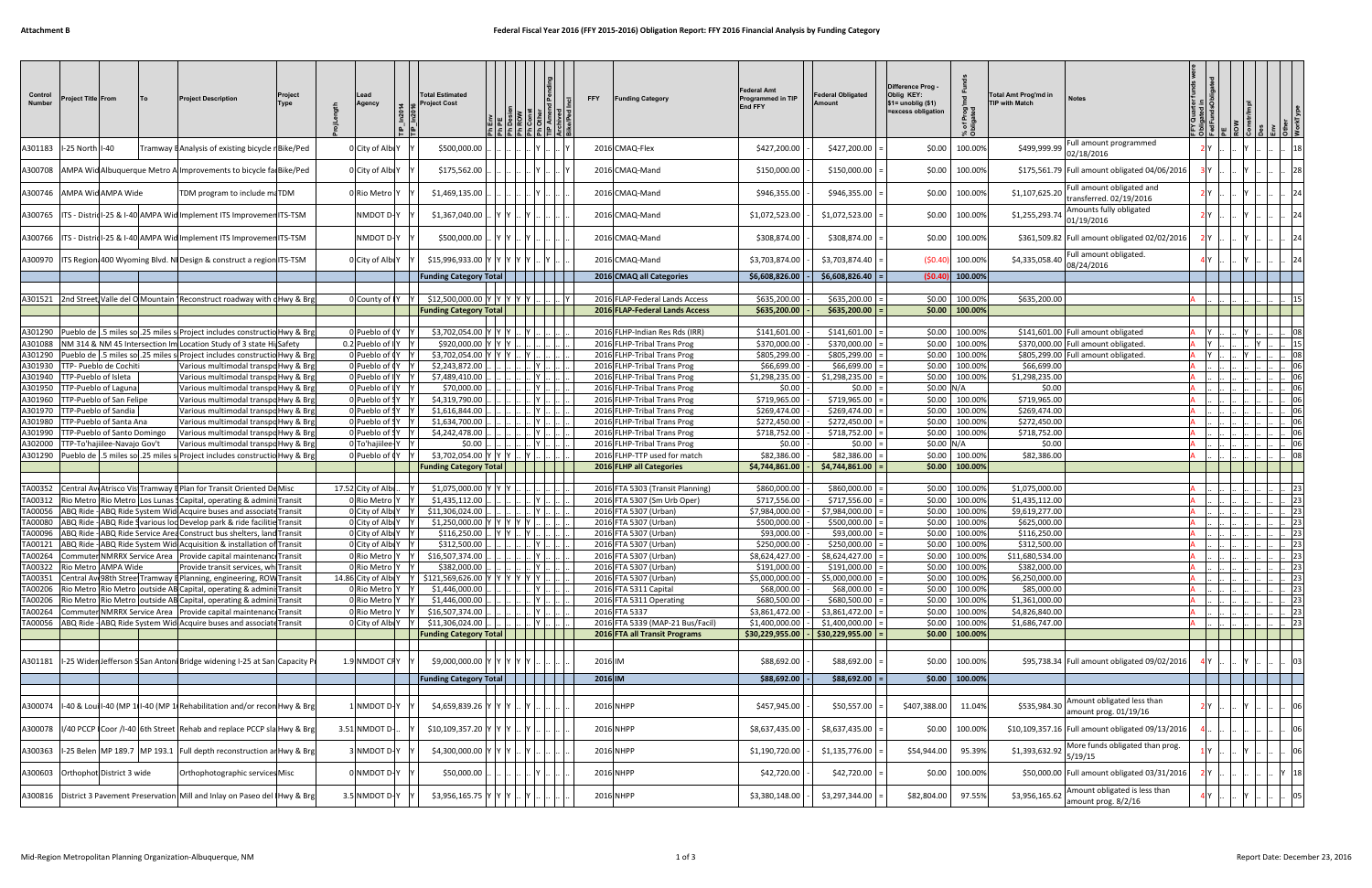| Control<br>Number         | <b>Project Title From</b> |                                | Project<br><b>Project Description</b><br> To<br>Type                                                                                              | Lead<br>Agency             | <b>Total Estimated</b><br>roject Cost |          | 된 일 달 일 길 일 길 | <b>FFY</b> | <b>Funding Categor</b>                 | Federal Amt<br>Programmed in TIP<br><b>End FFY</b> | <b>Federal Obligated</b><br>Amount | Difference Prog -<br>Oblig KEY:<br>\$1= unoblig (\$1)<br>=excess obligation | ਨੂੰ ਨੂੰ<br>৳      | <b>Total Amt Prog'md in</b><br>Notes<br><b>TIP with Match</b>                         |           |  |      |
|---------------------------|---------------------------|--------------------------------|---------------------------------------------------------------------------------------------------------------------------------------------------|----------------------------|---------------------------------------|----------|---------------|------------|----------------------------------------|----------------------------------------------------|------------------------------------|-----------------------------------------------------------------------------|-------------------|---------------------------------------------------------------------------------------|-----------|--|------|
| 4300970                   |                           |                                | ITS Region 400 Wyoming Blvd. Ni Design & construct a region ITS-TSM                                                                               | O City of Albu             | \$15,996,933.00                       |          |               |            | 2016 NHPP                              | \$1,708,800.00                                     | \$1,708,800.00                     | \$0.00                                                                      | 100.009           | \$1,999,999.94 Full amount obligated 08/24/2016                                       |           |  |      |
| 4301020                   | Paseo del 11-25           |                                | Tramway BReconstruct the PCCP inters Hwy & Brg                                                                                                    | 0 NMDOT D                  | \$4,949,426.00                        |          |               | 2016 NHPP  |                                        | \$106,800.00                                       | \$0.00                             | \$106,800.00                                                                | 0.00%             | Were funds obligated under STP-<br>\$125,000.00<br>Flex?                              |           |  |      |
| A301181                   |                           |                                | -25 WidenJefferson SSan Antoni Bridge widening I-25 at San Capacity F                                                                             | 1.9 NMDOT CF               | \$9,000,000.00                        |          |               | 2016 NHPP  |                                        | \$7,251,489.00                                     | \$7,160,148.00                     | \$91,341.00                                                                 | 98.74%            | Amount obligated less than<br>\$8,487,229.39<br>amount prog. 09/02/2016               |           |  |      |
| 4301232                   | US 550 RecMP .60          |                                | (Ref CP-91) Reconstruction, Capacity F<br>MP 3.00                                                                                                 | 2.4 NMDOT CF               | \$1,551,850.00                        |          |               | 2016 NHPP  |                                        | \$1,325,900.81                                     | \$1,325,900.81                     | \$0.00                                                                      | 100.009           | \$1,551,850.15   Full amount obligated 09/20/2016                                     |           |  |      |
|                           |                           |                                |                                                                                                                                                   |                            | <b>Funding Category Total</b>         |          |               |            | 2016 NHPP                              | \$24,101,957.81                                    | \$23,358,680.81                    | \$743,277.00                                                                | 96.92%            |                                                                                       |           |  |      |
| 4300697                   |                           | District 3 B Various locations | Bridge deck repairs and/or (Hwy & Brg                                                                                                             | 0 NMDOT D-                 | \$1,603,836.00                        |          |               |            | 2016 NHPP (Non-Chargeable)             | \$1,370,317.00                                     | \$1,003,693.00                     | \$366,624.00                                                                | 73.25%            | Amount obligated less than<br>\$1,603,835.39<br>amount prog. 02/02/2016               |           |  |      |
|                           |                           |                                |                                                                                                                                                   |                            | <b>Funding Category Total</b>         |          |               |            | 2016 NHPP (Non-Chargeable)             | \$1,370,317.00                                     | \$1,003,693.00                     | \$366,624.00                                                                | 73.25%            |                                                                                       |           |  |      |
| 4301784                   |                           |                                | Railroad Cr NMRX RR Crossing 01 Install two new cantilever si Safety                                                                              | 0 NMDOT 1                  | \$470,000.00                          |          |               |            | 2016 Rail Protect. Devices (Sect 130)  | \$423,000.00                                       | \$423,000.00                       | \$0.00                                                                      | 100.00%           | \$470,000.00 Full amount obligated 07/08/2016                                         |           |  |      |
| 4300414                   |                           |                                | NM 333 & Patricio Ga Patricio Galdesign and construct new pl Safety                                                                               | 0 Village of               | \$118,000.00                          |          |               |            | 2016 Safety (HSIP)                     | \$27,000.00                                        | \$27,000.00                        | \$0.00                                                                      | 100.00%           | \$30,000.00 Full amount obligated 01/19/2016                                          |           |  |      |
| 4300414                   |                           |                                | NM 333 & Patricio Ga Patricio Ga design and construct new p Safety                                                                                | 0 Village of T             | \$118,000.00                          |          |               |            | 2016 Safety (HSIP)                     | \$9,000.00                                         | \$9,000.00                         | \$0.00                                                                      | 100.009           | \$10,000.00 Full amount obligated 1/19/2016                                           |           |  |      |
| 4301241                   |                           |                                | NM 47 & N600' south 600' north Design and reconstruct imp Safety                                                                                  | 0 Village of I             | \$653,000.00                          |          |               |            | 2016 Safety (HSIP)                     | \$587,700.00                                       | \$542,700.00                       | \$45,000.00                                                                 | 92.34%            | Amount obligated less than<br>\$653,000.00<br>amount prog. 08/29/2016                 |           |  |      |
| 4301790                   |                           |                                | Coors Blvd Approx 50 (Isleta Drain Reconstruct intersection wh Safety                                                                             | 0.25 County of I           | \$900,000.00                          |          |               |            | 2016 Safety (HSIP)                     | \$270,000.00                                       | \$270,000.00                       | \$0.00                                                                      | 100.00%           | \$300,000.00 Full amount obligated 02/04/2016                                         |           |  |      |
|                           |                           |                                |                                                                                                                                                   |                            | <b>Funding Category Total</b>         |          |               |            | 2016 Federal Special Projects (Safety) | \$1,316,700.00                                     | \$1,271,700.00                     | \$45,000.00                                                                 | 96.58%            |                                                                                       |           |  |      |
| A301552                   |                           |                                | Albuquerq Bridge St (Jover Willia Plan, design and construcitd Hwy & Brg                                                                          | 0.1 City of Albu           | \$853,422.00                          |          |               |            | 2016 STP-Bridge Off Sys                | \$341,369.00                                       | \$341,369.00                       | \$0.00                                                                      | 100.009           | FY 16 funds fully obligated by AC<br>\$426,711.25                                     |           |  |      |
|                           |                           |                                |                                                                                                                                                   |                            | <b>Funding Category Total</b>         |          |               |            | 2016 STP-Bridge Off Sys                | \$341,369.00                                       | \$341,369.00                       | \$0.00                                                                      | 100.00%           | 8/20/2015                                                                             |           |  |      |
|                           |                           |                                |                                                                                                                                                   |                            |                                       |          |               |            |                                        |                                                    |                                    |                                                                             |                   | Amount obligated less than                                                            |           |  |      |
| 4300018<br>A300074        |                           | Coors Blvd Montano Irving      | Plan, design and construct ABike/Ped<br>-40 & Louil-40 (MP 11-40 (MP 11 Rehabilitation and/or recon Hwy & Brg                                     | 3 NMDOT D<br>INMDOT D      | \$550,000.00<br>\$4,659,839.26        |          |               |            | 2016 STP-Flex<br>2016 STP-Flex         | \$469,920.00<br>\$347,839.00                       | \$298,547.00<br>\$347,839.00       | \$171,373.00<br>\$0.00                                                      | 63.53%<br>100.00% | \$549,999.98<br>amount prog. 8/22/16<br>\$407,114.92 Full amount obligated 01/19/2016 |           |  |      |
| 4300381                   |                           |                                |                                                                                                                                                   | 1.463 NMDOT CF             |                                       |          |               |            | 2016 STP-Flex                          | \$2,833,903.00                                     | \$2,833,903.00                     | \$0.00                                                                      |                   | \$3,316,833.94 Full amount obligated 8/3/2016                                         |           |  |      |
| 4300420                   | NM 6 West MP 18.2         |                                | IM 528 Ri Ridgecrest Northern BPavement overlay and wide Capacity I<br><b>IMP 24</b><br>Pavement preservation incliHwy & Brg                      | 7.8 NMDOT CF               | \$23,316,834.00<br>\$7,575,101.00     |          |               |            | 2016 STP-Flex                          | \$1,759,020.00                                     | \$580,450.00                       | \$1,178,570.00                                                              | 100.009<br>33.00% | Full amount not obligated<br>\$2,058,778.03                                           |           |  |      |
|                           |                           |                                |                                                                                                                                                   |                            |                                       |          |               |            | 2016 STP-Flex                          |                                                    |                                    | (\$59,822.00                                                                |                   | 03/01/2016<br>More funds obligated than prog.                                         |           |  |      |
|                           |                           |                                | A300423 NM 6 Bridge Replacement (Rio G Bridge Replacement and ot Hwy & Brg<br>ITS - Distrid - 25 & I-40 AMPA Wid Implement ITS Improvemen ITS-TSM | 0 NMDOT D-<br>NMDOT D-     | \$9,134,675.00 Y Y Y                  |          |               |            | 2016 STP-Flex                          | \$666,432.00                                       | \$726,254.00<br>\$118,326.00       |                                                                             | 108.98%           | \$779,999.98<br>05/25/2016<br>\$138,490.16 Full amount obligated 02/02/2016           |           |  |      |
| 4300766                   |                           |                                |                                                                                                                                                   |                            | \$500,000.00                          |          |               |            |                                        | \$118,326.00                                       |                                    | \$0.00                                                                      | 100.00%           | Full amount programmed                                                                |           |  |      |
| 4300970<br>A301100        |                           |                                | ITS Region: 400 Wyoming Blvd. Ni Design & construct a region ITS-TSM<br>I-25 Corrid Broadway Big I (I-40) Study, PE, Environmental DOITS-TSM      | 0 City of Alb<br>0 NMDOT D | \$15,996,933.00<br>$$13,835.00$ .     |          | $\mathbf{Y}$  |            | 2016 STP-Flex<br>2016 STP-Flex         | \$308,874.00<br>\$11,821.00                        | \$308,874.00<br>$$0.00$ =          | \$0.00<br>\$11,821.00                                                       | 100.00%<br>0.00%  | \$361,509.82<br>08/24/2016<br>\$13,835.44 Funds not obligated                         |           |  | 18   |
| A301181                   |                           |                                | I-25 Widen Jefferson S San Antoni Bridge widening I-25 at San Capacity F                                                                          | 1.9 NMDOT CF               | \$9,000,000.00                        |          |               |            | 2016 STP-Flex                          | \$356,312.00                                       | \$356,312.00                       | \$0.00                                                                      | 100.00%           | \$417,031.82 Full Amount obligated 09/02/2016                                         |           |  |      |
| 4301440                   |                           |                                | NM 14 Roa North of N N of NM 51 Mill and Inlay; ADA; multius Hwy & Brg                                                                            | 6.1 NMDOT D-               | \$7,606,906.00                        |          |               |            | 2016 STP-Flex                          | \$854,400.00                                       | \$775,509.00                       | \$78,891.00                                                                 | 90.77%            | Amount obligated less than<br>\$999,999.97<br>amount prog 09/20/2016                  |           |  |      |
| 4300016                   |                           |                                | Coors Blvd Montano Hirving Blvd Mill and fill Coors Blvd for s Hwy & Brg                                                                          | 3 NMDOT D-                 | \$3,238,818.00 Y                      |          |               |            | 2016 STP-Flex                          | \$854,400.00                                       | \$844,250.00                       | \$10,150.00                                                                 | 98.81%            | Amount obligated less than<br>\$999,999.97<br>amount prog. 9/2/16                     |           |  |      |
|                           |                           |                                |                                                                                                                                                   |                            | <b>Funding Category Total</b>         |          |               |            | 2016 STP-Flex                          | \$8,581,247.00                                     | \$7,190,264.00                     | \$1,390,983.00                                                              | 83.79%            |                                                                                       |           |  |      |
| A300804                   |                           |                                | District 3 O District 3 Wide Project Provide planning, engineerit Misc                                                                            | 0 NMDOT D                  | \$200,000.00 Y Y Y                    |          |               |            | 2016 STP-Flex (Non-Chargeable)         | \$170,880.00                                       | \$0.00                             | \$170,880.00                                                                | 0.00%             | \$199,999.99 Funds not obligated ?                                                    | <b>IY</b> |  | Y 18 |
| A301020                   | Paseo del 11-25           |                                | Tramway BReconstruct the PCCP inters Hwy & Brg                                                                                                    | 0 NMDOT D-                 | \$4,949,426.00                        |          |               |            | 2016 STP-Flex (Non-Chargeable)         | \$213,600.00                                       | \$325,491.00                       | ( \$111, 891.00                                                             | 152.38%           | More funds obligated than prog.<br>\$249,999.99<br>06/30/2016                         |           |  |      |
| A301101  -25 Corrid Big I |                           |                                | Tramway BStudy, PE, Environmental DoMisc                                                                                                          | 0 NMDOT D                  | \$500,000.00 Y Y Y Y.                 | . I IY I |               |            | 2016 STP-Flex (Non-Chargeable)         | \$427,200.00                                       | \$0.00                             | \$427,200.00                                                                | 0.00%             | \$499,999.99 Funds not obligated ?                                                    |           |  | 18   |
|                           |                           |                                |                                                                                                                                                   |                            | <b>Funding Category Total</b>         |          |               |            | 2016 STP-Flex (Non-Chargeable)         | \$811,680.00                                       | \$325,491.00                       | \$486,189.00                                                                | 40.10%            |                                                                                       |           |  |      |
|                           | 4300420 NM 6 West MP 18.2 |                                | <b>MP 24</b><br>avement preservation inclil Hwy & Brg                                                                                             | 7.8 NMDOT CF               | \$7,575,101.00 Y                      |          |               |            | 2016 STP-Rural                         | \$4,701,327.00                                     | \$5,502,488.00                     | (\$801,161.00                                                               | 117.04%           | obligated total amount not fed<br>\$5,502,489.31<br>amount. 03/01/2016                |           |  |      |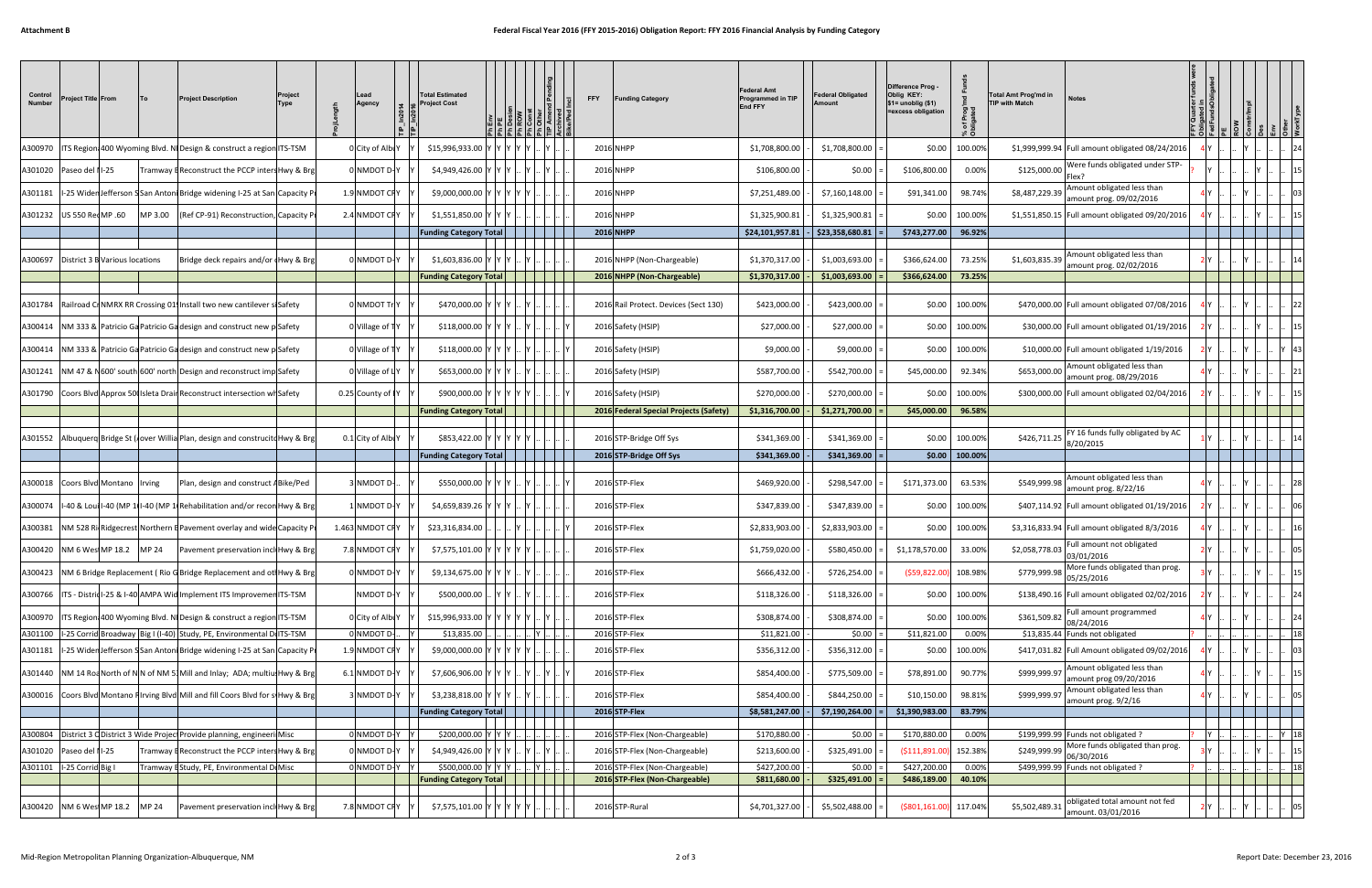| Control<br><b>Number</b> | <b>Project Title From</b> |                            | Project<br>To<br><b>Project Description</b><br><b>Type</b>                                                                     | Lead<br>Agency     | <b>Total Estimated</b><br>roject Cost            |  | <b>FFY</b> | Federal Amt<br>Programmed in TIP<br><b>Funding Category</b><br><b>End FFY</b> | Federal Obligated<br>Amount                                        | Difference Prog -<br>Oblig KEY:<br>$$1$ = unoblig $$1)$<br>=excess obligation | ೯ ಕ<br>৳        | <b>Total Amt Prog'md in</b><br>Notes<br><b>TIP with Match</b>           |  |  |  |
|--------------------------|---------------------------|----------------------------|--------------------------------------------------------------------------------------------------------------------------------|--------------------|--------------------------------------------------|--|------------|-------------------------------------------------------------------------------|--------------------------------------------------------------------|-------------------------------------------------------------------------------|-----------------|-------------------------------------------------------------------------|--|--|--|
| A301290                  |                           |                            | Pueblo de 1.5 miles sol.25 miles si Project includes constructio Hwy & Brg                                                     | 0 Pueblo of        | \$3,702,054.00                                   |  |            | 2016 STP-Rural<br>\$483,452.00                                                | \$483,454.00                                                       | (52.00)                                                                       | 100.00%         | Funds transferred to FHWA-FLH<br>\$483,452.00<br>06/17/2016             |  |  |  |
|                          |                           |                            |                                                                                                                                |                    | <b>Funding Category Total</b>                    |  |            | 2016 STP-Rural<br>\$5,184,779.00                                              | \$5,985,942.00                                                     | (\$801.163.00                                                                 | 115.45%         |                                                                         |  |  |  |
| 4300186                  |                           | <b>CMP Trans AMPA Wide</b> | Collect travel time and othe ITS-TSM                                                                                           | 0 MRMPO            | \$113,097.00                                     |  |            | 2016 STP-U<br>\$96,630.00                                                     | \$96,630.00                                                        | \$0.00                                                                        | 100.00%         | \$113,096.91   Full amount obligated 5/6/2016                           |  |  |  |
| A300503                  |                           |                            | Bridge Blvd Bridge Blvd Tower Rd fiRecon. & or widen roadway Hwy & Brg                                                         | 1.681 County of    | \$15,731,157.00                                  |  |            | 2016 STP-U<br>\$350,000.00                                                    | \$350,000.00                                                       | \$0.00                                                                        | 100.00%         | \$409,644.18 Full amount obligated 09/21/2016                           |  |  |  |
| 4300503                  |                           |                            | Bridge Blvd Bridge Blvd Tower Rd fiRecon. & or widen roadway Hwy & Brg                                                         | 1.681 County of    | \$15,731,157.00                                  |  |            | 2016 STP-U<br>\$9,153,465.00                                                  | \$9,153,465.00                                                     | \$0.00                                                                        | 100.009         | \$10,713,324.83 Full amount obligated 09/21/2016                        |  |  |  |
| 4300520                  |                           |                            | Broadmool Northern BPaseo del VFirst phase to complete a coMisc                                                                | 1.239 City of Rio  | \$4,319,731.00                                   |  |            | 2016 STP-U<br>\$812,177.00                                                    | \$812,177.00                                                       | \$0.00                                                                        | 100.00%         | Amount obligated less than<br>\$950,581.67<br>amount prog. 03/31/2016   |  |  |  |
| A300765                  |                           |                            | ITS - DistridI-25 & I-40 AMPA Wid Implement ITS ImprovemenITS-TSM                                                              | NMDOT D-           | \$1,367,040.00                                   |  |            | 2016 STP-U<br>\$95,476.00                                                     | \$95,476.00                                                        | \$0.00                                                                        | 100.00%         | Amounts fully obligated<br>\$111,746.25<br>01/19/2016                   |  |  |  |
| 4300970                  |                           |                            | ITS Region: 400 Wyoming Blvd. NI Design & construct a region ITS-TSM                                                           | 0 City of Alb      | \$15,996,933.00                                  |  |            | 2016 STP-U<br>\$3,827,667.00                                                  | \$3,827,667.00                                                     | \$0.00                                                                        | 100.009         | Amount obligated less than<br>\$4,479,947.20<br>amount prog. 08/24/2016 |  |  |  |
| A300970                  |                           |                            | ITS Region: 400 Wyoming Blvd. NI Design & construct a region ITS-TSM                                                           | 0 City of Albu     | \$15,996,933.00                                  |  |            | 2016 STP-U<br>\$427,200.00                                                    | \$427,200.00                                                       | \$0.00                                                                        | 100.00%         | \$499,999.99 Full amount obligated 08/24/2016                           |  |  |  |
| 4301060                  |                           |                            | West Centi Rio Grande San Pasqua Plan, design & construct stri Transit                                                         | 4.497 City of Albu | \$5,096,442.00                                   |  |            | 2016 STP-U<br>\$2,011,412.00                                                  | \$2,011,412.00                                                     | \$0.00                                                                        | 100.009         | Funds transferred to FTA<br>\$2,354,180.64<br>01/14/2016                |  |  |  |
| 4301460                  |                           |                            | West Medi Municipal Intersectio Construct a two-lane roadw Safety                                                              | 0.67 Village of CY | \$700,333.00                                     |  |            | 2016 STP-U<br>\$57,245.00                                                     | \$57,245.00                                                        | \$0.00                                                                        | 100.00%         | \$67,000.23 Full amount obligated 01/19/2016                            |  |  |  |
|                          |                           |                            |                                                                                                                                |                    | <b>Funding Category Total</b>                    |  |            | 2016 STP-U<br>\$16,831,272.00                                                 | -   \$16,831,272.00   =                                            | \$0.00                                                                        | 100.00%         |                                                                         |  |  |  |
| 4300472                  |                           |                            | West Meat Municipal Loma LargaPave ped/bike trails on bothBike/Ped                                                             | 0.67 Village of CY | \$606,392.00                                     |  |            | 2016 TAP-Flex<br>\$107,654.00                                                 | \$107,654.00                                                       | \$0.00                                                                        | 100.009         | \$125,999.53 Full amount obligated 01/19/2016                           |  |  |  |
| A301542                  |                           |                            | Santo Dom Intersectio End of Sant Construct a multi-use trail. (Bike/Ped                                                       | 0 Pueblo of        | \$90,000.00                                      |  |            | 2016 TAP-Flex<br>\$76,896.00                                                  | \$76,896.00                                                        | \$0.00                                                                        | 100.00%         | \$90,000.00 Full amount obligated 03/16/2016                            |  |  |  |
| A301543                  |                           |                            | Santo Dom (SP88) Wes (SP88) Catt Design, plan & constr. a ped Bike/Ped                                                         | 0 Pueblo of SY     | \$195,886.00                                     |  |            | \$21,360.00<br>2016 TAP-Flex                                                  | \$21,360.00                                                        | \$0.00                                                                        | 100.00%         | \$25,000.00 Full amount obligated 03/16/2016                            |  |  |  |
| 4302010                  |                           |                            | South Bosd South Bosd West Bosg Design and reconstruction d Bike/Ped                                                           | O Village of BY    | \$130,000.00                                     |  |            | \$14,439.00<br>2016 TAP-Flex                                                  | \$14,439.00                                                        | \$0.00                                                                        | 100.00%         | \$16,899.58 Full amount obligated 01/19/2016                            |  |  |  |
| A300051                  |                           |                            | Rio Grande Los Santos Alameda B Construct bicycle/pedestrai Bike/Ped                                                           | 0.674 County of IN | \$608,614.00                                     |  |            | 2016 TAP-Lg Urb<br>\$520,000.00                                               | \$520,000.00                                                       | \$0.00                                                                        | 100.00%         | \$608,614.21 Full amount obligated 08/22/2016                           |  |  |  |
| 4300472                  |                           |                            | West Mead Municipal I Loma Larga Pave ped/bike trails on both Bike/Ped                                                         | 0.67 Village of CY | \$606,392.00                                     |  |            | 2016 TAP-Lg Urb<br>\$62,044.00                                                | \$62,044.00                                                        | \$0.00                                                                        | 100.00%         | \$72,617.04 Full amount obligated 01/19/2016                            |  |  |  |
| 4300716                  |                           | AMPA Wid AMPA Wide         | Provide an AMPA wide Bike Bike/Ped                                                                                             | O City of Albu     | \$230,673.00                                     |  |            | 2016 TAP-Lg Urb<br>\$197,087.00                                               | \$197,087.00                                                       | \$0.00                                                                        | 100.00%         | \$230,672.98 Full amount obligated 09/20/2016                           |  |  |  |
|                          |                           |                            | A301030 Alameda D Montano Roy Ave Construct a multi-use trail. Bike/Ped                                                        | 4.138 County of IY | \$1,664,836.00 Y Y Y Y Y Y .                     |  |            | 2016 TAP-Lg Urb<br>\$250,000.00                                               | $$250,000.00$ =                                                    | \$0.00                                                                        | 100.00%         | \$292,602.99 Full amount obligated 02/02/2016                           |  |  |  |
|                          |                           |                            |                                                                                                                                |                    | <b>Funding Category Total</b>                    |  |            | 2016 TAP all Categories<br>\$1,249,480.00                                     | $51,249,480.00$ =                                                  |                                                                               | $$0.00$ 100.00% |                                                                         |  |  |  |
|                          |                           |                            |                                                                                                                                |                    |                                                  |  |            |                                                                               |                                                                    |                                                                               |                 |                                                                         |  |  |  |
|                          |                           |                            |                                                                                                                                |                    |                                                  |  |            |                                                                               |                                                                    |                                                                               |                 |                                                                         |  |  |  |
|                          |                           |                            | Grand Total Federal Highway Administration (FHWA) "Core" Program Fund Sources Only (Without Non-Chargeable Funding Categories) |                    |                                                  |  | 2016       |                                                                               | $$62,987,622.81$ - $$61,654,526.21$ =                              | \$1,333,096.60                                                                | 97.88%          |                                                                         |  |  |  |
|                          |                           |                            |                                                                                                                                |                    |                                                  |  |            |                                                                               |                                                                    |                                                                               |                 |                                                                         |  |  |  |
|                          |                           |                            |                                                                                                                                |                    |                                                  |  |            |                                                                               |                                                                    |                                                                               |                 |                                                                         |  |  |  |
|                          |                           |                            | Grand Total Federal Highway Administration (FHWA) "Core" Program Fund Sources Only (With Non-Chargeable Funding Categories)    |                    |                                                  |  | 2016       |                                                                               | $$65,169,619.81$   $$62,983,710.21$   = $$2,185,909.60$            |                                                                               | 96.65%          |                                                                         |  |  |  |
|                          |                           |                            |                                                                                                                                |                    |                                                  |  |            |                                                                               |                                                                    |                                                                               |                 |                                                                         |  |  |  |
|                          |                           |                            |                                                                                                                                |                    |                                                  |  |            |                                                                               |                                                                    |                                                                               |                 |                                                                         |  |  |  |
|                          |                           |                            |                                                                                                                                |                    | Grand Total "Non-Core" FHWA and FTA Fund Sources |  | 2016       |                                                                               | $\frac{1}{2}$ \$39,108,713.00 - \$38,210,900.00 =                  | \$897,813.00 97.70%                                                           |                 |                                                                         |  |  |  |
|                          |                           |                            |                                                                                                                                |                    |                                                  |  |            |                                                                               |                                                                    |                                                                               |                 |                                                                         |  |  |  |
|                          |                           |                            |                                                                                                                                |                    | <b>Grand Total All Federal Fund Sources</b>      |  | 2016       |                                                                               | $\vert$ \$102,096,335.81 - \$99,865,426.21 = \$2,230,909.60 97.81% |                                                                               |                 |                                                                         |  |  |  |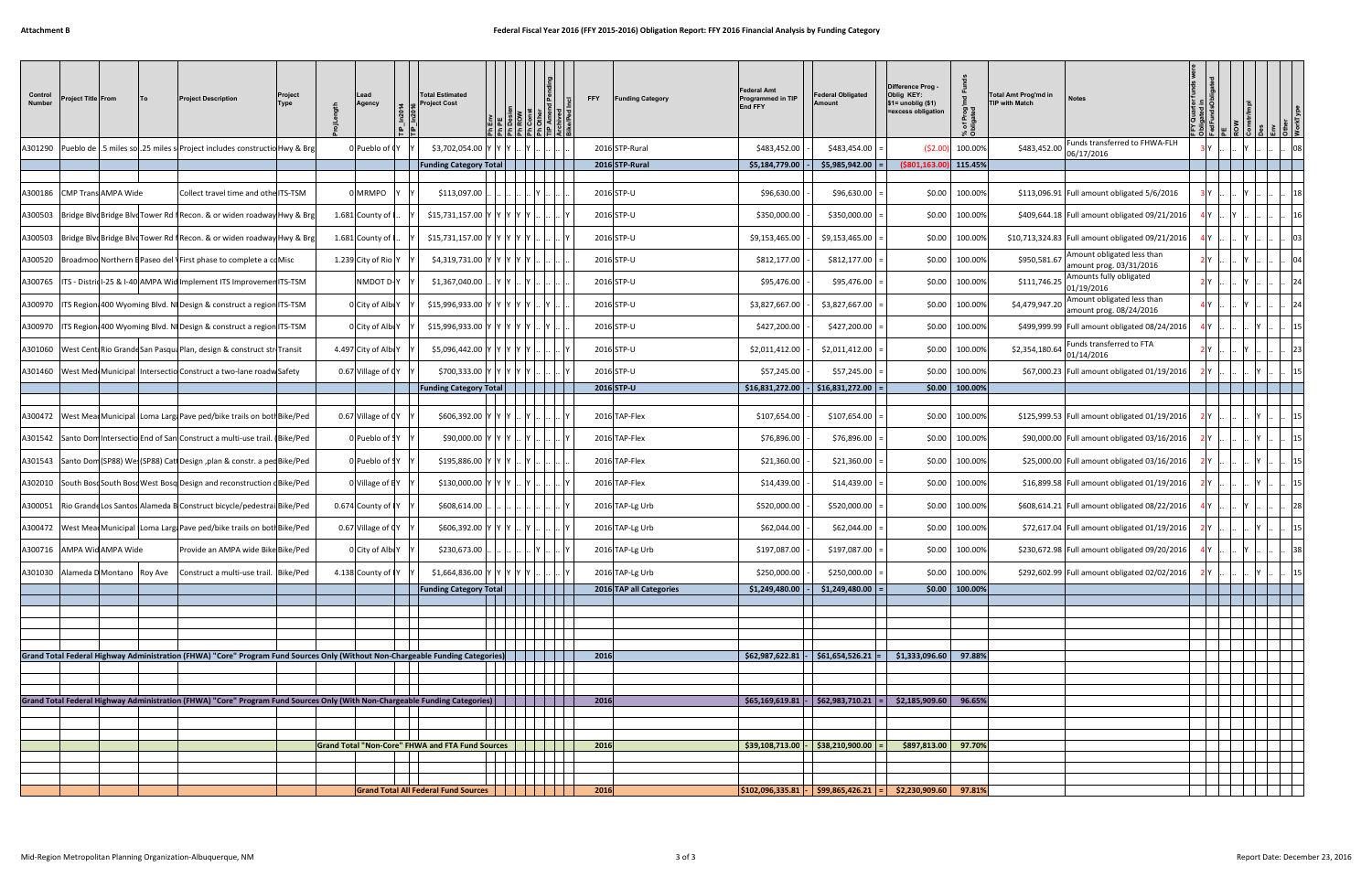| Control<br>Number  | <b>Project Title From</b>                               | To           | <b>Project Description</b>                                                  | <b>Project Type</b> | <b>Lead Agency</b>                                               |            | <b>Total Estimated</b><br>roject Cost |         |  | <b>Funding</b><br>FFY<br>Category | ederal Amt<br>rogrammed in TIP<br>End FFY | Federal Obligated<br>Amount     | <b>Difference Prog</b><br>Oblig KEY:<br>$$1=$ unoblig $$1)$<br>=excess obligation | ಕೆ ಕಿ<br>৳         | <b>Total Amt Prog'md in TIP</b><br>with Match |                                                                          |  |           |  |
|--------------------|---------------------------------------------------------|--------------|-----------------------------------------------------------------------------|---------------------|------------------------------------------------------------------|------------|---------------------------------------|---------|--|-----------------------------------|-------------------------------------------|---------------------------------|-----------------------------------------------------------------------------------|--------------------|-----------------------------------------------|--------------------------------------------------------------------------|--|-----------|--|
| A301060            |                                                         |              | West CentrRio Grande San Pasqua Plan, design & construct Transit            |                     | 4.497 City of Albuquerque-ABQ Ride                               | / Y        | \$5,096,442.00                        |         |  | 2016 STP-U                        | \$2,011,412.00                            | \$2,011,412.00                  | \$0.00                                                                            | 100.00%            | \$2,354,180.64                                | unds transferred to FTA<br>01/14/2016                                    |  |           |  |
| TA00056            |                                                         |              | ABQ Ride - ABQ Ride System Wide Acquire buses and asso                      | oc Transit          | 0 City of Albuquerque-ABQ Ride                                   | Y Y        | \$11,306,024.00                       |         |  | 2016 FTA 5307                     | \$7,984,000.00                            | \$7,984,000.00                  | \$0.00                                                                            | 100.00%            | \$9,619,277.00                                |                                                                          |  |           |  |
| TA00056            |                                                         |              | ABQ Ride - ABQ Ride System WideAcquire buses and asso                       | Transit             | 0 City of Albuquerque-ABQ Ride                                   | Y Y        | \$11,306,024.00                       |         |  | 2016 FTA 5339                     | \$1,400,000.00                            | \$1,400,000.00                  | \$0.00                                                                            | 100.00%            | \$1,686,747.00                                |                                                                          |  |           |  |
| TA00080            | ABQ Ride - ABQ Ride Svarious loc Develop park & ride fa |              |                                                                             | <b>Transit</b>      | 0 City of Albuquerque-ABQ Ride                                   | Y Y<br>Y Y | \$1,250,000.00                        |         |  | 2016 FTA 5307                     | \$500,000.00                              | \$500,000.00                    | \$0.00                                                                            | 100.00%            | \$625,000.00                                  |                                                                          |  |           |  |
| TA00096<br>TA00121 | ABQ Ride - ABQ Ride Service Area Construct bus shelters |              | ABQ Ride - ABQ Ride System Wide Acquisition & installati                    | Transit<br>Transit  | 0 City of Albuquerque-ABQ Ride<br>0 City of Albuquerque-ABQ Ride | Y Y        | \$116,250.00<br>\$312,500.00          |         |  | 2016 FTA 5307<br>2016 FTA 5307    | \$93,000.00<br>\$250,000.00               | \$93,000.00<br>\$250,000.00     | \$0.00<br>\$0.00                                                                  | 100.00%<br>100.00% | \$116,250.00<br>\$312,500.00                  |                                                                          |  |           |  |
| TA00351            | Central Ave98th Street Tramway B Planning, engineering  |              |                                                                             | Transit             | 14.86 City of Albuquerque-ABQ Ride                               | Y Y        | \$121,569,626.00                      |         |  | 2016 FTA 5307                     | \$5,000,000.00                            | \$5,000,000.00                  | \$0.00                                                                            | 100.00%            | \$6,250,000.00                                |                                                                          |  |           |  |
| TA00352            |                                                         |              | Central AveAtrisco VistTramway BPlan for Transit Orienter Misc              |                     | 17.52 City of Albuquerque-ABQ Ride                               | <u>IY</u>  | \$1,075,000.00                        |         |  | 2016 FTA 5303                     | \$860,000.00                              | \$860,000.00                    | \$0.00                                                                            | 100.00%            | \$1,075,000.00                                |                                                                          |  |           |  |
|                    |                                                         |              |                                                                             |                     |                                                                  |            | Lead Agency: ABQ Ride                 |         |  | 2016                              | \$18,098,412.00                           | \$18,098,412.00                 | \$0.00                                                                            | 100.00%            |                                               |                                                                          |  |           |  |
| 4300708            |                                                         |              | AMPA Wid Albuquerque Metro Arlmprovements to bicycl Bike/Ped                |                     | O City of Albuquerque-DMD                                        |            | \$175,562.00                          |         |  | 2016 CMAQ-Ma                      | \$150,000.00                              | \$150,000.00                    | \$0.00                                                                            | 100.00%            |                                               | \$175,561.79 Full amount obligated 04/06/2016                            |  |           |  |
| 4300970            |                                                         |              | ITS Region: 400 Wyoming Blvd. NEDesign & construct a re: ITS-TSM            |                     | O City of Albuquerque-DMD                                        |            | \$15,996,933.00                       |         |  | 2016 STP-U                        | \$3,827,667.00                            | \$3,827,667.00                  | \$0.00                                                                            | 100.00%            | \$4,479,947.20                                | Amount obligated less than                                               |  |           |  |
| 4300970            |                                                         |              | ITS Region 400 Wyoming Blvd. NEDesign & construct a realTS-TSM              |                     | City of Albuquerque-DMD                                          |            | \$15,996,933.00                       |         |  | 2016 STP-U                        | \$427,200.00                              | \$427,200.00                    | \$0.00                                                                            | 100.00%            |                                               | amount prog. 08/24/2016<br>\$499,999.99 Full amount obligated 08/24/2016 |  |           |  |
| 4300970            |                                                         |              | ITS Region: 400 Wyoming Blvd. NEDesign & construct a resITS-TSM             |                     | O City of Albuquerque-DMD                                        |            | \$15,996,933.00                       |         |  | <b>2016 NHPP</b>                  | \$1,708,800.00                            | \$1,708,800.00                  | \$0.00                                                                            | 100.00%            |                                               | \$1,999,999.94 Full amount obligated 08/24/2016                          |  |           |  |
| 4300970            |                                                         |              | ITS Region: 400 Wyoming Blvd. NEDesign & construct a resITS-TSM             |                     | O City of Albuquerque-DMD                                        |            | \$15,996,933.00                       |         |  | 2016 CMAQ-Ma                      | \$3,703,874.00                            | \$3,703,874.40                  | (50.40)                                                                           | 100.00%            |                                               | \$4,335,058.40 Full amount obligated. 08/24/2016                         |  |           |  |
|                    |                                                         |              |                                                                             |                     |                                                                  |            | \$15,996,933.00                       |         |  | 2016 STP-Flex                     | \$308,874.00                              | \$308,874.00                    |                                                                                   | 100.00%            |                                               | Full amount programmed                                                   |  |           |  |
| A300970            |                                                         |              | ITS Region 400 Wyoming Blvd. NEDesign & construct a realTS-TSM              |                     | 0 City of Albuquerque-DMD                                        |            |                                       |         |  |                                   |                                           |                                 | \$0.00                                                                            | 100.00%            | \$361,509.82                                  | 08/24/2016<br>Full amount programmed                                     |  |           |  |
| 4301183            | l-25 North   I-40                                       |              | Tramway BAnalysis of existing bicy Bike/Ped                                 |                     | O City of Albuquerque-DMD                                        |            | \$500,000.00                          |         |  | 2016 CMAQ-Fle                     | \$427,200.00                              | \$427,200.00                    | \$0.00                                                                            |                    | \$499,999.99                                  | 02/18/2016<br>FY 16 funds fully obligated by AC                          |  |           |  |
| 4301552            |                                                         |              | Albuquerq Bridge St (Aover Willia Plan, design and construt wy & Brg        |                     | 0.1 City of Albuquerque-DMD                                      |            | \$853,422.00<br>Lead Agency: ABQ DMD  |         |  | 2016 STP-Bridge<br>2016           | \$341,369.00<br>\$10,894,984.00           | \$341,369.00<br>\$10,894,984.40 | \$0.00<br>(50.4)                                                                  | 100.00%<br>100.00% | \$426,711.25                                  | 8/20/2015                                                                |  |           |  |
|                    |                                                         |              |                                                                             |                     |                                                                  |            |                                       |         |  |                                   |                                           |                                 |                                                                                   |                    |                                               |                                                                          |  |           |  |
| A300716            | AMPA Wid AMPA Wide                                      |              | Provide an AMPA wide IBike/Ped                                              |                     | 0 City of Albuquerque-P&R                                        |            | \$230,673.00                          |         |  | 2016 TAP-Lg Url                   | \$197,087.00                              | \$197,087.00                    | \$0.00                                                                            | 100.00%            |                                               | \$230,672.98 Full amount obligated 09/20/2016                            |  |           |  |
|                    |                                                         |              |                                                                             |                     |                                                                  |            | Lead Agency: ABQ P& R                 |         |  | 2016                              | \$197,087.00                              | \$197,087.00                    | \$0.00                                                                            | 100.00%            |                                               |                                                                          |  |           |  |
| A300520            |                                                         |              | Broadmool Northern B Paseo del VFirst phase to complete Misc                |                     | 1.239 City of Rio Rancho                                         |            | \$4,319,731.00                        |         |  | 2016 STP-U                        | \$812,177.00                              | \$812,177.00                    | \$0.00                                                                            | 100.00%            | \$950,581.67                                  | Amount obligated less than<br>amount prog. 03/31/2016                    |  |           |  |
|                    |                                                         |              |                                                                             |                     |                                                                  |            | Lead Agency: City of Rio Rancho       |         |  | 2016                              | \$812,177.00                              | \$743,080.00                    | \$69,097.00                                                                       | 91.49%             |                                               |                                                                          |  |           |  |
|                    |                                                         |              |                                                                             |                     |                                                                  |            |                                       |         |  |                                   |                                           |                                 |                                                                                   |                    |                                               |                                                                          |  |           |  |
|                    |                                                         |              | 4300051  Rio Grande Los Santos  Alameda B Construct bicycle/pedes Bike/Ped_ |                     | 0.674 County of Bernalillo                                       |            | 5608,614.00                           |         |  | 2016 TAP-Lg Urb                   | \$520,000.00                              | \$520,000.00                    |                                                                                   | \$0.00 100.00%     |                                               | \$608,614.21   Full amount obligated 08/22/2016                          |  |           |  |
| A300503            |                                                         |              | Bridge BlvdBridge BlvdTower Rd f Recon. & or widen road Hwy & Brg           |                     | 1.681 County of Bernalillo                                       |            | \$15,731,157.00                       |         |  | 2016 STP-U                        | \$350,000.00                              | \$350,000.00                    | \$0.00                                                                            | 100.00%            |                                               | \$409,644.18 Full amount obligated 09/21/2016                            |  | <b>16</b> |  |
|                    |                                                         |              | A300503 Bridge BlvdBridge BlvdTower Rd f Recon. & or widen road Hwy & Brg   |                     | 1.681 County of Bernalillo                                       |            | \$15,731,157.00                       |         |  | 2016 STP-U                        | \$9,153,465.00                            | \$9,153,465.00                  | \$0.00                                                                            | 100.00%            |                                               | \$10,713,324.83 Full amount obligated 09/21/2016                         |  | 03        |  |
| 4301030            | Alameda D Montano Roy Ave                               |              | Construct a multi-use tr Bike/Ped                                           |                     | 4.138 County of Bernalillo                                       |            | \$1,664,836.00                        |         |  | 2016 TAP-Lg Url                   | \$250,000.00                              | \$250,000.00                    | \$0.00                                                                            | 100.00%            |                                               | \$292,602.99 Full amount obligated 02/02/2016                            |  |           |  |
|                    |                                                         |              | A301521 2nd Street, Valle del O Mountain Reconstruct roadway w Hwy & Brg    |                     | 0 County of Bernalillo                                           | Y Y        | \$12,500,000.00                       | Y Y Y Y |  | 2016 FLAP-Fede                    | \$635,200.00                              | \$635,200.00                    |                                                                                   | \$0.00 100.00%     | \$635,200.00                                  |                                                                          |  |           |  |
| A301790            |                                                         |              | Coors Blvd Approx 500 Isleta Drain Reconstruct intersection Safety          |                     | 0.25 County of Bernalillo                                        | ΥY         | \$900,000.00                          |         |  | 2016 Safety (HSI                  | \$270,000.00                              | \$270,000.00                    | \$0.00                                                                            | 100.00%            |                                               | \$300,000.00 Full amount obligated 02/04/2016                            |  |           |  |
|                    |                                                         |              |                                                                             |                     |                                                                  |            | Lead Agency: County of Bernalillo     |         |  | 2016                              | \$11,178,665.00                           | \$11,178,665.00                 |                                                                                   | $$0.00$ 100.00%    |                                               |                                                                          |  |           |  |
| A300186            | <b>CMP Trans AMPA Wide</b>                              |              | Collect travel time and dITS-TSM                                            |                     | 0 MRMPO                                                          |            | \$113,097.00                          |         |  | 2016 STP-U                        | \$96,630.00                               | \$96,630.00                     | \$0.00                                                                            | 100.00%            |                                               | \$113,096.91 Full amount obligated 5/6/2016                              |  |           |  |
|                    |                                                         |              |                                                                             |                     |                                                                  |            | Lead Agency: MRMPO                    |         |  | 2016                              | \$96,630.00                               | \$96,630.00                     |                                                                                   | $$0.00$ 100.00%    |                                               |                                                                          |  |           |  |
|                    |                                                         |              |                                                                             |                     |                                                                  |            |                                       |         |  |                                   |                                           |                                 |                                                                                   |                    |                                               |                                                                          |  |           |  |
| A300381            |                                                         |              | NM 528 RidRidgecrest Northern B Pavement overlay and v Capacity P           |                     | 1.463 NMDOT CRDC                                                 |            | \$23,316,834.00                       |         |  | 2016 STP-Flex                     | \$2,833,903.00                            | \$2,833,903.00                  | \$0.00                                                                            | 100.00%            |                                               | \$3,316,833.94 Full amount obligated 8/3/2016                            |  |           |  |
| A300420            | NM 6 West MP 18.2                                       | <b>MP 24</b> | Pavement preservation Hwy & Brg                                             |                     | 7.8 NMDOT CRDC                                                   |            | \$7,575,101.00                        |         |  | 2016 STP-Rural                    | \$4,701,327.00                            | \$5,502,488.00                  | (\$801,161.00)                                                                    | 117.04%            | \$5,502,489.31                                | obligated total amount not fed.<br>03/01/2016                            |  | 05        |  |
| A300420            | NM 6 West MP 18.2                                       | <b>MP 24</b> | Pavement preservation Hwy & Brg                                             |                     | 7.8 NMDOT CRDC                                                   |            | \$7,575,101.00                        |         |  | 2016 STP-Flex                     | \$1,759,020.00                            | \$580,450.00                    | \$1,178,570.00                                                                    | 33.00%             | \$2,058,778.03                                | Full amount not obligated<br>03/01/2016                                  |  |           |  |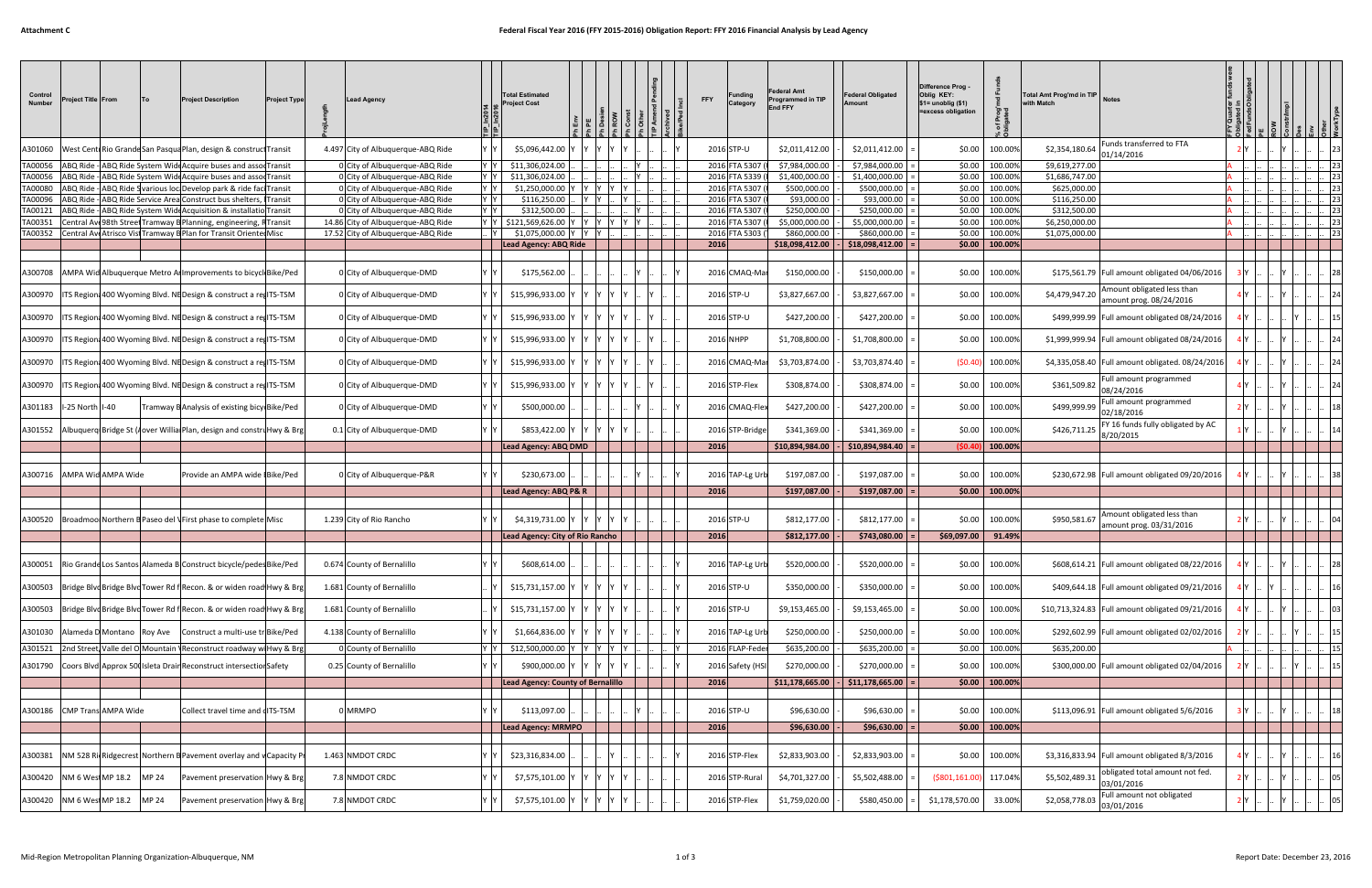| Control<br>Number | 'roject Title From               | ۱To | <b>Project Description</b>                                                      | Project Type | <b>Lead Agency</b>   |              | <b>Total Estimated</b><br>roject Cost |     |       |  | <b>Funding</b><br><b>FFY</b><br>Category | ederal Amt<br>rogrammed in TIP<br>End FFY | <b>Federal Obligated</b><br>Amount | <b>Difference Prog</b><br>Oblig KEY:<br>$$1=$ unoblig $$1)$<br>=excess obligation | ৢ৳              | <b>Total Amt Prog'md in TIP</b><br>with Match |                                                                |     |             |            |
|-------------------|----------------------------------|-----|---------------------------------------------------------------------------------|--------------|----------------------|--------------|---------------------------------------|-----|-------|--|------------------------------------------|-------------------------------------------|------------------------------------|-----------------------------------------------------------------------------------|-----------------|-----------------------------------------------|----------------------------------------------------------------|-----|-------------|------------|
| A301181           |                                  |     | I-25 Widen Jefferson S San Antoni Bridge widening I-25 at Capacity P            |              | 1.9 NMDOT CRDC       |              | \$9,000,000.00                        |     |       |  | 2016 STP-Flex                            | \$356,312.00                              | \$356,312.00                       | \$0.00                                                                            | 100.00%         |                                               | \$417,031.82 Full Amount obligated 09/02/2016                  |     |             |            |
| A301181           |                                  |     | II-25 Widen Jefferson SSan Antoni Bridge widening I-25 at Capacity P            |              | 1.9 NMDOT CRDC       |              | \$9,000,000.00                        |     |       |  | <b>2016 NHPP</b>                         | \$7,251,489.00                            | \$7,160,148.00                     | \$91,341.00                                                                       | 98.74%          | \$8,487,229.39                                | Amount obligated less than<br>amount prog. 09/02/2016          |     |             |            |
| 4301181           |                                  |     | I-25 Widen Jefferson S San Antoni Bridge widening I-25 at Capacity P            |              | 1.9 NMDOT CRDC       |              | \$9,000,000.00                        |     |       |  | 2016 IM                                  | \$88,692.00                               | \$88,692.00                        | \$0.00                                                                            | 100.00%         |                                               | \$95,738.34 Full amount obligated 09/02/2016                   |     |             |            |
| A301232           | US 550 RedMP .60                 |     | MP 3.00 (Ref CP-91) Reconstruct Capacity P                                      |              | 2.4 NMDOT CRDC       |              | \$1,551,850.00                        |     |       |  | <b>2016 NHPP</b>                         | \$1,325,900.81                            | \$1,325,900.81                     | \$0.00                                                                            | 100.00%         |                                               | \$1,551,850.15   Full amount obligated 09/20/2016              |     |             |            |
| 4300018           | Coors Blvd Montano Irving        |     | Plan, design and construBike/Ped                                                |              | NMDOT D-3            |              | \$550,000.00                          |     |       |  | 2016 STP-Flex                            | \$469,920.00                              | \$298,547.00                       | \$171,373.00                                                                      | 63.53%          | \$549,999.98                                  | Amount obligated less than<br>amount prog. 8/22/16             |     |             |            |
| 4300074           |                                  |     | I-40 & Loui I-40 (MP 11I-40 (MP 11 Rehabilitation and/or re Hwy & Brg           |              | NMDOT D-3            |              | \$4,659,839.26                        |     |       |  | 2016 NHPP                                | \$457,945.00                              | \$50,557.00                        | \$407,388.00                                                                      | 11.04%          | \$535,984.30                                  | Amount obligated less than<br>amount prog. 01/19/16            |     |             |            |
| A300074           |                                  |     | I-40 & LouilI-40 (MP 11I-40 (MP 11 Rehabilitation and/or re Hwy & Brg           |              | NMDOT D-3            |              | \$4,659,839.26                        |     |       |  | 2016 STP-Flex                            | \$347,839.00                              | \$347,839.00                       | \$0.00                                                                            | 100.00%         |                                               | \$407,114.92 Full amount obligated 01/19/2016                  |     |             |            |
| 4300078           |                                  |     | I/40 PCCP I Coor /I-40 6th Street Rehab and replace PCCI Hwy & Brg              |              | 3.51 NMDOT D-3       |              | \$10,109,357.20                       |     |       |  | 2016 NHPP                                | \$8,637,435.00                            | \$8,637,435.00                     | \$0.00                                                                            | 100.00%         |                                               | \$10,109,357.16   Full amount obligated 09/13/2016             |     |             |            |
| 4300363           |                                  |     | I-25 Belen (MP 189.7  MP 193.1  Full depth reconstructio Hwy & Brg              |              | NMDOT D-3            |              | \$4,300,000.00                        |     |       |  | 2016 NHPP                                | \$1,190,720.00                            | \$1,135,776.00                     | \$54,944.00                                                                       | 95.39%          | \$1,393,632.92                                | More funds obligated than prog.<br>5/19/15                     |     |             |            |
| 4300423           |                                  |     | NM 6 Bridge Replacement (Rio GiBridge Replacement and Hwy & Brg                 |              | NMDOT D-3            |              | \$9,134,675.00                        |     |       |  | 2016 STP-Flex                            | \$666,432.00                              | \$726,254.00                       | (559, 822.00)                                                                     | 108.98%         | \$779,999.98                                  | More funds obligated than prog.<br>05/25/2016                  |     |             |            |
| A300603           | Orthophot District 3 wide        |     | Orthophotographic serv Misc                                                     |              | NMDOT D-3            |              | \$50,000.00                           |     |       |  | 2016 NHPP                                | \$42,720.00                               | \$42,720.00                        | \$0.00                                                                            | 100.00%         |                                               | \$50,000.00   Full amount obligated 03/31/2016                 |     |             |            |
| 4300697           | District 3 B Various locations   |     | Bridge deck repairs and Hwy & Brg                                               |              | NMDOT D-3            |              | \$1,603,836.00                        |     |       |  | 2016 NHPP (No                            | \$1,370,317.00                            | \$1,003,693.00                     | \$366,624.00                                                                      | 73.25%          | \$1,603,835.39                                | Amount obligated less than<br>amount prog. 02/02/2016          |     |             |            |
| A300765           |                                  |     | ITS - District-25 & I-40 AMPA Wid Implement ITS Improver ITS-TSM                |              | NMDOT D-3            |              | \$1,367,040.00                        |     |       |  | 2016 STP-U                               | \$95,476.00                               | \$95,476.00                        | \$0.00                                                                            | 100.00%         | \$111,746.25                                  | Amounts fully obligated<br>01/19/2016                          |     |             |            |
| A300765           |                                  |     | ITS - District-25 & I-40 AMPA Wid Implement ITS Improver ITS-TSM                |              | NMDOT D-3            |              | \$1,367,040.00                        |     |       |  | 2016 CMAQ-Ma                             | \$1,072,523.00                            | \$1,072,523.00                     | \$0.00                                                                            | 100.00%         | \$1,255,293.7                                 | Amounts fully obligated<br>01/19/2016                          |     |             |            |
| A300766           |                                  |     | ITS - DistricI-25 & I-40 AMPA Wid Implement ITS Improve ITS-TSM                 |              | NMDOT D-3            |              | \$500,000.00                          |     |       |  | 2016 STP-Flex                            | \$118,326.00                              | \$118,326.00                       | \$0.00                                                                            | 100.00%         |                                               | \$138,490.16 Full amount obligated 02/02/2016                  |     |             |            |
| A300766           |                                  |     | ITS - DistridI-25 & I-40 AMPA Wid Implement ITS ImproverITS-TSM                 |              | NMDOT D-3            |              | \$500,000.00                          |     |       |  | 2016 CMAQ-Ma                             | \$308,874.00                              | \$308,874.00                       | \$0.00                                                                            | 100.00%         |                                               | \$361,509.82 Full amount obligated 02/02/2016                  |     |             |            |
| A300804           |                                  |     | District 3 O District 3 Wide Project Provide planning, engin Misc               |              | 0 NMDOT D-3          | Y Y          | \$200,000.00                          |     |       |  | 2016 STP-Flex (                          | \$170,880.00                              | \$0.00                             | \$170,880.00                                                                      | 0.00%           |                                               | \$199,999.99 Funds not obligated                               | IY. |             |            |
| 4300816           |                                  |     | District 3 Pavement Preservation Mill and Inlay on Paseo Hwy & Brg              |              | 3.5 NMDOT D-3        |              | \$3,956,165.75                        |     |       |  | 2016 NHPP                                | \$3,380,148.00                            | \$3,297,344.00                     | \$82,804.00                                                                       | 97.55%          | \$3,956,165.62                                | Amount obligated is less than<br>amount prog. 8/2/16           |     |             |            |
| A301020           | Paseo del NI-25                  |     | Framway BReconstruct the PCCP in Hwy & Brg                                      |              | NMDOT D-3            |              | \$4,949,426.00                        |     |       |  | 2016 NHPP                                | \$106,800.00                              | \$0.00                             | \$106,800.00                                                                      | $0.00\%$        | \$125,000.00                                  | Were funds obligated under STP-<br>lex?                        |     |             |            |
|                   | A301020 Paseo del NI-25          |     | Tramway B Reconstruct the PCCP in Hwy & Brg                                     |              | 0 NMDOT D-3          |              | \$4,949,426.00                        |     |       |  | 2016 STP-Flex (I                         | \$213,600.00                              | \$325,491.00                       | $(5111,891.00)$ 152.38%                                                           |                 | $$249,999.99$ $^{1111}$ 06/30/2016            | More funds obligated than prog.                                |     |             |            |
|                   |                                  |     | A301100  I-25 Corrid Broadway Big I (I-40) Study, PE, Environment ITS-TSM       |              | 0 NMDOT D-3          | $\mathsf{Y}$ | \$13,835.00                           |     |       |  | 2016 STP-Flex                            | \$11,821.00                               | \$0.00                             | \$11,821.00                                                                       | 0.00%           |                                               | \$13,835.44 Funds not obligated                                |     |             | . 18       |
|                   | A301101  -25 Corrid Big I        |     | Tramway B Study, PE, Environment: Misc                                          |              | 0 NMDOT D-3          | YY           | \$500,000.00                          |     |       |  | 2016 STP-Flex (                          | \$427,200.00                              | \$0.00                             | \$427,200.00                                                                      | 0.00%           |                                               | \$499,999.99 Funds not obligated<br>Amount obligated less than |     |             | 18         |
|                   |                                  |     | A301440   NM 14 Roa North of NM of NM 53 Mill and Inlay; ADA; muHwy & Brg       |              | 6.1 NMDOT D-3        |              | \$7,606,906.00                        |     |       |  | 2016 STP-Flex                            | \$854,400.00                              | \$775,509.00                       | \$78,891.00                                                                       | 90.77%          | \$999,999.97                                  | amount prog 09/20/2016<br>Amount obligated less than           |     |             |            |
| A300016           |                                  |     | Coors Blvd Montano Rirving Blvd Mill and fill Coors Blvd f Hwy & Brg            |              | NMDOT D-3            |              | \$3,238,818.00                        |     |       |  | 2016 STP-Flex                            | \$854,400.00                              | \$844,250.00                       | \$10,150.00                                                                       | 98.81%          | \$999,999.97                                  | amount prog. 9/2/16                                            |     |             |            |
|                   |                                  |     | A301784 Railroad CrNMRX RR Crossing 019 Install two new cantilev Safety         |              | 0 NMDOT Transit Rail |              | \$470,000.00                          |     |       |  | 2016 Rail Protec                         | \$423,000.00                              | \$423,000.00                       | \$0.00                                                                            | 100.00%         |                                               | \$470,000.00 Full amount obligated 07/08/2016                  |     |             |            |
|                   |                                  |     |                                                                                 |              |                      |              | Lead Agency: NMDOT                    |     |       |  | 2016                                     | \$39,537,419.81                           | \$37,351,507.81                    | \$2,185,912.00                                                                    | 94.47%          |                                               |                                                                |     |             |            |
|                   |                                  |     | A301290 Pueblo de 1.5 miles sol.25 miles seProject includes constru Hwy & Brg   |              | 0 Pueblo of Cochiti  | YY           | \$3,702,054.00                        | Y Y |       |  | 2016 FLHP-TTP                            | \$82,386.00                               | \$82,386.00                        |                                                                                   | \$0.00 100.00%  | \$82,386.00                                   |                                                                |     |             | 08         |
|                   |                                  |     | A301290 Pueblo de (.5 miles sol.25 miles soProject includes constructivy & Brg  |              | 0 Pueblo of Cochiti  |              | \$3,702,054.00                        | Y Y |       |  | 2016 FLHP-India                          | \$141,601.00                              | \$141,601.00                       | \$0.00                                                                            | 100.00%         |                                               | \$141,601.00 Full amount obligated                             | A Y |             | . 08       |
|                   |                                  |     | A301290 Pueblo de 1.5 miles sol.25 miles seProject includes constru Hwy & Brg   |              | 0 Pueblo of Cochiti  | YY           | \$3,702,054.00                        | Y Y |       |  | 2016 FLHP-Triba                          | \$805,299.00                              | \$805,299.00                       | \$0.00                                                                            | 100.00%         |                                               | \$805,299.00 Full amount obligated.                            | A Y |             | . 08       |
|                   |                                  |     | A301290 Pueblo de (.5 miles sol.25 miles so Project includes constructivy & Brg |              | 0 Pueblo of Cochiti  |              | \$3,702,054.00                        |     |       |  | 2016 STP-Rural                           | \$483,452.00                              | \$483,454.00                       | (52.00)                                                                           | 100.00%         | \$483,452.00                                  | Funds transferred to FHWA-FLH<br>06/17/2016                    |     |             |            |
|                   | A301930   TTP- Pueblo de Cochiti |     | Various multimodal tran Hwy & Brg                                               |              | 0 Pueblo of Cochiti  | YY           | \$2,243,872.00                        |     |       |  | 2016 FLHP-Triba                          | \$66,699.00                               | \$66,699.00                        | \$0.00                                                                            | 100.00%         | \$66,699.00                                   |                                                                |     |             | $\cdot$ 06 |
|                   |                                  |     |                                                                                 |              |                      |              | Lead Agency: Pueblo de Cochiti        |     |       |  | 2016                                     | \$1,579,437.00                            | \$1,579,439.00                     | (52.00                                                                            | 100.00%         |                                               |                                                                |     |             |            |
|                   |                                  |     |                                                                                 |              |                      |              |                                       |     |       |  |                                          |                                           |                                    |                                                                                   |                 |                                               |                                                                |     |             |            |
|                   |                                  |     | A301088 NM 314 & NM 45 Intersection Implocation Study of 3 stat Safety          |              | 0.2 Pueblo of Isleta | YY           | \$920,000.00                          | Y Y |       |  | 2016 FLHP-Trib                           | \$370,000.00                              | \$370,000.00                       | \$0.00                                                                            | 100.00%         |                                               | \$370,000.00 Full amount obligated.                            |     |             | $\ln 15$   |
|                   | A301940 TTP-Pueblo of Isleta     |     | Various multimodal tranHwy & Brg                                                |              | 0 Pueblo of Isleta   |              | \$7,489,410.00                        |     | . I . |  | 2016 FLHP-Triba                          | \$1,298,235.00                            | \$1,298,235.00                     |                                                                                   | \$0.00 100.00%  | \$1,298,235.00                                |                                                                |     | $\   \ $ 06 |            |
|                   |                                  |     |                                                                                 |              |                      |              | Lead Agency: Pueblo of Isleta         |     |       |  | 2016                                     | \$1,668,235.00                            | \$1,668,235.00                     |                                                                                   | $$0.00$ 100.00% |                                               |                                                                |     |             |            |
|                   |                                  |     |                                                                                 |              |                      |              |                                       |     |       |  |                                          |                                           |                                    |                                                                                   |                 |                                               |                                                                |     |             |            |